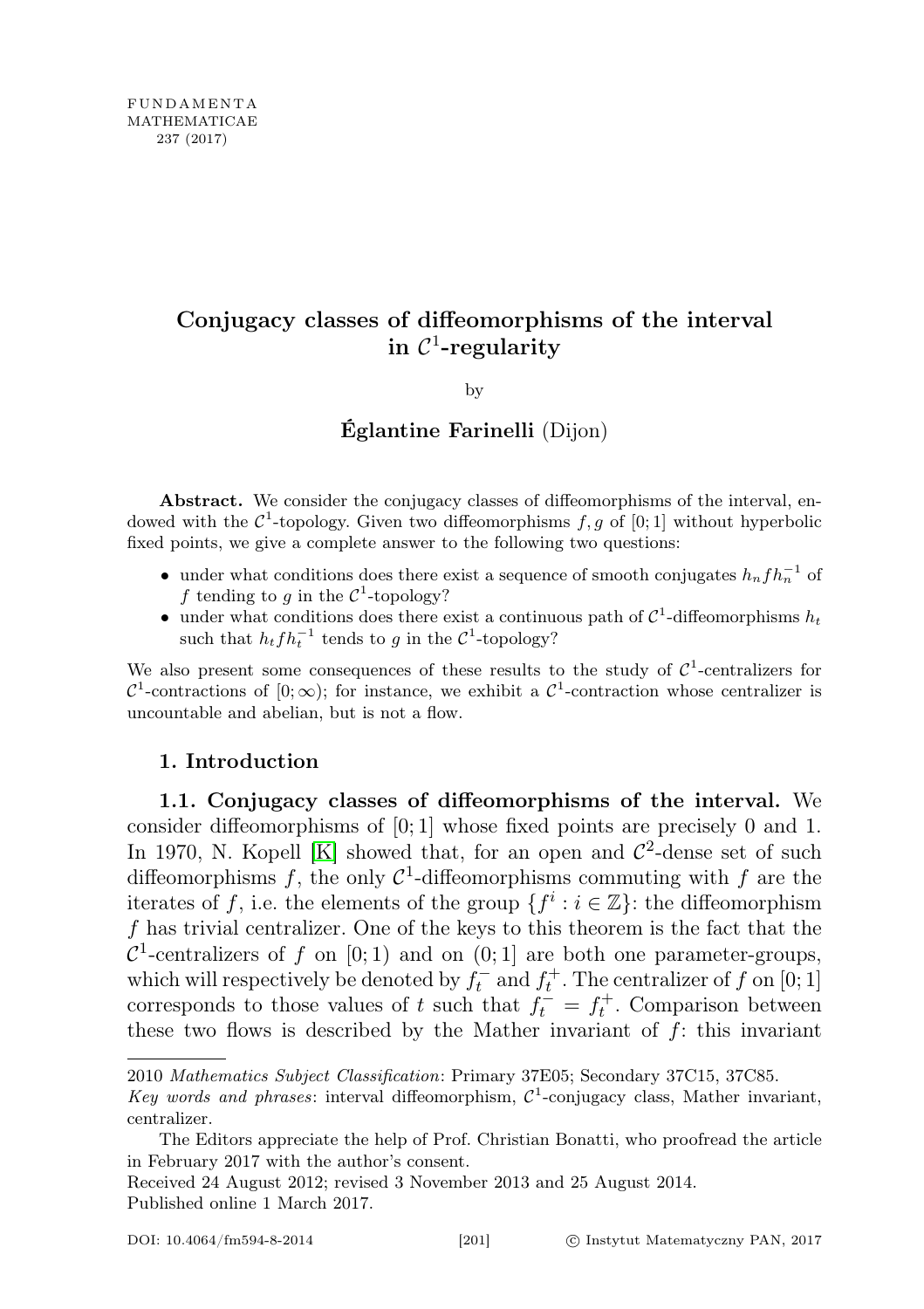depends continuously on f in the  $\mathcal{C}^2$ -topology, and vanishes when  $f_t^- = f_t^+$ for all  $t$ . More details about the centralizer and the Mather invariant can be found in Section [2.](#page-6-0) For the moment, let us explain how this result is the starting point of the study presented in this paper.

The Mather invariant is a  $\mathcal{C}^1$ -conjugacy invariant among  $\mathcal{C}^2$ -diffeomorphisms. However, it does not vary continuously with respect to the  $\mathcal{C}^1$ -topo-logy: in [\[BCVW\]](#page-46-0), it is shown that every f can be  $\mathcal{C}^1$ -perturbed into a diffeomorphism for which the Mather invariant vanishes, and thus the perturbed diffeomorphism is embedded in a flow. The argument mentioned in [\[BCVW\]](#page-46-0) seemed to indicate that an arbitrarily small  $\mathcal{C}^1$ -perturbation of f may lead to a Mather invariant having every a priori fixed value. On the other hand, the Mather invariant represents, together with the values of the derivatives at the extremities—when these are not equal to 1—a complete  $C^1$ -conjugacy invariant among  $\mathcal{C}^2$ -diffeomorphisms of [0; 1] without fixed point in the interior.

This reasoning led the authors of [\[BCVW\]](#page-46-0) to the following conjecture:

<span id="page-1-1"></span>CONJECTURE 1. For all  $\alpha > 1$  and  $0 < \beta < 1$ , consider the set  $D_{\alpha,\beta}$ of diffeomorphisms  $f : [0; 1] \rightarrow [0; 1]$  whose fixed points are exactly 0 and 1, and such that  $Df(0) = \alpha$  and  $Df(1) = \beta$ . Then  $\mathcal{C}^1$ -conjugacy classes are all  $\mathcal{C}^1$ -dense in  $D_{\alpha,\beta}$ . In other words, given two diffeomorphisms  $f, g \in D_{\alpha,\beta}$ , one can find a diffeomorphism arbitrarily  $\mathcal{C}^1$ -close to g and conjugate to f by a diffeomorphism of  $[0; 1]$ .

Our Theorem [1.2](#page-1-0) confirms this conjecture: conjugacy classes are dense in  $D_{\alpha,\beta}$ . Actually, we show a slightly stronger result, implying that each diffeomorphism  $g \in D_{\alpha,\beta}$  is accessible from f by a path in its differentiable conjugacy class. We will see that this stronger notion is crucial for the study of centralizers.

More precisely, the key notion for the study of centralizers will be the following:

<span id="page-1-2"></span>DEFINITION 1.1. Given  $f, g \in \mathcal{D}iff^1([0,1])$ , one says that f is *isotopic* to g by  $C^1$ -conjugacy (or simply *isotopic by conjugacy to g*) if there exists a  $\mathcal{C}^1$ -continuous path  $(h_t)_{t\in[0,1]}, h_t \in \mathcal{D}iff^1([0,1]),$  such that  $h_0 = id$ , and  $h_t f h_t^{-1} \to g$  as  $t \to 1$ . Under these conditions, the path  $(h_t f h_t^{-1})_{t \in [0,1)}$  will be called an isotopy by conjugacy from f to g.

And this is the result:

<span id="page-1-0"></span>THEOREM 1.2. Let f and g be two diffeomorphisms of  $[0;1]$  without fixed points, except 0 and 1, and  $f, g \geq id$  on  $(0, 1)$ . Then there exists an isotopy by conjugacy from f to g if and only if f and g have the same derivatives at 0 and 1:  $Df(0) = Dg(0)$  and  $Df(1) = Dg(1)$ .

Continuity of the Mather invariant in the  $\mathcal{C}^2$ -topology implies that The-orem [1.2](#page-1-0) is not true in the  $\mathcal{C}^r$ -topology, for any  $r \geq 2$ .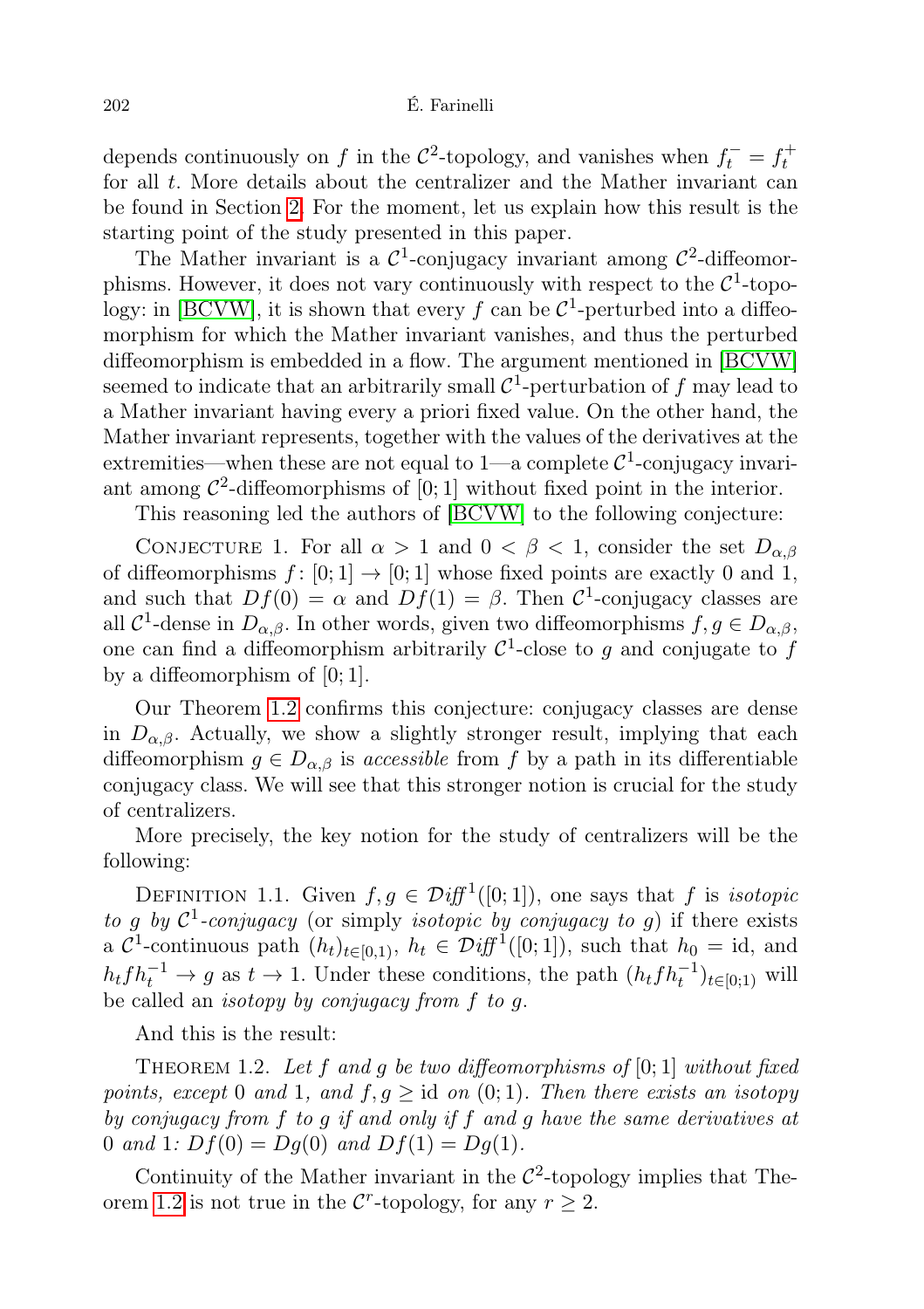REMARK. This notion of isotopy by conjugacy is a priori more restrictive than the fact that  $g$  is accessible from  $f$  by a path in its conjugacy class (i.e. g is the limit of a continuous path  $(h_t f h_t^{-1})_{t \in [0,1)}$  such that  $h_t \in \mathcal{D} \text{iff}^1([0,1])$ for all t and  $h_0 = id$ , without requiring any continuity of  $h_t$  with respect to t). Actually, concerning diffeomorphisms of  $D_{\alpha,\beta}$ , the two notions are equivalent.

Indeed, Theorem [1.2](#page-1-0) is a consequence of the more general Theorem [4.8:](#page-15-0) each continuous path of diffeomorphisms linking  $f$  to  $g$  that neither changes derivatives on the boundary nor introduces fixed points in the interior can be  $\mathcal{C}^1$ -approximated by an isotopy by conjugacy from f to g.

Now that we have introduced the notion of isotopy by conjugacy, we come to the natural question:

<span id="page-2-1"></span>QUESTION 1. Given two diffeomorphisms  $f, g$  of [0; 1], under what conditions is there an isotopy by  $\mathcal{C}^1$ -conjugacy from f to g?

As already seen, the case of diffeomorphisms without fixed points in  $(0, 1)$ was settled by Theorem [1.2,](#page-1-0) which also establishes Conjecture [1.](#page-1-1)

Let us consider now diffeomorphisms of  $[0, 1]$  without hyperbolic fixed points in  $(0, 1)$ , but with no restriction on the set of nonhyperbolic fixed points. We will see that, in this context, the existence of an isotopy by conjugacy from f to g is a more restrictive condition than that g is an accumulation point of the conjugacy class of f.

Theorem [1.3](#page-2-0) below provides a necessary and sufficient condition for each of those properties. Its statement features the notion of signature of a diffeomorphism f of  $[0; 1]$  (see Definition [7.1\)](#page-34-0): the signature of f is a pair  $((C = {C_i}_{i \in I}, \prec), \sigma)$ , where:

- $(C, \prec)$  is a countable ordered set—roughly speaking, the set of maximal intervals on which the sign of  $f$  does not change, ordered by their position in  $[0; 1]$ ;
- $\sigma$  is a map from C into  $\{+, -\}$  which associates to each interval the sign of  $f$  – id on it.

The most general answer to Question [1](#page-2-1) provided in this paper can be stated as follows:

<span id="page-2-0"></span>THEOREM 1.3. Let f and g be two nondecreasing  $C^1$ -diffeomorphisms of  $[0; 1]$  without hyperbolic fixed points except possibly 0 and 1, and such that  $Df(0) = Dg(0)$  and  $Df(1) = Dg(1)$ . Let  $((C, \prec), \sigma)$  and  $((C', \prec'), \sigma')$  denote the respective signatures of f and g. Then:

1. There exists an isotopy by conjugacy from f to g if and only if there exists an injective and order preserving map  $\Phi: C' \to C$  such that  $\sigma'(c') = \sigma(\Phi(c'))$  for all  $c' \in C'$ .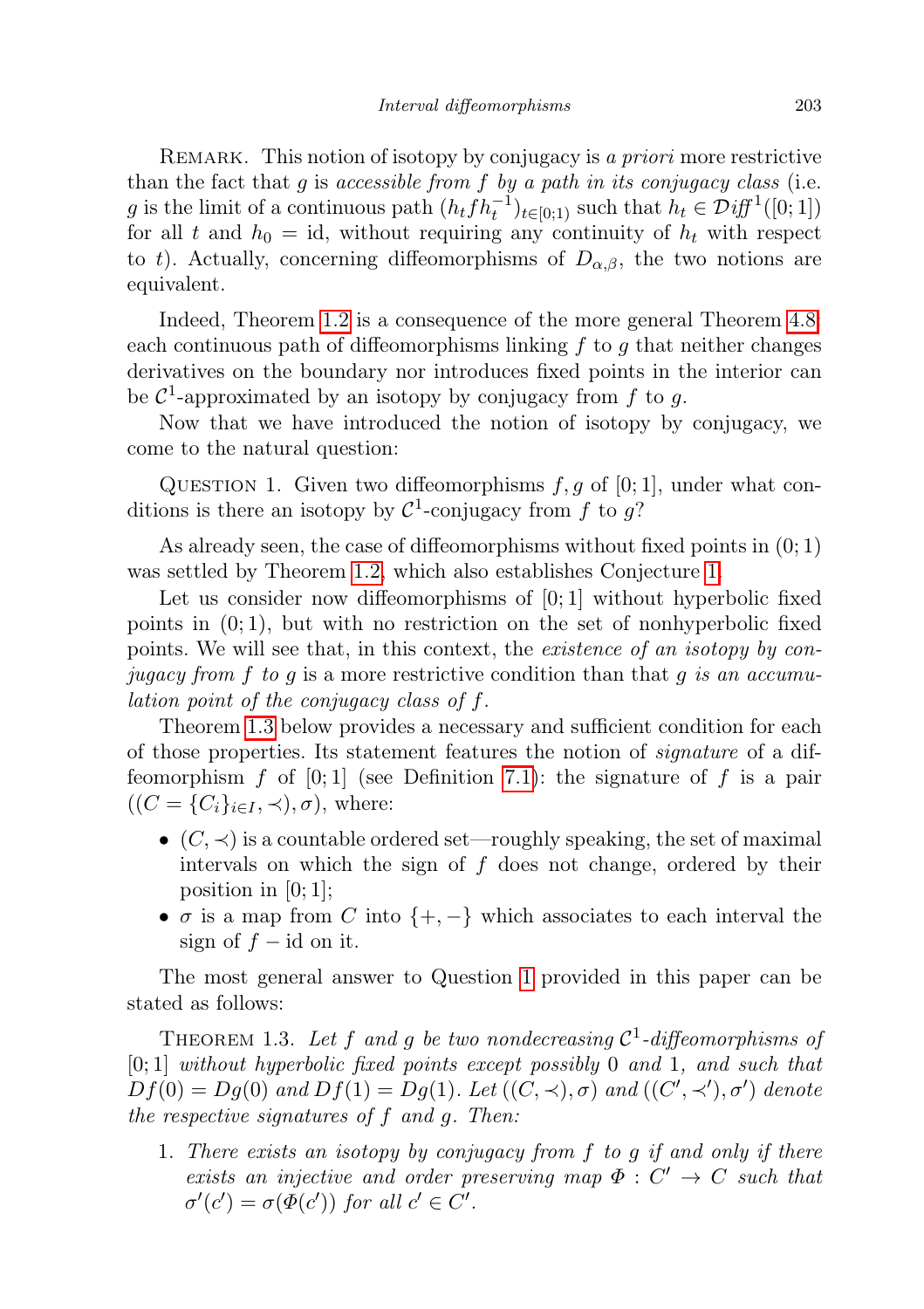2. There exists a sequence of conjugates of f converging to g if and only if, for every finite subset  $\gamma'$  of  $C'$ , there exists an injective and order preserving map  $\Phi : \gamma' \to C$  such that  $\sigma'(c') = \sigma(\Phi(c'))$  for all  $c' \in \gamma'$ .

We now give an example to show the distinction between the existence of an isotopy by conjugacy from f to q and the fact that  $q$  is an accumulation point of the conjugacy class of f.

EXAMPLE 1.4. Let  $f, g \in \mathcal{D}iff^1([0,1])$  without hyperbolic fixed points be such that Fix(f) is a sequence tending to 0, and the sign of  $f - id$  changes at each fixed point, while  $Fix(q)$  consists of a sequence tending to 0 and a sequence tending to 1, and the sign of  $g - id$  changes at each fixed point. Namely, they can been chosen so that:

\n- the sign of 
$$
f - \text{id}
$$
 is:\n
	\n- $0$  on  $\left(\frac{1}{2n}; \frac{1}{2n-1}\right)$ ,
	\n- $0$  on  $\left(\frac{1}{2n+1}; \frac{1}{2n}\right)$  for all  $n > 0$ ;
	\n\n
\n- the sign of  $g - \text{id}$  is\n
	\n- $0$  on  $\left(\frac{1}{2n}; \frac{1}{2n-1}\right)$  and on  $\left(1 - \frac{1}{2n-1}; 1 - \frac{1}{2n}\right)$ ,
	\n- $0$  on  $\left(\frac{1}{2n+1}; \frac{1}{2n}\right)$ ,  $\left(1 - \frac{1}{2n}; 1 - \frac{1}{2n+1}\right)$  and  $\left(\frac{1}{3}; \frac{2}{3}\right)$  for all  $n > 1$ .
	\n

Then there exists a sequence  $(h_n)_{n\in\mathbb{N}}$  of diffeomorphisms of [0; 1] such that  $h_n f h_n^{-1}$  converges to g, but there does not exist any isotopy by conjugacy from f to g. Indeed, one can easily check that the signature of f is  $-\mathbb{N}$  with  $\sigma_f(-n) = (-1)^{n+1}$ , whereas the signature of g is Z with  $\sigma_g(n) = (-1)^n$ .

1.2. C<sup>r</sup>-centralizer of contractions of  $[0; \infty)$ . The centralizer  $\mathcal{C}^r(f)$ , for  $r \geq 0$ , of a C<sup>r</sup>-diffeomorphism f of a manifold M is the set  $\mathcal{C}^r(f)$  =  ${g \in \mathcal{Diff}^{r}(M) : gf = fg}.$  This set is a group and contains the group  $\langle f \rangle = \{f^i\}_{i \in \mathbb{Z}}$  generated by f. One says that f has trivial centralizer when  $\mathcal{C}^r(f)$  is as small as possible, that is,  $\mathcal{C}^r(f) = \langle f \rangle$ .

We are interested here in diffeomorphisms of the half-line  $[0; \infty)$ , and more precisely in *contractions*, that is, diffeomorphisms having 0 as the only fixed point and which are strictly smaller than the identity on  $(0; \infty)$ . In this context, size and structure of centralizers of diffeomorphisms of  $[0;\infty)$ depend essentially on the regularity of the diffeomorphisms in question.

For example, each  $\mathcal{C}^0$ -contraction f of  $[0; \infty)$  is conjugate to the translation  $x \mapsto x - 1$  of R (after restriction to  $(0; \infty)$ ), so that the centralizer of f is conjugate to the group of lifts on  $\mathbb R$  of diffeomorphisms of the circle. Consequently, the  $C<sup>0</sup>$ -centralizer of a contraction has large size and does not depend, up to a conjugacy, on the diffeomorphism cosidered.

Beyond the  $\mathcal{C}^0$  context, however, rather opposite situations may occur: for example, if f is a homothety of  $[0; \infty)$ , then the only homeomorphisms commuting with f and which are differentiable at zero are homotheties. In particular,  $\mathcal{C}^1(f)$  is the group of homotheties. In the case of a  $\mathcal{C}^2$ -contraction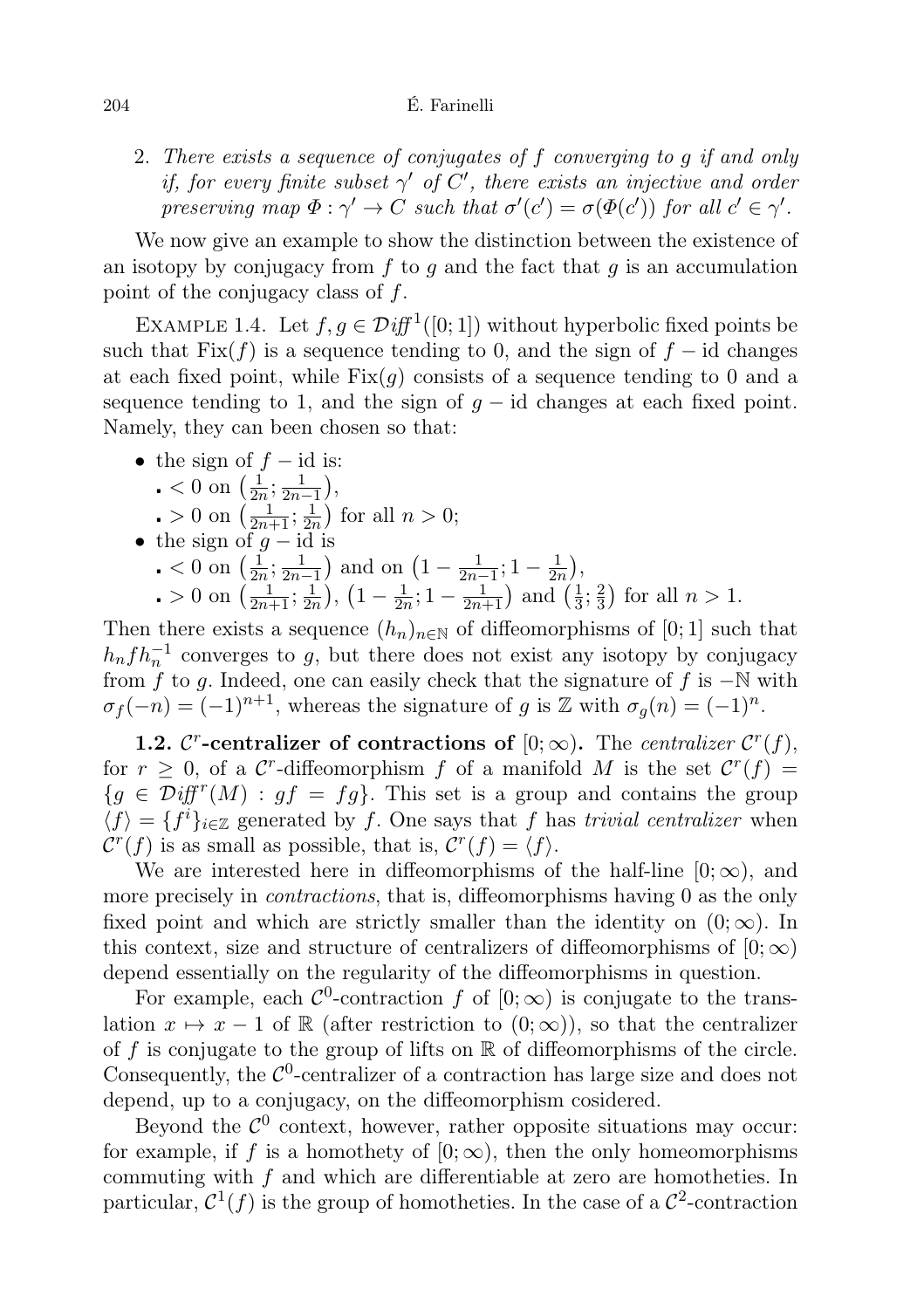f of  $[0; \infty)$ , the situation is quite similar: the  $\mathcal{C}^1$ -centralizer is then isomorphic to R (it is a flow). This follows from Kopell's lemma [\[K\]](#page-47-0) and from Szekeres' theorem [\[Sz\]](#page-47-1), or from Sternberg's theorem [\[St\]](#page-47-2). Consequently:

• The C<sup>r</sup>-centralizer of a contraction of  $[0; \infty)$ , for  $r \geq 2$ , is isomorphic to a subgroup of  $\mathbb{R}$ .

That is what was stated in Kopell's lemma: if f is a  $\mathcal{C}^2$ -contraction of  $[0; \infty)$ and g is a  $\mathcal{C}^1$ -diffeomorphism commuting with f, then, if g has another fixed point besides 0, then  $g$  must be the identity. From that, one can deduce immediately that the  $\mathcal{C}^1$ -centralizer of f is an ordered and archimedean group, and thus from Hölder's theorem is a subgroup of R.

The results above lead us to the following natural question:

QUESTION 2. Which subgroups of  $\mathbb R$  appear as  $\mathcal C^r$ -centralizers of contractions of  $[0; \infty)$ ?

Concerning this question, recall that F. Sergeraert [\[Se\]](#page-47-3) gave explicit examples of  $\mathcal{C}^{\infty}$ -contractions of  $[0; \infty)$  whose  $\mathcal{C}^r$ -centralizers, for  $r \geq 2$ , are not whole R. Also, relying on his construction, H. Eynard [\[Ey\]](#page-46-1) provided examples where the centralizer is a proper subgroup of  $\mathbb R$  containing a Cantor set.

Between these two extreme situations, we find the case of the  $\mathcal{C}^1$ -centralizer of  $\mathcal{C}^1$ -contractions of  $[0; \infty)$ , in which we are interested in this paper. This context is rather different from the  $\mathcal{C}^2$ -context, in particular because, Kopell's lemma being invalid in the  $\mathcal{C}^1$ -context, the centralizer presents a greater flexibility than in the  $\mathcal{C}^2$ -context, and also because in compensation the nonvalidity of Szekeres' theorem does not ensure anymore the existence of a centralizer as big as R.

1.3. Embedding of a group in a centralizer and isotopy by conjugacy to the identity. In this context of  $C^1$ -centralizers of  $C^1$ -contractions, various situations can occur; indeed:

- Togawa [\[T\]](#page-47-4) showed that, for every map in a certain  $G_{\delta}$ -dense subset of the set of  $\mathcal{C}^1$ -contractions, the centralizer is trivial.
- It is a consequence of our results that there exist contractions of  $[0; \infty)$  whose centralizers contain nontrivial diffeomorphisms having fixed points different from 0 (going in this way against the conclusions of Kopell's lemma). Here we note that the existence of such examples was previously known (see in particular [\[FF\]](#page-47-5)).

Existence of  $\mathcal{C}^1$ -counterexamples to Kopell's lemma leads to the following question: given a compact subinterval of  $(0; \infty)$ , which groups of diffeomorphisms with support in this subinterval can be embedded in the centralizer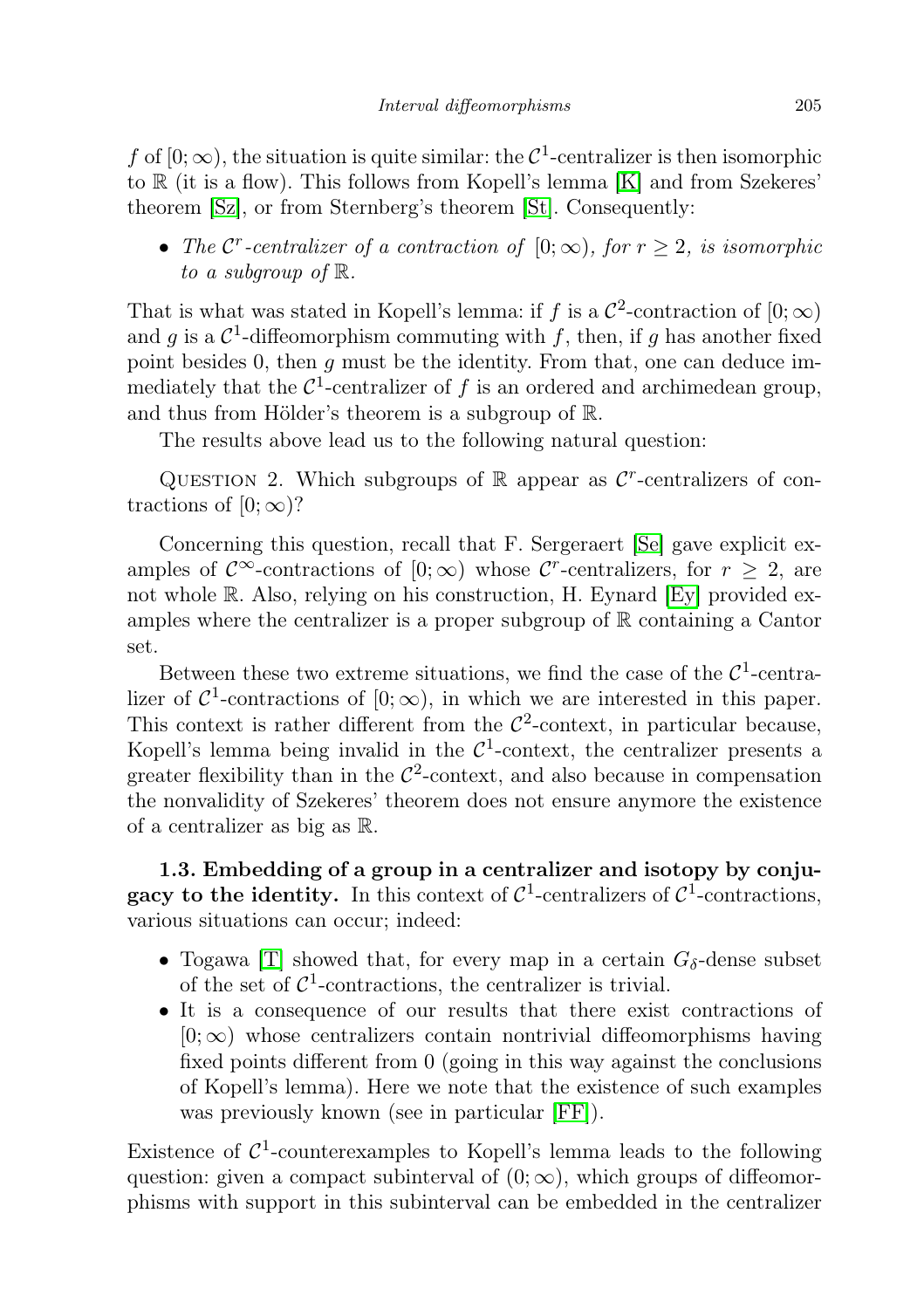of a contraction? First we have to formulate this question in more precise words.

DEFINITION 1.5. Given a compact interval  $J \subset (0, \infty)$  and a group G of diffeomorphisms of  $J$ , the group  $G$  will be called *embeddable in the centralizer* of a contraction if there exists a  $\mathcal{C}^1$ -contraction f of  $[0; \infty)$ , with 0 as the only fixed point, and a subgroup  $G_0$  of  $C^1(f)$  such that  $\{g|_J : g \in G_0\} = G$ .

Our first result answers the above question by characterizing groups which are embeddable in the  $\mathcal{C}^1$ -centralizer of a contraction. Before stating this result, we extend the notion of isotopy by conjugacy from a diffeomorphism to another diffeomorphism (Definition [1.1\)](#page-1-2) to a notion of isotopy by conjugacy from a group to a diffeomorphism:

DEFINITION 1.6. A subgroup  $G \subset \mathcal{Diff}^1([0,1])$  is said to be *isotopic* by conjugacy to a  $\mathcal{C}^1$ -diffeomorphism g of [0; 1] if there exists a continuous path  $(h_t)_{t\in[0,1]}$  of C<sup>1</sup>-diffeomorphisms of [0; 1] such that, for all  $f \in G$ ,  $(h_t f h_t^{-1})_{t \in [0,1)}$  is an isotopy by conjugacy from f to g.

<span id="page-5-1"></span>THEOREM 1.7. A group of diffeomorphisms of a compact subinterval of  $(0;\infty)$  is embeddable in the centralizer of a contraction if and only if there exists an isotopy by  $\mathcal{C}^1$ -conjugacy from this group to id.

Thus we want now to answer the following question:

QUESTION 3. Which groups of diffeomorphisms of  $[0; 1]$  are isotopic by conjugacy to the identity?

An obvious obstruction is the existence of a hyperbolic fixed point (i.e. with derivative different from 1) for at least one element of the group. The question is whether there exist other obstructions. In this paper, we answer this question in the case where  $G$  is generated by only one diffeomorphism, namely we shall prove:

<span id="page-5-0"></span>THEOREM 1.8. A  $\mathcal{C}^1$ -diffeomorphism  $f$  of [0; 1] is isotopic to the identity by  $C^1$ -conjugacy if and only if all its fixed points are tangent to the identity.

We think that Theorem [1.8](#page-5-0) is not true if the isotopy is required to be a  $\mathcal{C}^2$ continuous path of  $\mathcal{C}^2$ -conjugates. As an immediate corollary of Theorem [1.8,](#page-5-0) we obtain:

COROLLARY 1.9. If J is a nontrivial subinterval of  $(0; \infty)$  and if  $q_J$  is a diffeomorphism of  $J$  whithout hyperbolic fixed points, then  $q_J$  is embeddable in the  $\mathcal{C}^1$ -centralizer of a contraction: there exists a contraction f of  $[0; \infty)$ and a diffeomorphism  $g \in \mathcal{C}^1(f)$  whose restriction to J is  $g_J$ .

The following result exhibits  $C^1$ -contractions with big centralizers: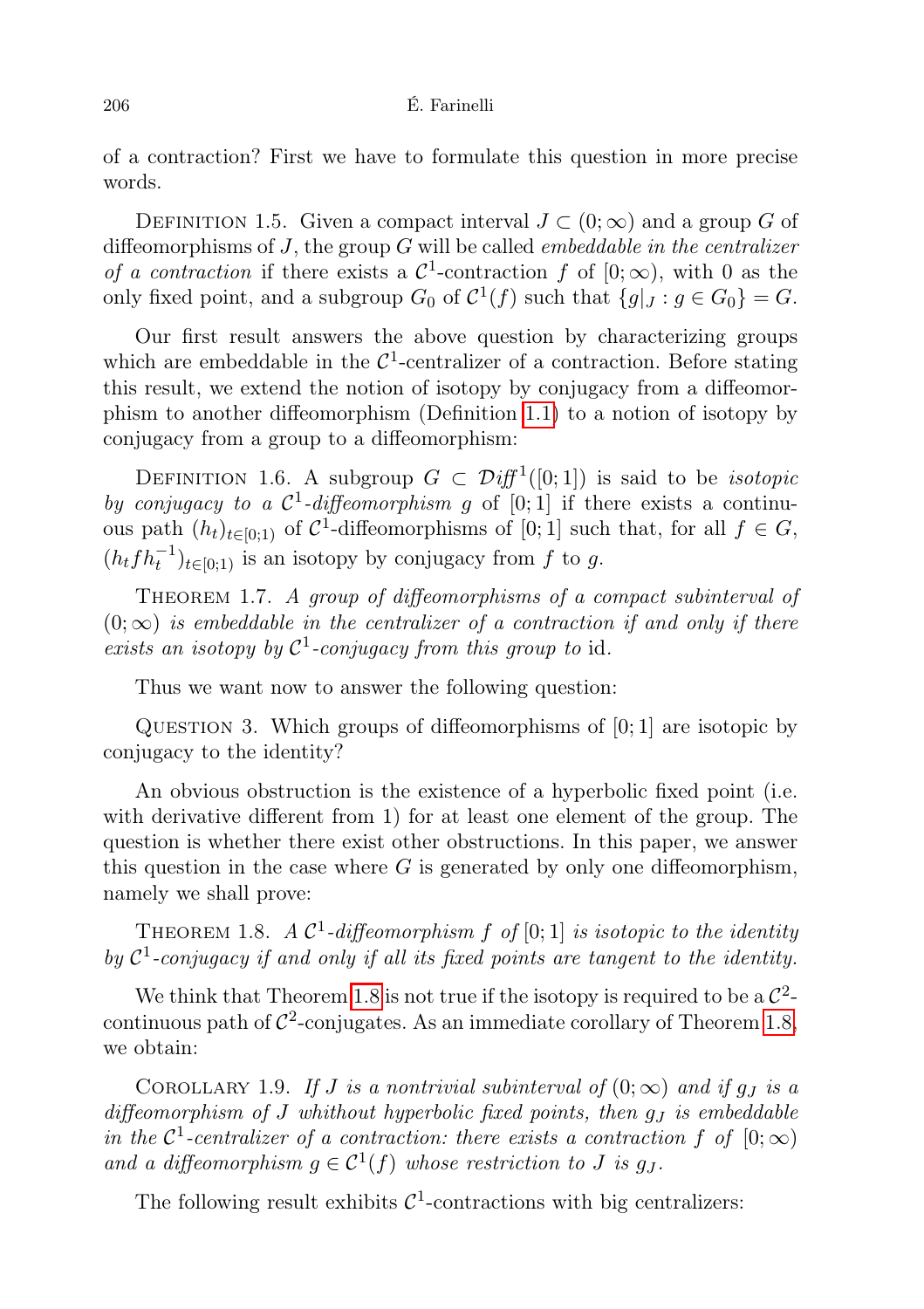COROLLARY 1.10. Let  $\mathcal{I} = \{I_i\}_{i \in \mathbb{N}}$  be a sequence of subintervals of [0; 1] whose interiors are pairwise disjoint and, for all  $i \in \mathbb{N}$ , let  $g_i$  be a diffeomorphism of [0; 1] with support in  $I_i$ , whose derivatives at fixed points are 1. Assume that, for all  $i \in \mathbb{N}$ ,  $g_i$  tends to the identity in the  $\mathcal{C}^1$ -topology, i.e.  $\lim_{i\to\infty}$   $||g_i - id||_1 = 0$ . Then:

- for every bounded sequence  $\bar{n} = \{n_i\}_{i \in \mathbb{N}}$  of integers, the map  $g_{\bar{n}}$  which coincides with  $g_i^{n_i}$  on  $I_i$  for all  $i \in \mathbb{N}$  and with the identity outside the union of the  $I_i$ 's is a diffeomorphism of  $[0;1]$ ;
- the set of all  $g_{\bar{n}}$  where  $\bar{n}$  is a bounded sequence of integers is an abelian and uncountable group, denoted by  $G_{\mathcal{I}}$ ;
- the group  $G_I$  is isotopic by conjugacy to the identity.

*Proof.* One checks easily that  $G_I$  is a group of diffeomorphisms. From Theorem [1.8,](#page-5-0) if  $\bar{n}$  is the constant sequence equal to 1, then  $g_{\bar{n}}$  is isotopic by conjugacy to the identity, via the isotopy  $(h_t g_{\bar{n}} h_t^{-1})_{t \in [0,1)}$ . It follows that, for all *i*,  $(h_t g_i h_t^{-1})_{t \in [0,1)}$  is an isotopy by conjugacy from  $g_i$  to the identity. Thus, for every bounded sequence  $\bar{n}$  of integers,  $(h_t g_{\bar{n}} h_t^{-1})_{t \in [0,1)}$  is an isotopy by conjugacy from  $g_{\bar{n}}$  to the identity.

After a first informal version of this paper was available, Andrès Navas showed us a clever and simple argument proving Theorem [1.8,](#page-5-0) which is based on the cohomological equation. His result can also be applied in the context of diffeomorphisms of the circle with irrational rotation number. Here is what he shows:

<span id="page-6-1"></span>THEOREM 1.11 (Navas). Each diffeomorphism of [0; 1] without hyperbolic fixed points is isotopic by conjugacy to the identity. Each diffeomorphism of the circle with irrational rotation number  $\alpha$  is isotopic by conjugacy to the rotation  $R_{\alpha}$ .

## <span id="page-6-0"></span>2. Background

2.1. The  $\mathcal{C}^r$ ,  $r \geq 2$ , setting: Kopell's lemma and theorem, Szekeres vector field and Mather invariant. In [\[K\]](#page-47-0), Kopell considered the centralizer of  $\mathcal{C}^2$ -diffeomorphisms of the interval. She proved the existence of a  $\mathcal{C}^2$ -dense open subset  $\mathcal O$  of diffeomorphisms whose centralizer is trivial: if  $f \in \mathcal{O}$  and g commutes with f, then  $g = f^k$  for some  $k \in \mathbb{Z}$ . The technical point in [\[K\]](#page-47-0), known as Kopell's lemma, concerns the centralizer of  $\mathcal{C}^2$ -contractions of  $[0,\infty)$ .

LEMMA 2.1 (Kopell's lemma). Let f be a  $\mathcal{C}^2$ -contraction of  $[0; \infty)$ . Let  $g \in \mathcal{D}iff^1([0;\infty))$  commute with f. Assume that g has a fixed point in  $(0;\infty)$ . Then g is the identity map.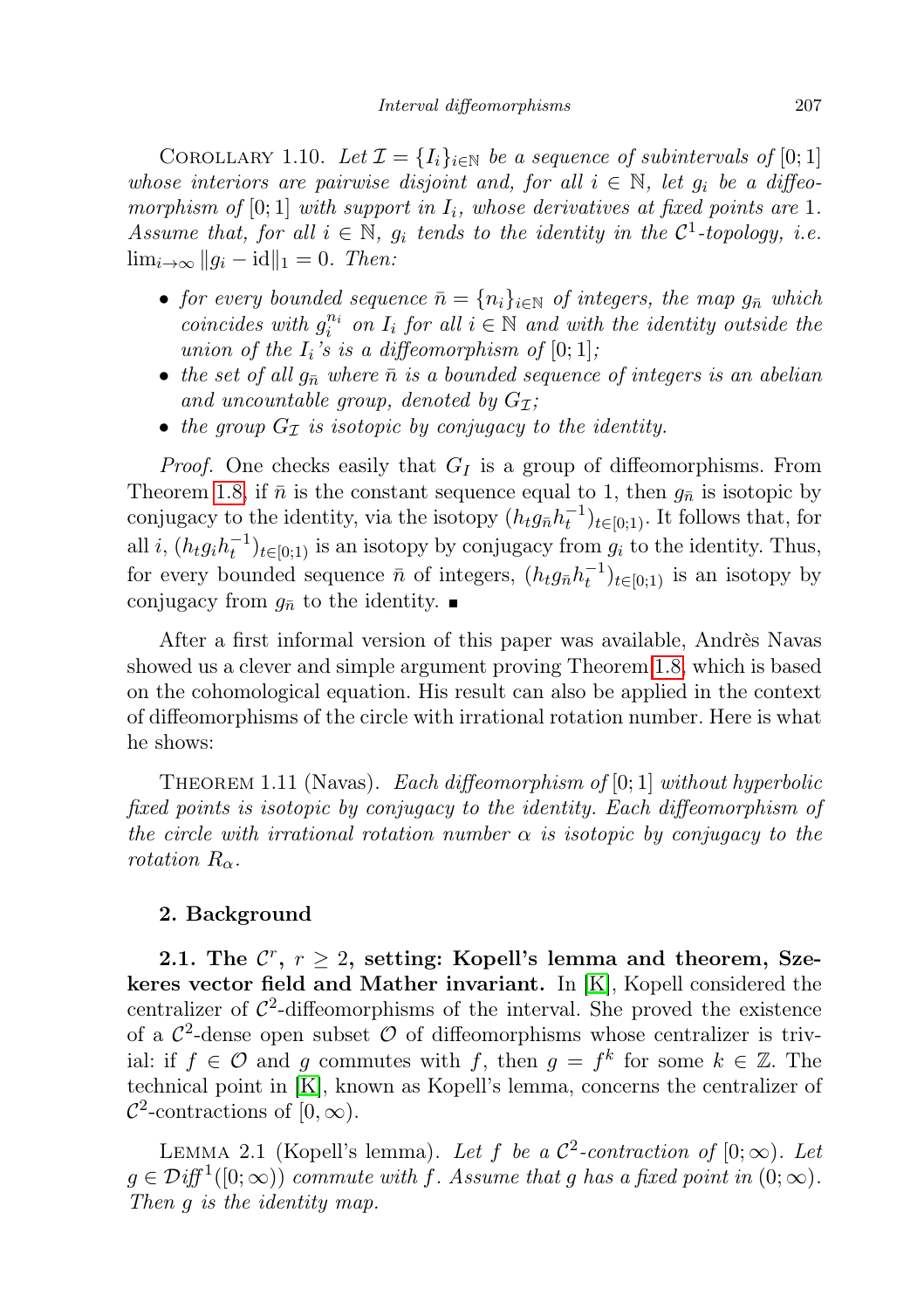The proof of Kopell's lemma uses essentially the control of the distorsion of the iterates  $f^n$  on a fundamental domain  $[x; f(x)]$  to prove that the derivative of any diffeomorphism  $g$  commuting with  $f$  and having a fixed point at x is bounded on  $[x; f(x)]$ , independently of the diffeomorphism g. As  $g^n$ , for  $n \in \mathbb{Z}$ , also commutes with f, this means that the derivatives of  $g^n$ ,  $n \in \mathbb{Z}$ , are bounded on  $[x; f(x)]$  independently of  $n \in \mathbb{Z}$ . One easily deduces that the only possibility is that  $q$  is the identity.

Kopell's lemma implies that the  $\mathcal{C}^1$ -centralizer  $\mathcal{C}^1(f)$  of a  $\mathcal{C}^2$ -contraction f is naturally ordered: if  $g_1, g_2 \in C^1(f)$  satisfy  $g_1(x_0) < g_2(x_0)$  for a point  $x_0 \in [0, \infty)$ , then  $g_1(x) < g_2(x)$  for all  $x \in [0, \infty)$ . This property defines an order, which is a total archimedean order, and then Hölder's theorem implies that  $C^1(f)$  is isomorphic to a subgroup of R.

In the opposite direction, Szekeres' theorem states that any  $\mathcal{C}^2$ -contraction of  $[0; \infty)$  is the time-one map of a vector field X which is  $\mathcal{C}^2$  on  $(0; \infty)$ and  $\mathcal{C}^1$  at 0. By combining Kopell's lemma and Szekeres' theorem, one find that  $C^1(f)$  is precisely the flow of X (and thus is isomorphic to R). As f is assumed to be  $\mathcal{C}^r$ ,  $r \geq 2$ , it is natural to consider its  $\mathcal{C}^r$ -centralizer. It is a subgroup of  $\mathcal{C}^1(f)$ , and [\[Se\]](#page-47-3) provides an example of a  $\mathcal{C}^{\infty}$ -contraction f which has no  $\mathcal{C}^2$  square root: the time- $\frac{1}{2}$  map of the Szekeres flow is not  $\mathcal{C}^2$  (see also [\[Ey\]](#page-46-1) for recent generalizations). This cannot happen if the fixed point 0 is hyperbolic (or even if it is not  $\mathcal{C}^{\infty}$ -flat). In that case, f is smoothly conjugate to a smooth normal form and hence is embedded in a smooth flow.

Let us come back now to diffeomorphisms  $f$  of  $[0; 1]$  and assume for instance that  $Fix(f) = \{0,1\}$  and  $f(x) > x$  for  $x \in (0,1)$ . In this case, the restriction  $(f<sub>-</sub>)^{-1}$  of  $f<sup>-1</sup>$  to  $[0;1)$  and  $f<sub>+</sub>$  of f to  $(0;1]$  are conjugate to contractions of  $[0; \infty)$  and therefore are the time-one maps of the Szekeres flows  $X_-\text{ and }X_+\text{ respectively.}$ 

The  $\mathcal{C}^1$ -centralizer of f is the intersection

$$
\mathcal{C}^1(f) = \mathcal{C}^1(f_+) \cap \mathcal{C}^1(f_-).
$$

In [\[K\]](#page-47-0), N. Kopell shows that, for a  $\mathcal{C}^2$ -open and dense subset of such diffeomorphisms,  $C^1(f_+) \cap C^1(f_-) = \{f^n : n \in \mathbb{Z}\}\.$  Let us quickly explain why this is natural: Start with a smooth diffeomorphism  $f_0$  of  $[0; 1]$ ,  $f_0 > id$ on  $(0, 1)$ , which is the time-one map of a vector field X. Choose a point  $a \in (0,1)$  and a (smooth) diffeomorphism  $\varphi$  supported on [a;  $f_0(a)$ ]. Consider then the diffeomorphism  $f = \varphi f_0$ . One easily checks that the Szekeres vector fields  $X_-\,$  and  $X_+\,$  coincide respectively with  $\varphi_*(X)$  and X on  $[a; f_0(a)] = [a; f(a)]$ . If  $\varphi(x) > x$  on  $(a; f_0(a))$ , one can see that, for every  $t \in (0,1), (X_{-})_{t}(a) > (X_{+})_{t}(a)$ . Thus  $C^{1}(f_{+}) \cap C^{1}(f_{-}) = \{f^{n} : n \in \mathbb{Z}\}.$ 

This argument is closely related to the Mather invariant: the Szekeres flows X<sub>-</sub> and X<sub>+</sub> both provide a time parametrization  $\psi_-, \psi_+ : \mathbb{R} \to (0,1)$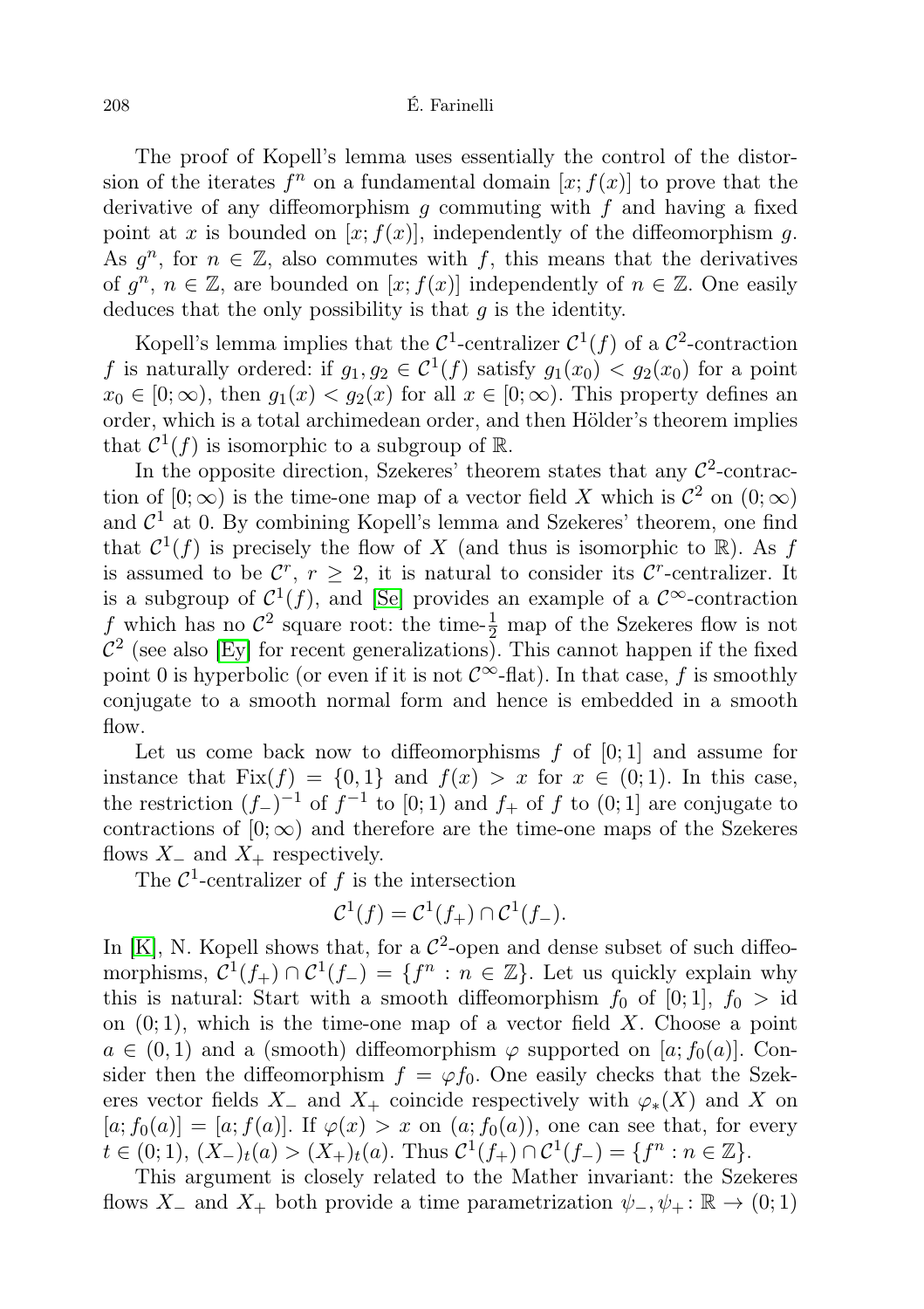which conjugate f to the translation  $T_1 : t \mapsto t + 1$ . These parametrizations are well defined up to composition with a translation. The Mather invariant is the change of these coordinates: it is a diffeomorphism of  $\mathbb R$  commuting with the translation  $T_1$ , and well defined up to compositon on the right and on the left with translations.

In the example above, the Mather invariant  $\mathcal{M}_f$  will be precisely the diffeomorphism induced on  $\mathbb R$  commuting with  $T_1$  and whose expression in the fundamental domain  $\psi^{-1}([a; f_0(a)])$  is

$$
\mathcal{M}_f|_{\psi^{-1}([a;f_0(a)])} = \psi_+^{-1} \varphi \psi_-.
$$

Let us conclude this section by noticing that Kopell's lemma, Szekeres' theorem, and the Mather invariant are typical of  $\mathcal{C}^2$ -diffeomorphisms and do not hold in the  $C^1$ -setting: for instance, Tsuboi [\[Ts\]](#page-47-6) builds counterexamples to the  $C^{1+\alpha}$  Kopell's lemma. Indeed, as can be noticed from our Theorems [1.7](#page-5-1) and [1.8,](#page-5-0) Kopell's lemma is not true anymore in these settings. These two theorems together give  $\mathcal{C}^1$ -counterexamples to Kopell's lemma: they show that every diffeomorphism supported on a compact interval included in  $(0; \infty)$ can be embedded in the  $\mathcal{C}^1$ -centralizer of a  $\mathcal{C}^1$ -contraction.

In the same spirit, Kopell's lemma implies that the  $\mathcal{C}^1$ -centralizer of a  $\mathcal{C}^2$ -diffeomorphism f of [0; 1] is not abelian if and only if f coincides with the identity on some nonempty open interval. This is no more true if  $f$  is  $\mathcal{C}^1$ : [\[BoFa\]](#page-46-2) shows that there exist diffeomorphisms of [0; 1] without fixed point in  $(0, 1)$  whose centralizer may contain the free group  $\mathbb{F}_2$ .

Therefore, it is somewhat surprising that the Mather invariant is actually invariant under  $C^1$ -conjugacies (among  $C^2$ -diffeomorphisms). The reason is that the  $C^1$ -centralizer is preserved under  $C^1$ -conjugacies, hence the Szekeres flows are conjugate. Nevertheless, [\[BCVW\]](#page-46-0) shows that one can obtain a trivial Mather invariant by  $C^1$ -small pertubations.

In this paper, we will define and use (in Section [4.3\)](#page-18-0) a notion of Mather invariant in the  $\mathcal{C}^1$ -setting. Let us give an idea of this tool. We consider diffeomorphisms  $f, g$  of [0; 1] without fixed points in (0; 1) such that g coincides with  $f$  in a neighbourhood of 0 and of 1. As a consequence, there is a unique diffeomorphism  $h_$  of [0; 1) which conjugates f to g and which is the identity map in a neighbourhood of 0. In the same way, there is a unique diffeomorphism  $h_+$  of  $(0, 1]$  which conjugates f to g and which is the identity map in a neighbourhood of 1. The Mather invariant of  $g$  with respect to f is the diffeomorphism  $\mathcal{M}_f(g) = h_+^{-1}h_-: (0,1) \to (0,1)$ , which commutes with f. This Mather invariant vanishes if and only if f and q are conjugate by a diffeomorphism  $h$  which is the identity in a neighbourhood of 0 and 1. Our main result consists in some sense in cancelling this relative Mather invariant by small perturbations of g.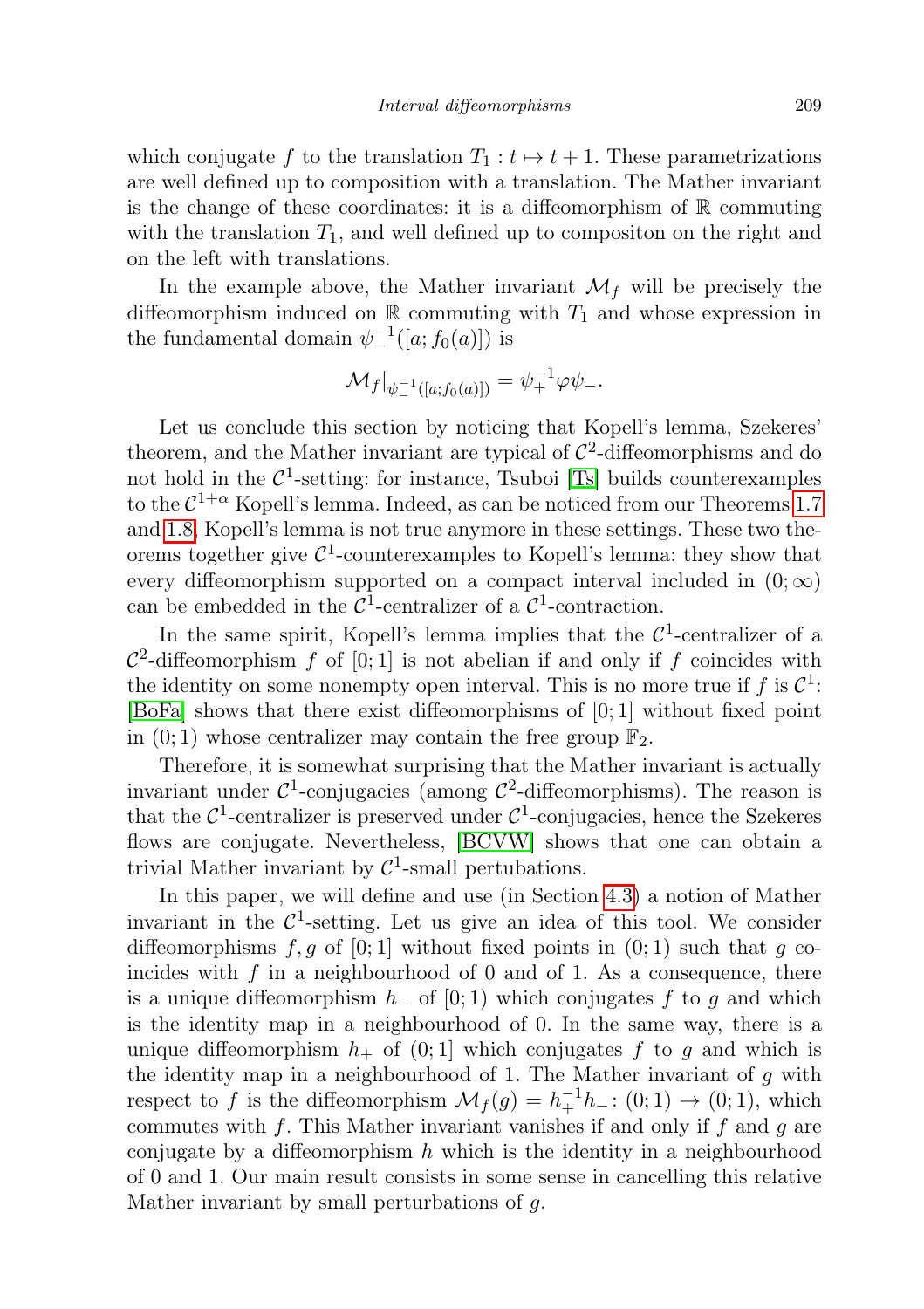2.2. Historical motivation in foliation theory. Kopell's lemma has been an important tool for the study of codimension 1  $\mathcal{C}^2$ -foliations, in particular on 3-manifolds. In particular, due to the Novikov theorem and Thurston's construction of foliations, compact leaves diffeomorphic to a torus  $\mathbb{T}^2$  play a key role in this study. For such leaves, the holonomy group is generated by two commuting diffeomorphisms of a transverse section which is a segment.

Let us mention a straightforward consequence of Kopell's theorem: on  $\mathbb{T}^3$ , there are foliations whose leaves are cylinders and finitely many compact tori, which are  $\mathcal{C}^2$ -structurally stable: every  $\mathcal{C}^2$ -foliation  $\mathcal{C}^2$ -close to them is conjugate to them by a homeomorphism. Such a foliation  $\mathcal F$  may be constructed as the suspension of two commuting diffeomorphisms  $f, g$  of the circle: f is a Morse–Smale diffeomorphism with exactly two hyperbolic fixed points, and  $q$ is the identity. One chooses  $f$  so that its restriction to each segment between two successive fixed points belongs to the  $C^2$ -open set given by Kopell's result for which the centralizer is trivial. Then any foliation  $\mathcal{C}^2$ -close to  $\mathcal F$  is conjugate to the suspension of two commuting diffeomorphisms  $f_1$  and  $g_1$ , which are  $\mathcal{C}^2$ -close to f and g respectively. As the centralizer of  $f_1$  is trivial and  $q_1$  is close to the identity, one deduces that  $q_1 = id$  and one concludes using the fact that  $f$  is structurally stable. The fact that the Mather invariant can be made trivial by small  $\mathcal{C}^1$ -perturbations of f shows that none of these foliations are  $C^1$ -structurally stable.

Let us give a more recent application of the study of centralizers in foliation theory. The topology of the space of foliations remains mostly a mistery: one does not know whether this space is arc-connected, locally connected, etc. Recently, H. Eynard announced the connectedness of the space of  $\mathcal{C}^{\infty}$  codimension 1 foliations on compact 3-manifolds whose tangent bundle belongs to a given homotopy class. More precisely, in her PhD thesis, she reduced the connectedness problem to the problem of connectedness of the space of  $\mathcal{C}^{\infty}$ -actions of  $\mathbb{Z}^2$  on [0, 1]; this last step has been done in [\[BE\]](#page-46-3).

## 3. Groups which are embeddable in a centralizer: proof of Theorem [1.7.](#page-5-1) Let us begin with the following useful lemma:

<span id="page-9-0"></span>LEMMA 3.1. Let  $G$  be a group of diffeomorphisms of a seqment  $J$ . There exists an isotopy from G to id if and only if there exists a sequence  $(\varphi_n)_{n\in\mathbb{N}}$ of diffeomorphisms of this segment, converging to the identity in the  $C^1$ topology, such that  $\varphi_0 = id$  and such that, for all  $g \in G$ , the sequence  $\varphi_n \ldots \varphi_1 \varphi_0 g \varphi_0^{-1} \varphi_1^{-1} \ldots \varphi_n^{-1}$  converges to the identity in the  $\mathcal{C}^1$ -topology.

*Proof.* Let us assume that there exists an isotopy  $(h_t gh_t^{-1})_{t \in [0,1)}$  from each element  $g$  of  $G$  to the identity.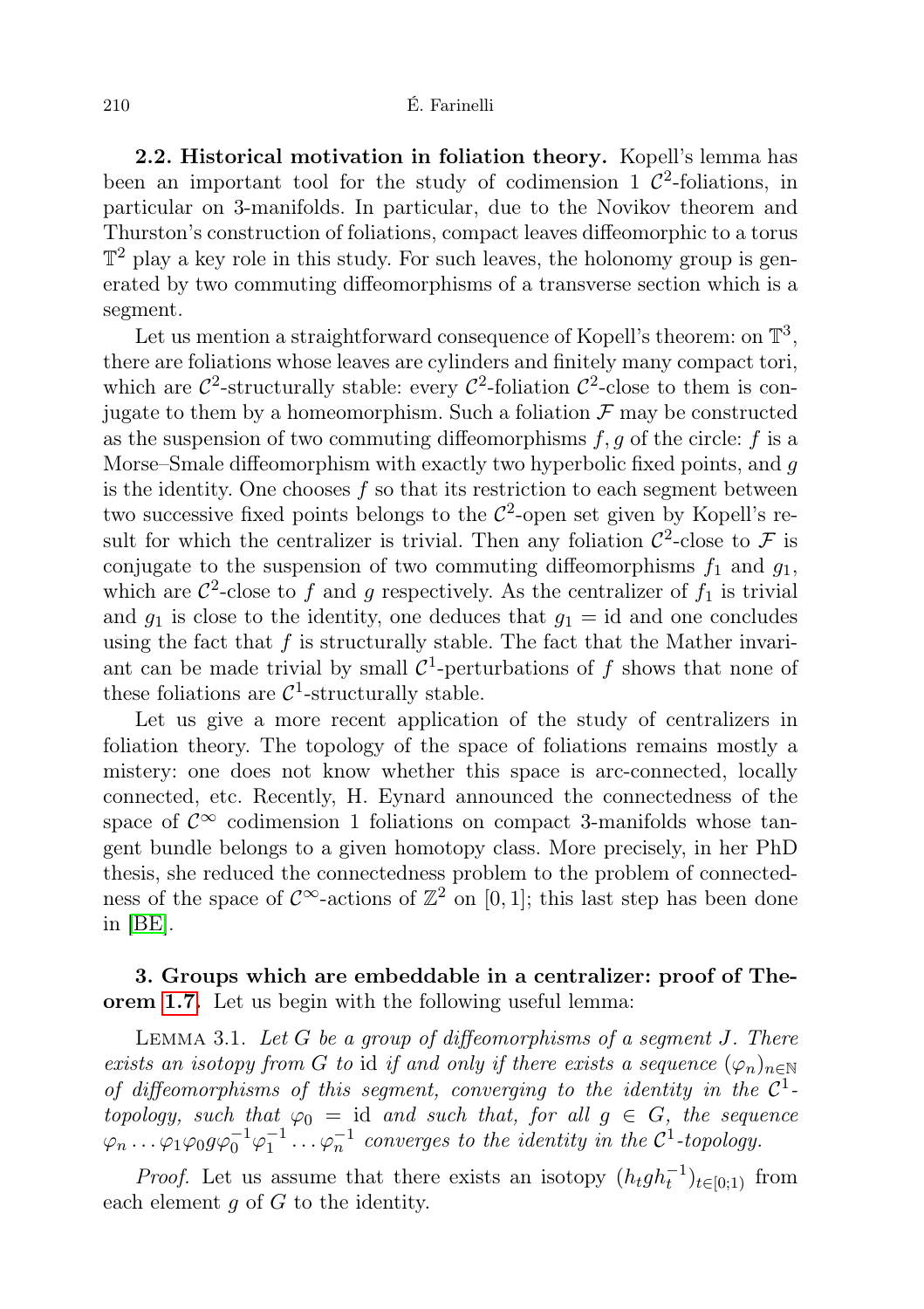CLAIM. There exists a sequence  $(\varepsilon_n)_{n\in\mathbb{N}}$  of strictly positive numbers converging to 0 and an increasing sequence  $(t_n)_{n\in\mathbb{N}}$  in  $[0;1)$  converging to 1 such that  $t_0 = 0$  and  $||h_{t_{n+1}} h_{t_n}^{-1} - \text{id}||_1 < \varepsilon_n$  for all  $n \in \mathbb{N}$ .

*Proof of the claim.* Given an increasing sequence  $(t'_n)_{n\geq 1}$  in [0; 1) converging to 1, by compactness of  $\{h_t : t \in [t'_n; t'_{n+1}]\}$ , for all  $n \geq 1$  there exist an integer  $K_n$  and a sequence  $(t_k^n)_{k \in [\![ 1, K_n ]\!]}$  of real numbers in  $[0, 1)$  such  $(1, \ldots, 1]$ that  $||h_{t_{k+1}^n}h_{t_k}^{-1}-\mathrm{id}||_1 < 1/n$  for all  $k \in [1; K_n-1]$ . By concatenating the sequences  $(t_n^n)_{k \in [1;K_n]}$  on one hand, and on the other hand the constant sequences equal to  $1/n$  for  $n \geq 1$ , we obtain the desired sequences  $(t_n)_{n \in \mathbb{N}}$  and  $(\varepsilon_n)_{n\in\mathbb{N}}$ .  $\blacksquare$ 

Let  $(\varepsilon_n)_{n\in\mathbb{N}}$  and  $(t_n)_{n\in\mathbb{N}}$  be as in the claim above, and define the following  $\mathcal{C}^1$ -diffeomorphisms of [0; 1]:  $\varphi_0 = h_{t_0}$  and  $\varphi_n = h_{t_n} h_{t_{n-1}}^{-1}$  for  $n \geq 1$ . Then the sequence  $(\varphi_n)_{n\in\mathbb{N}}$  converges to the identity in the  $\mathcal{C}^1$ -topology, as also does the sequence  $(\varphi_n \dots \varphi_1 \varphi_0 g \varphi_0^{-1} \varphi_1^{-1} \dots \varphi_n^{-1})_{n \in \mathbb{N}} = (h_{t_n} g h_{t_n}^{-1})_{n \in \mathbb{N}},$  since  $h_t gh_t^{-1}$  is assumed to converge to id when  $t \to 1$ .

Conversely, assume that there exists a sequence  $(\varphi_n)_{n\in\mathbb{N}}$  of diffeomorphisms of J converging to id as  $n \to \infty$  such that  $\varphi_0 = id$  and, for all  $q \in G$ ,  $\varphi_n \dots \varphi_1 \varphi_0 g \varphi_0^{-1} \varphi_1^{-1} \dots \varphi_n^{-1}$  converges to the identity in the  $\mathcal{C}^1$ -topology. For all  $n \in \mathbb{N}$  and  $t \in [0,1]$ , define  $\varphi_{n,t} = \mathrm{id} + t(\varphi_n - \mathrm{id})$ .

For all  $n \in \mathbb{N}$ , denote by  $H_n$  the diffeomorphism of [0; 1] defined by  $H_n = \varphi_n \circ \cdots \circ \varphi_0$ , and, for  $T \in \mathbb{R}$ , define a diffeomorphism  $h_T$  of [0; 1] by  $h_T = \varphi_{n+1,t} \circ H_n$ , where  $t \in [0,1)$  is the fractional part of T, and  $n \in \mathbb{N}$  its integer part.

Since  $\varphi_{n,t}H_{n-1} \to \varphi_nH_{n-1} = H_n = \text{id} \circ H_n = \varphi_{n,0}H_n$  as  $t \to 1$ , and because of the continuity of the path  $(\varphi_{n,t})_{t\in[0,1]}$  for all  $n\in\mathbb{N}$ , the path  $(h_T)_{T \in \mathbb{R}}$  is continuous. By hypothesis, if  $g \in G$ , then  $H_{n-1}gH_{n-1}^{-1}$  converges to id as  $n \to \infty$ . One also knows that  $\|\varphi_{n,t} - \mathrm{id}\|_1 \le \|\varphi_n - \mathrm{id}\|_1$ , where  $\|\varphi_n - \text{id}\|_1 \to 0$  as  $n \to \infty$ . Consequently,  $\|\varphi_{n,t} - \text{id}\|_1$  tends to 0 uniformly with respect to  $t \in [0, 1)$ . Thus  $D(\varphi_{n,t} H_{n-1} g H_{n-1}^{-1} \varphi_{n,t}^{-1})$  tends to 0 uniformly on J. As  $\varphi_{n,t}H_{n-1}gH_{n-1}^{-1}\varphi_{n,t}^{-1}$  has fixed points at the extremities of J, it follows that this diffeomorphism also converges to id in the  $\mathcal{C}^1$ -topology as  $n \to \infty$ . Furthermore, if  $g \in G$ , then  $h_T gh_T^{-1} = \varphi_{n,t} H_{n-1} g H_{n-1}^{-1} \varphi_{n,t}^{-1}$ , where n still denotes the integer part of  $T$  and  $t$  its fractional part. As a consequence,  $h_T g h_T^{-1}$  converges to id as  $T \to \infty$ .

Sufficient condition of Theorem [1.7.](#page-5-1) We show that a group which is isotopic to the identity by conjugacy is embeddable in a centralizer.

Let us consider a closed subinterval J of  $[0; \infty)$ , a group G of diffeomorphisms of this interval, and a  $\mathcal{C}^1$ -continuous path  $(h_t)_{t\in[0,1)}$  of diffeomorphisms of J such that  $h_0 = id$  and  $h_t gh_t^{-1} \to id$  as  $t \to \infty$  for all  $g \in G$ . From Lemma [3.1,](#page-9-0) there exists a sequence  $(\varphi_n)_{n\in\mathbb{N}}$  of diffeomorphisms of J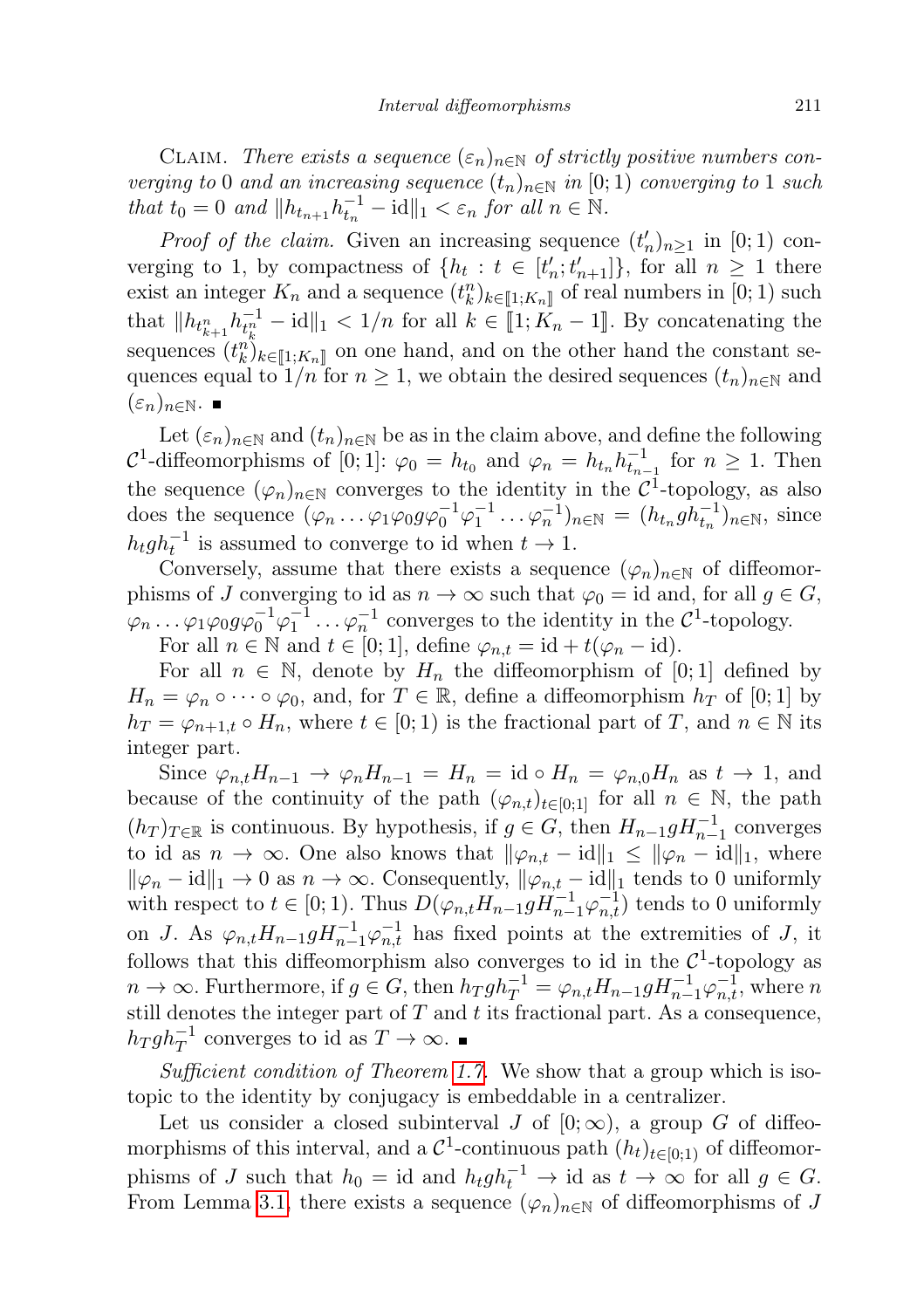converging to id as  $n \to \infty$ , and satisfying

 $\varphi_n \dots \varphi_0 g \varphi_0^{-1} \dots \varphi_n^{-1} \xrightarrow[n \to \infty]{} \text{id} \text{ for all } g \in G.$ 

Let now  $f_0$  be a homothety with ratio  $\alpha < 1$  such that the iterated images of J under  $f_0$  are pairwise disjoint. One defines a contraction f of  $(0, \infty)$  by

$$
f|_J = f_0 \circ \varphi_0,
$$
  
\n
$$
f|_{f_0(J)} = f_0 \circ (f_0 \varphi_1 f_0^{-1}); \dots; f|_{f_0^n(J)} = f_0 \circ (f_0^n \varphi_n f_0^{-n}) \text{ for all } n \ge 1,
$$
  
\n
$$
f = f_0 \text{ elsewhere.}
$$

Since  $\varphi_n \xrightarrow{C^1}$  id as  $n \to \infty$ , we know that  $D(f_0^n \varphi_n f_0^{-n})(f_0^n(x))$  converges to 1 uniformly with respect to  $x \in J$ . Then  $Df|_{f_0^n(J)}$  tends to  $\alpha$  as  $n \to \infty$ , and thus  $Df(x) \to \alpha$  as  $x \to 0$ . Consequently, f can be extended to a  $\mathcal{C}^1$ diffeomorphism of  $[0; \infty)$ .

Then we extend each  $g_J \in G$  to a diffeomorphism g of  $(0, \infty)$  in such a way that it commutes with f, i.e.  $g = f^n g_J f^{-n}$  on  $f_0^n(J)$ , where  $n \in \mathbb{Z}$ , and  $g = id$ elsewhere. For all  $n \in \mathbb{N}$ , we then have  $g|_{f_0^n(J)} = f_0^n \varphi_n \dots \varphi_0 g_J \varphi_0^{-1} \dots \varphi_n^{-1} f_0^{-n}$ , where  $\varphi_n \dots \varphi_0 g_J \varphi_0^{-1} \dots \varphi_n^{-1}$  tends to the identity in the  $\mathcal{C}^1$ -topology. So, as  $f_0$  is a homothety, the derivative of  $g|_{f_0^n(J)}$  also tends to 1 as  $n \to \infty$ , and thus  $Dg(x) \to 1$  as  $x \to 0$ . It follows that g extends in a differentiable way at 0.

This ends the proof of the sufficient condition of Theorem [1.7.](#page-5-1)

Necessary condition of Theorem [1.7.](#page-5-1) We now show that given a group G of diffeomorphisms of some  $J = [a, b] \subset [0, \infty)$ , there exists a contraction f of  $[0; \infty)$  in whose centralizer G is embeddable.

First note that, by replacing if necessary  $f$  by  $f^k$  with  $k$  some large enough integer, one can assume that  $J$  is included in a fundamental domain  $[f(x_0); x_0]$  of f.

By assumption, each element  $q_J$  of G has an extension commuting with f. Denoting by g such an extension, for all  $n \in \mathbb{N}$  we have  $g|_{f^n(J)} = f^n g_J f^{-n}$ . If  $n \in \mathbb{N}$ , we denote by  $A_n$  the increasing affine map from  $f^n(J)$  into J and by  $g_n$  the  $\mathcal{C}^1$ -diffeomorphism of J defined by  $g_n = A_n g|_{f^n(J)} A_n^{-1}$ .

CLAIM.  $||g_n - id||_1 \to 0 \text{ as } n \to \infty.$ 

Indeed, the orbits under g of fixed points of  $g<sub>J</sub>$  which are the extremities a and b of J accumulate at 0 and consist of fixed points of  $q$ . By continuity of the derivative of g at 0, the derivative of g tends to  $Dg(0)$  at 0; moreover  $Dg(0) = \lim_{n \to \infty} g(f^n(a))/f^n(a) = 1$ . Thus, if n is large enough,  $g|_{f^n(J)}$  has derivative near 1 between two fixed points, and as a consequence is  $\mathcal{C}^1$ -close to id. By conjugating this diffeomorphism by the affine map  $A_n$ , one does not modify its derivative, which enables us to conclude that  $g_n$  is also  $\mathcal{C}^1$ -close to the identity if n is large enough.  $\blacksquare$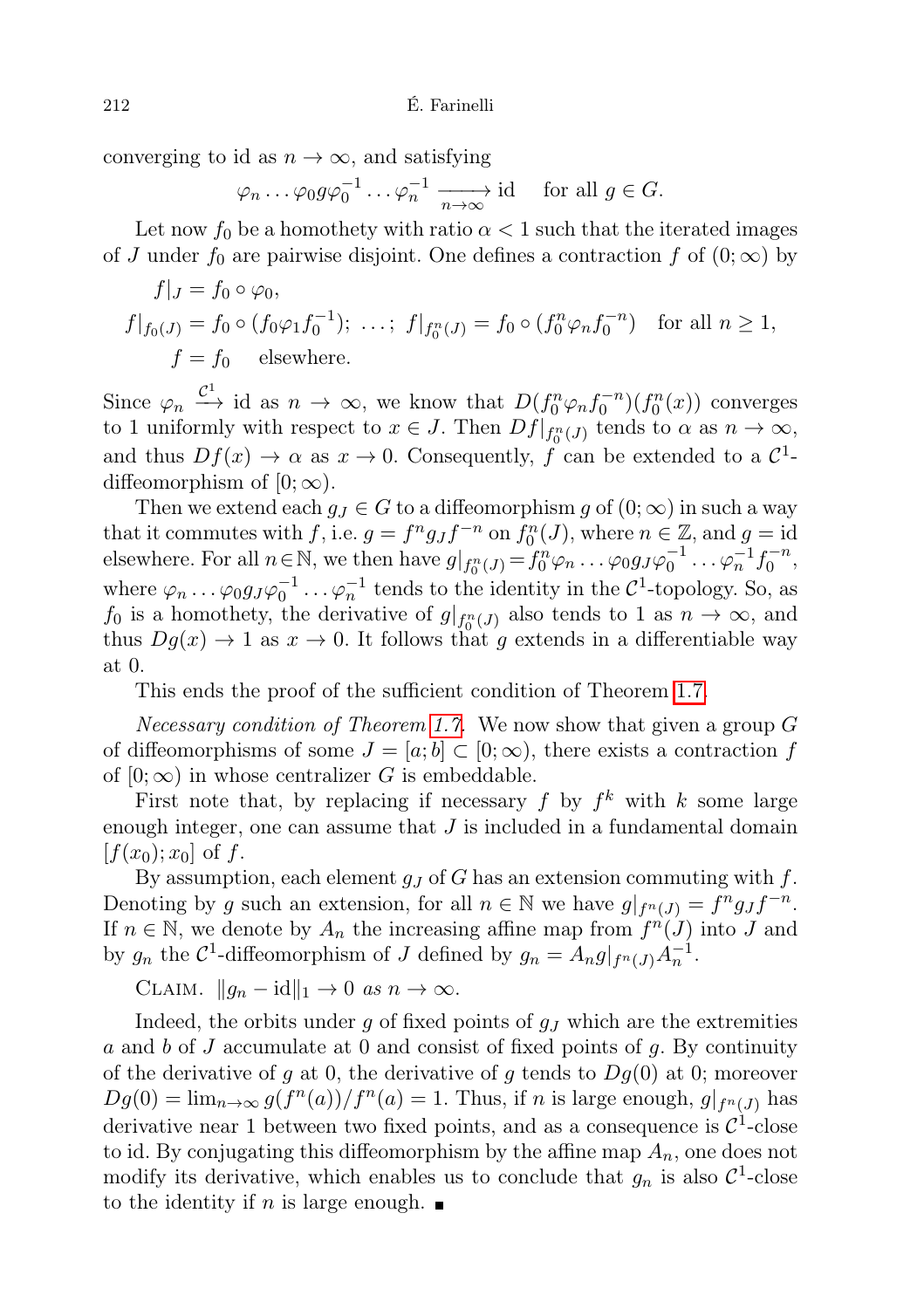From the expression of  $g|_{f^n(J)}$  given above, one has

$$
g_n = A_n f^n g_J f^{-n} A_n^{-1}.
$$

Defining  $\varphi_0 = id|_J; \varphi_1 = A_1f|_J; \varphi_n = (A_nf^n|_J)(A_{n-1}f^{n-1}|_{f^{n-1}(J)})^{-1}$  for  $n \geq 2$ , one has  $g_n = \varphi_n \dots \varphi_1 \varphi_0 g_0 \varphi_0^{-1} \varphi_1^{-1} \dots \varphi_n^{-1}$ . From the previous claim and Lemma [3.1,](#page-9-0) if we prove the following result, we will have proved that there exists an isotopy by conjugacy from  $g<sub>J</sub>$  to id and thus completed the proof of Theorem [1.7:](#page-5-1)

CLAIM.  $\varphi_n \to \text{id}$  as  $n \to \infty$  in the C<sup>1</sup>-topology.

Indeed, by definition,  $\varphi_n = A_n f|_{f^{n-1}(J)} A_{n-1}^{-1}$ . Furthermore, as  $Df$  is continuous at 0 and  $Df(0) \neq 0$ , one has

$$
\sup_{x,y \in f^{n-1}(J)} \frac{Df(x)}{Df(y)} \xrightarrow[n \to \infty]{} 1.
$$

Consequently,  $D\varphi_n(x)/D\varphi_n(y)$  tends to 1 uniformly with respect to  $x, y \in J$ as  $n \to \infty$ . Since  $D\varphi_n$  is equal to 1 at one point of J at least, it follows that  $D\varphi$  tends to 1 uniformly on J. The claim follows.

## 4. Isotopies by conjugacy

4.1. Statement of the result. In this section, we consider the set

$$
D_{\alpha,\beta} = \{ f \in \mathcal{D} \text{ iff } {}^{1}([0;1]) : \text{Fix}(f) = \{0;1\}, f \geq \text{id}, \text{ } Df(0) = \alpha, \text{ } Df(1) = \beta \},
$$

well-defined for all  $\alpha \geq 1$  and  $0 < \beta \leq 1$ , and we show that the conjugacy classes of such diffeomorphisms are dense in this set in the  $\mathcal{C}^1$ -topology.

Let now f and g be two diffeomorphisms in  $D_{\alpha,\beta}$ . We will show that in each  $\mathcal{C}^1$ -neighbourhood of g, there is a conjugate of f. This will give

<span id="page-12-1"></span>THEOREM 4.1. For each diffeomorphism  $f \in D_{\alpha,\beta}$ , the differentiable conjugacy class of f is dense in  $D_{\alpha,\beta}$ .

Let  $f, g \in D_{\alpha,\beta}$ , and  $\mathcal U$  be a  $\mathcal C^1$ -neighbourhood of g in  $D_{\alpha,\beta}$ . In order to find a conjugate of f in  $U$ , we will perturb g by sufficiently small diffeomorphisms so that we do not go out of  $U$ , till we find a conjugate of f.

As announced in the introduction, we actually show the stronger result stated in Theorem [1.2,](#page-1-0) which we will deduce from the following theorem:

<span id="page-12-0"></span>THEOREM 4.2. Let  $f \in D_{\alpha,\beta}$  without fixed points in (0; 1) and let  $(\varepsilon_t)_t \subset$ (0;1) be a continuous path. Let  $(f_t)_{t \in [0,1]}$  be a  $\mathcal{C}^1$ -continuous path in  $D_{\alpha,\beta}$ such that:

- $f_0 = f$ ;
- $f_t$  has no fixed point in  $(0, 1)$  for all  $t < 1$ .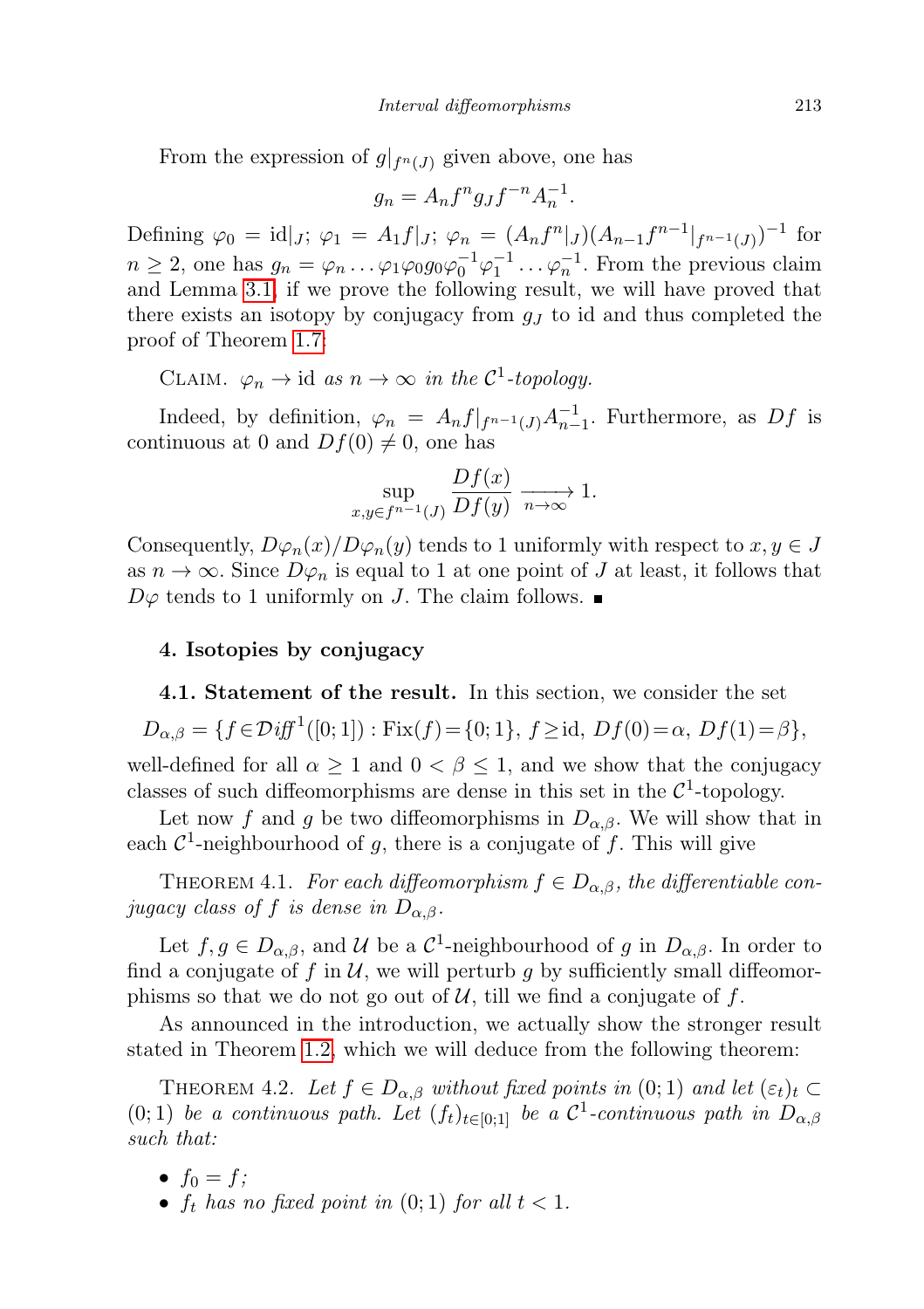Then there exists a  $C^1$ -continuous path  $(h_t)_{t\in[0;1]}$  of diffeomorphisms of  $[0;1]$ , each coinciding with id on a neighbourhood of 0 and of 1, such that  $h_0 = id$ and  $||h_t f h_t^{-1} - f_t||_1 < \varepsilon_t$  for all  $t \in [0; 1)$ .

REMARKS. Since  $f_t$  has no fixed point in  $(0, 1)$  for all  $t < 1$ , the diffeomorphism  $f_1$  can have in  $(0, 1)$  only fixed points with derivative equal to 1.

By choosing  $(\varepsilon_t)$  converging to 0, under the hypotheses of this theorem, one obtains a continuous path  $(h_t)_{t\in[0;1)}$  such that  $\lim_{t\to 1} h_t f h_t^{-1} =$  $\lim_{t\to 1} f_t$ .

*Proof of Theorem [1.2](#page-1-0) from Theorem [4.2.](#page-12-0)* Given  $f, g \in D_{\alpha,\beta}$ , one can always easily exhibit a  $C^1$ -continuous path  $(f_t)_{t\in[0;1)}\subset D_{\alpha,\beta}$  such that  $f_0=f$ and  $f_t \to g$  as  $t \to 1$ , for example,  $f_t = (1-t)f+tg$ . If  $(\varepsilon_t)_{t\in[0,1)}$  is a continuous path of strictly positive numbers converging to 0, Theorem [4.2](#page-12-0) provides a continuous path  $(h_t)_{t\in[0;1)}$  of diffeomorphisms of [0; 1] such that  $h_0 f h_0^{-1} = f$ and  $h_t f h_t^{-1} \to g$  as  $t \to 1$ . Then  $(h_t f h_t^{-1})_{t \in [0,1)}$  is an isotopy by conjugacy from f to g.  $\blacksquare$ 

<span id="page-13-1"></span>4.2. Two "gluing lemmas". From now on,  $\Phi$  will denote a fixed  $\mathcal{C}^{\infty}$ diffeomorphism of [0; 1] which is decreasing, equal to 1 on  $[0; 1/2]$  and equal to 0 on a neighbourhood of 1. Its derivative, continuous on  $[0; 1]$ , is thus bounded. We define  $M_{\Phi} = \max_{x \in [0,1]} |D\Phi| > 1$ .

Gluing at the extremities. Given two  $C^1$ -diffeomorphisms of 0; 1], f and g, having the same derivatives at 0 and at 1, and an  $\varepsilon > 0$ , Corollary [4.5](#page-14-0) below enables us to obtain a new  $\mathcal{C}^1$ -diffeomorphism which coincides with f on a neighourhood of 0 and on a neighourhood of 1, and which is  $\varepsilon$ -close to q in the  $\mathcal{C}^1$ -topology on the whole interval [0; 1].

DEFINITION 4.3. Let  $g \in \mathcal{Diff}^1([0;1])$ . For every  $\varepsilon > 0$  and  $a, b \in (0;1)$ , we denote by  $\mathcal{U}^g_{\varepsilon,a,b}$  the set of  $f \in \mathcal{D}iff^1([0;1])$  such that:

- $||f|_{[0;a]} g|_{[0;a]}||_1 < \varepsilon;$
- $||f||_{b;1} g||_{b;1}||_1 < \varepsilon$ .

We set  $\mathcal{U}_{\varepsilon}^g = \bigcup_{a,b \in (0,1)} \mathcal{U}_{\varepsilon,a,b}^g$ .

<span id="page-13-0"></span>LEMMA 4.4. Let  $\varepsilon > 0$ . Then there exists  $\tilde{\varepsilon} > 0$  such that for all  $g \in$  $\mathcal{D}iff^1([0;1])$  and  $a, b \in (0;1)$ , if  $f \in \mathcal{U}^g_{\tilde{\varepsilon},a,b}$ , then there exists  $f_0 \in \mathcal{D}iff^1([0;1])$ such that:

- (i)  $||f_0 g||_1 < \varepsilon$ ;
- (ii)  $f_0|_{[0;a/2]\cup[(1+b)/2;1]} = f|_{[0;a/2]\cup[(1+b)/2;1]};$
- (iii)  $f_0|_{[a;b]} = g|_{[a;b]}$ .

*Proof.* Let  $\varepsilon > 0$ , and  $0 < \tilde{\varepsilon} < \varepsilon/(2M_{\Phi})$ . Let  $g \in \mathcal{D}iff^1([0; 1])$ ,  $a, b \in (0; 1)$ and  $f \in \mathcal{U}^g_{\tilde{\varepsilon},a,b}$ . If  $a \geq b$ , it suffices to let  $f_0$  be f. Thus, we assume  $a < b$ .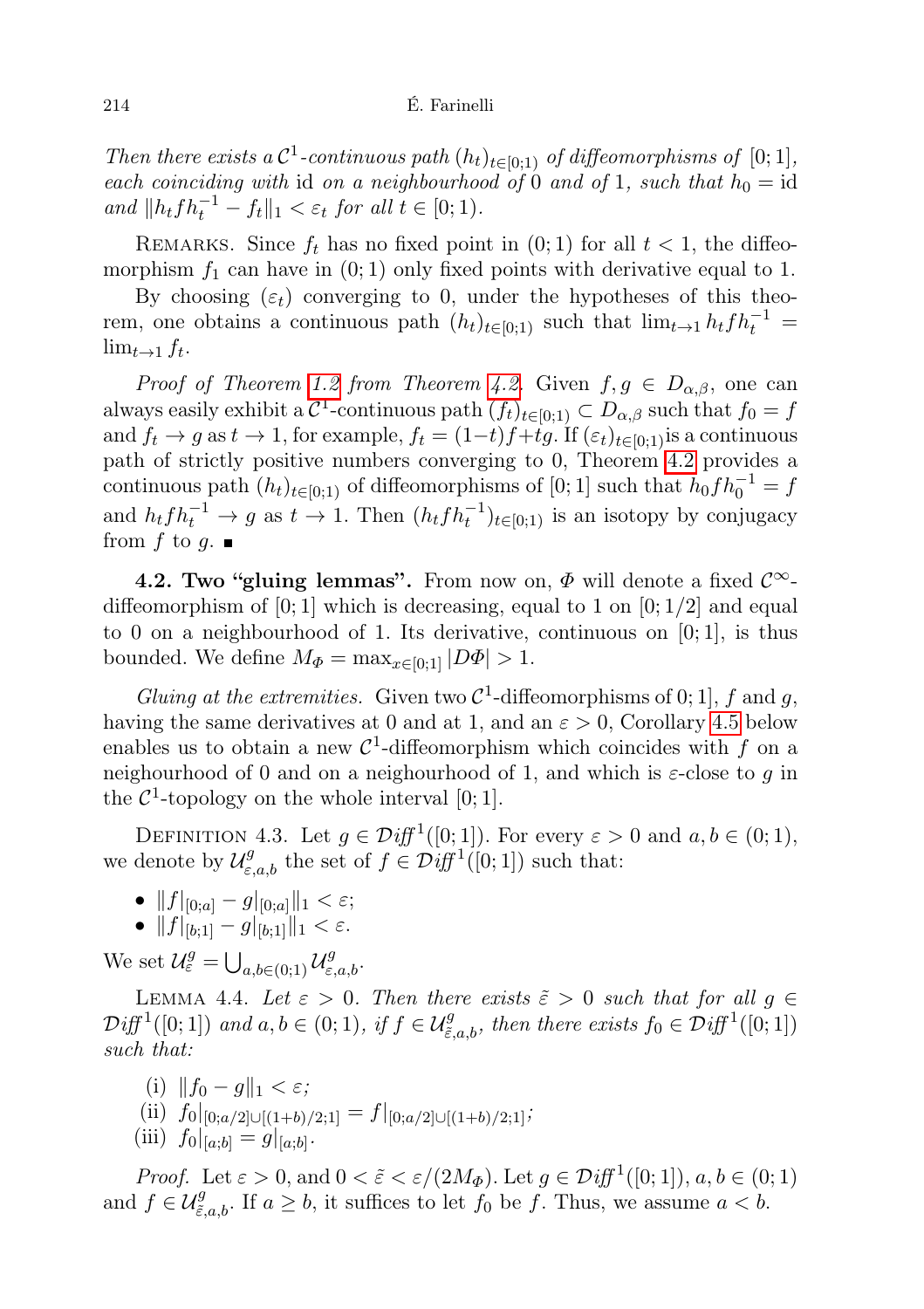We now define a map  $\Phi_0$  of [0; 1], which is obtained from  $\Phi$  as follows:

- if  $x \in [0; a]$ , then  $\Phi_0(x) = \Phi(x/a)$ , so  $\Phi_0$  is equal to 1 on  $[0; a/2]$  and to 0 on a neighbourhood of a in  $[0; a]$ ;
- $\Phi_0(x) = 0$  if  $x \in [a; b]$ ;
- $\Phi_0(x) = \Phi\left(\frac{-x+1}{1-b}\right)$  if  $x \in [b,1]$ , so  $\Phi_0$  is 0 on a neighbourhood of b in [b; 1], and 1 on  $[(1+b)/2; 1]$ .

Set now  $f_0 = \Phi_0 f + (1 - \Phi_0)g$ , and notice that the hypothesis that " $||f||_{[0;a]} - g||_{[0;a]}||_1 < \tilde{\varepsilon}$ " implies, by integrating the inequality  $|Df - Dg| < \tilde{\varepsilon}$ on  $[0; x]$ , that  $|f(x) - g(x)| < \tilde{\varepsilon}x$  for all  $x \in [0; a]$ . By the same method, one obtains  $|f(x) - g(x)| < \tilde{\varepsilon}(1-x)$  for each  $x \in [b,1]$ . As (i) and (iii) follow immediately from the construction of  $f_0$ , one has now only to show that  $|f_0 - g| < \varepsilon$  and  $|Df_0 - Dg| < \varepsilon$ , which is a simple calculation.

From this lemma, we deduce the following corollary:

<span id="page-14-0"></span>COROLLARY 4.5. Let  $\varepsilon > 0$  and  $f, g \in D_{\alpha,\beta}$ . Then there exist  $a, b \in (0,1)$ and  $f_0 \in D_{\alpha,\beta}$  such that:

- (i)  $||f_0 g||_1 < \varepsilon$ ;
- (ii)  $f_0|_{[0;a/2]\cup[(1+b)/2;1]} = f|_{[0;a/2]\cup[(1+b)/2;1]}$ ;
- (iii)  $f_0|_{[a;b]} = g|_{[a;b]}.$

*Proof.* Indeed, considering  $\tilde{\varepsilon} > 0$  as in Lemma [4.4,](#page-13-0) since f and g have the same derivatives at 0 and at 1, there exist  $a, b \in (0, 1)$  such that  $f \in \mathcal{U}_{\tilde{\varepsilon}, a, b}^g$ . Now apply Lemma [4.4.](#page-13-0)  $\blacksquare$ 

This result will be useful in proving the density of conjugacy classes of diffeomorphisms from  $D_{\alpha,\beta}$  in that set. However, in order to obtain an isotopy by conjugacy from a diffeomorphism of  $D_{\alpha,\beta}$  to another, a parameter version will be needed:

<span id="page-14-1"></span>LEMMA 4.6. Let  $f \in D_{\alpha,\beta}$  and  $(f_t)_{t \in [0,1]}$  a  $\mathcal{C}^1$ -continuous path of diffeomorphisms in  $D_{\alpha,\beta}$ . Then, for every continuous path  $(\varepsilon_t)_{t\in[0,1)}$  in  $(0;\infty)$ , there exist continuous paths  $(a_t)_{t\in[0;1)}$  and  $(b_t)_{t\in[0;1)}$  in  $(0;1)$  and a new  $\mathcal{C}^1$ -continuous path  $(\tilde{f}_t)_{t \in [0;1)}$  in  $D_{\alpha,\beta}$  such that:

- $\tilde{f}_t|_{[0;a_t/2]\cup[(b_t+1)/2;1]} = f|_{[0;a_t/2]\cup[(b_t+1)/2;1]}$  for all  $t < 1$ ;
- $\|\tilde{f}_t f_t\|_1 < \varepsilon_t$  for all  $t < 1$ .

Moreover, if  $f_0 = f$ , then we can also require that  $\tilde{f}_0 = f$ .

Let us first give the following result:

<span id="page-14-2"></span>LEMMA 4.7. Let  $(\varepsilon_t)_{t\in[0,1)}$  be a continuous path in  $(0;\infty)$ ,  $f\in D_{\alpha,\beta}$  and  $(f_t)_{t\in[0,1)}$  a  $\mathcal{C}^1$ -continuous path in  $D_{\alpha,\beta}$ . Then there exist continuous paths  $(a_t)_{t\in[0;1)}$  and  $(b_t)_{t\in[0;1)}$  in  $(0;1)$  such that  $||f_t|_{[0;a_t]\cup[b_t;1]}-f|_{[0;a_t]\cup[b_t;1]}||_1 < \varepsilon_t$ for all  $t < 1$ .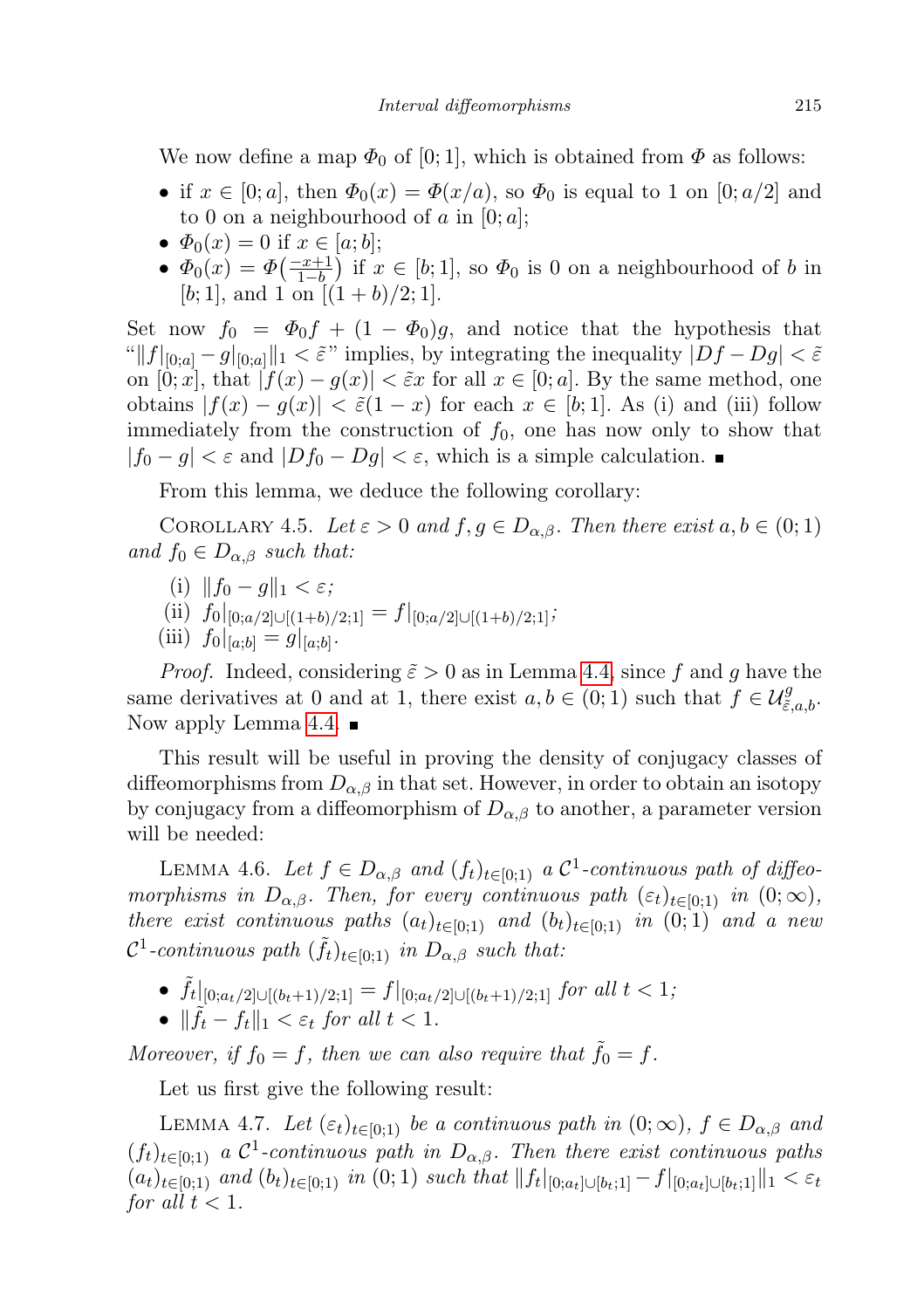*Proof.* Given an increasing sequence  $(t_n)_{n\in\mathbb{N}}$  in [0; 1) converging to 1, one uses the continuity of  $(f_t)_{t\in[0,1)}$  on each compact set  $[t_n;t_{n+1}]$  to obtain a partition of this interval into finitely many subintervals such that, for all  $t$  in one of these subintervals I, only one  $0 < a_I < 1$  satisfies  $|| f_t |_{[0;a_I]} - f |_{[0;a_I]} ||_1 <$  $\min_{t \in [t_n; t_{n+1}]}\varepsilon_t$ . All what is needed now is finding a continuous map  $\varphi$  such that, for all t in I,  $a_t = \varphi(t)$  is smaller than  $a_t$ , which can easily be done.

We conclude by the same token as regards the path  $(b_t)$ .

*Proof of Lemma [4.6.](#page-14-1)* Lemma [4.7](#page-14-2) gives us two continuous paths  $(a_t)$  and  $(b_t)$  such that for all t,

$$
||f_t|_{[0;a_t]\cup[b_t;1]}-f|_{[0;a_t]\cup[b_t;1]}||_1 < \inf\left(\frac{\varepsilon_t}{2},\frac{\varepsilon_t}{4M_\Phi}\right).
$$

Considering the construction done in Lemma [4.4,](#page-13-0) one obtains the desired path  $(\tilde{f}_t)$ ; its continuity follows from the continuity of  $(a_t)$  and  $(b_t)$ .

To prove Theorem [4.2,](#page-12-0) it is now sufficient to establish the following theorem:

<span id="page-15-0"></span>THEOREM 4.8. Let  $f \in D_{\alpha,\beta}$  without fixed points in  $(0;1)$  and  $(\varepsilon_t)_{t\in[0;1)}$ be a continuous path in  $(0; \infty)$ . Let  $(f_t)_{t \in [0;1)}$  be a  $\mathcal{C}^1$ -continuous path in  $D_{\alpha,\beta}$ such that:

- $f_0 = f$ ;
- $f_t$  has no fixed point in  $(0; 1)$  for all  $t < 1$ ;
- for all  $t < 1$ , there exist  $a_t > 0$  and  $b_t < 1$ , continuously depending on t, such that  $f_t$  coincides with  $f$  on  $[0, a_t] \cup [b_t, 1]$ .

Then there exists a continuous path  $(h_t)_{t\in[0,1)}$  of diffeomorphisms of  $[0,1]$ , each coinciding with id on a neighbourhood of 0 and of 1, such that  $h_0 = id$ and  $||h_t f h_t^{-1} - f_t||_1 < \varepsilon_t$  for all  $t \in [0; 1)$ .

*Proof of Theorem [4.2](#page-12-0) from Theorem [4.8](#page-15-0).* For  $(f_t)_{t\in[0,1)}$ , thanks to Lem-ma [4.6,](#page-14-1) one can exhibit continuous paths  $(a_t)_{t\in[0;1)}$  and  $(b_t)_{t\in[0;1)}$  in  $(0;1)$ and a continuous path  $(\tilde{f}_t)_{t\in[0;1)}$  of diffeomorphisms such that:

\n- \n
$$
\tilde{f}_0 = f_0;
$$
\n
\n- \n $\tilde{f}_t|_{[0;a_t/2]\cup[(b_t+1)/2;1]} = f|_{[0;a_t/2]\cup[(b_t+1)/2;1]}$  for all  $t < 1;$ \n
\n- \n $\|\tilde{f}_t - f_t\|_1 < \varepsilon_t/2$  for all  $t < 1.$ \n
\n

One then applies Theorem [4.8](#page-15-0) to obtain a  $\mathcal{C}^1$ -continuous path  $(h_t)_{t\in[0,1)}$  of diffeomorphisms of [0; 1], with  $h_0 = id$ , such that  $h_t$  coincides with id on a neighbourhood of 0 and of 1, and  $||h_tfh_t^{-1} - \tilde{f}_t||_1 < \varepsilon_t/2$  for all  $t \in [0,1)$ . Then  $||h_t f h_t^{-1} - f_t||_1 < \varepsilon_t$  for all  $t \in [0; 1)$ .

Let us also point out a corollary of Lemma [4.4](#page-13-0) which will be useful in Section [5.2.](#page-26-0) If f and g are  $\mathcal{C}^1$ -diffeomorphisms of [0; 1] coinciding at one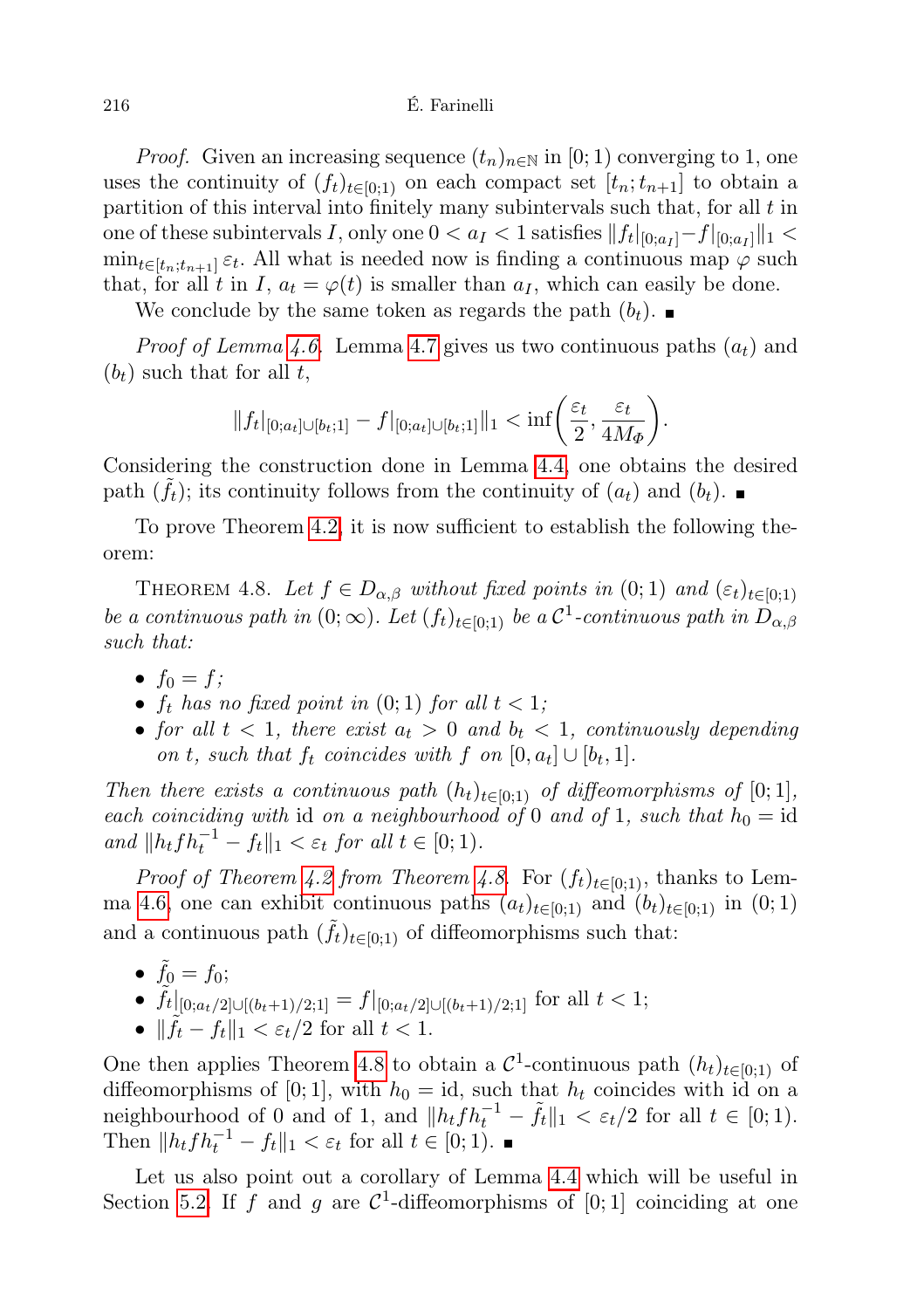point, this corollary produces a new  $\mathcal{C}^1$ -diffeomorphism coinciding with f in a neighbourhood of this point, and arbitrarily close to g.

<span id="page-16-0"></span>COROLLARY 4.9. Let  $\varepsilon > 0$ . Then there exists  $\tilde{\varepsilon} > 0$  such that for all  $g \in \mathcal{D}iff^1([0;1])$ ,  $x_0 \in (0;1)$ , and  $\eta \in (0;\min(x_0/2,(1-x_0)/2))$ , if f is a diffeomorphism of  $[0; 1]$  such that:

- $f(x_0) = q(x_0)$ ;
- $||f||_{x_0-2\eta;x_0+2\eta} g||_{x_0-2\eta;x_0+2\eta}||_1 < \tilde{\varepsilon},$

then there exists  $g_0 \in \mathcal{D}iff^1([0;1])$  such that:

- $g_0|_{[x_0-\eta; x_0+\eta]}=f|_{[x_0-\eta; x_0+\eta]};$
- $g_0|_{[0;x_0-2\eta]\cup[x_0+2\eta;1]} = g|_{[0;x_0-2\eta]\cup[x_0+2\eta;1]};$
- $||g_0 g||_1 < \varepsilon$ .

Here is the parameter version of this corollary:

<span id="page-16-1"></span>COROLLARY 4.10. Let  $(\varepsilon_t)_{t\in[0,1]}$  be a continuous path in  $(0;\infty)$ . Then there exists a continuous path  $(\tilde{\varepsilon}_t)_{t \in [0,1)}$  in  $(0; \infty)$  such that for all  $\mathcal{C}^1$ -continuous paths  $(f_t)_{t \in [0,1)}$  in  $\mathcal{D}iff^1([0,1]),$  all continuous paths  $(x_t)_{t \in [0,1)}$  in  $(0,1),$ and all  $\eta_n \in (0; \min(x_t/2, (1-x_t)/2))$ , if f is a diffeomorphism of [0; 1] such that:

- $f(x_t) = f_t(x_t)$  for all  $t < 1$ ;
- $||f||_{x_t-2\eta_t; x_t+2\eta_t]} f_t||_{x_t-2\eta_t; x_t+2\eta_t]} ||_1 < \tilde{\varepsilon}_t,$

then there exists a  $C^1$ -continuous path  $(g_t)_{t\in[0,1]}$  in  $\mathcal{D}iff^1([0;1])$  such that:

- $g_t|_{[x_t-\eta_t; x_t+\eta_t]} = f|_{[x_t-\eta_t; x_t+\eta_t]};$
- $g_t|_{[0;x_t-2\eta_t]\cup[x_t+2\eta_t;1]} = f_t|_{[0;x_t-2\eta_t]\cup[x_t+2\eta_t;1]};$
- $||q_t f_t||_1 < \varepsilon_t$ .

The proofs of Corollaries [4.9](#page-16-0) and [4.10](#page-16-1) are absolutely similar to the one of Lemma [4.7,](#page-14-2) thus we omit them.

"Partial gluing" near an extremity

DEFINITION 4.11. If  $g \in \mathcal{Diff}^1([0,1])$ ,  $\varepsilon > 0$  and  $a \in (0,1)$ , we will denote by  $\mathcal{U}_{\varepsilon,a}^g$  the set of maps  $f \in \mathcal{H} \text{omeo}([0;1])$  such that:

- $f|_{[a;1]} \in \mathcal{D}iff^1([a;1],[f(a);1]);$
- $||f|_{[a;1]} g||_{[a;1]}||_1 < \varepsilon.$

<span id="page-16-2"></span>We will see in the proof of the following lemma how, from a  $\mathcal{C}^1$ -diffeomorphism g of [0; 1] and a homeomorphism  $f \in \mathcal{U}_{\varepsilon,a}^g$ , one can produce a map coinciding with  $f$  in a neighbourhood of the extremities and which is arbitrarily close to g.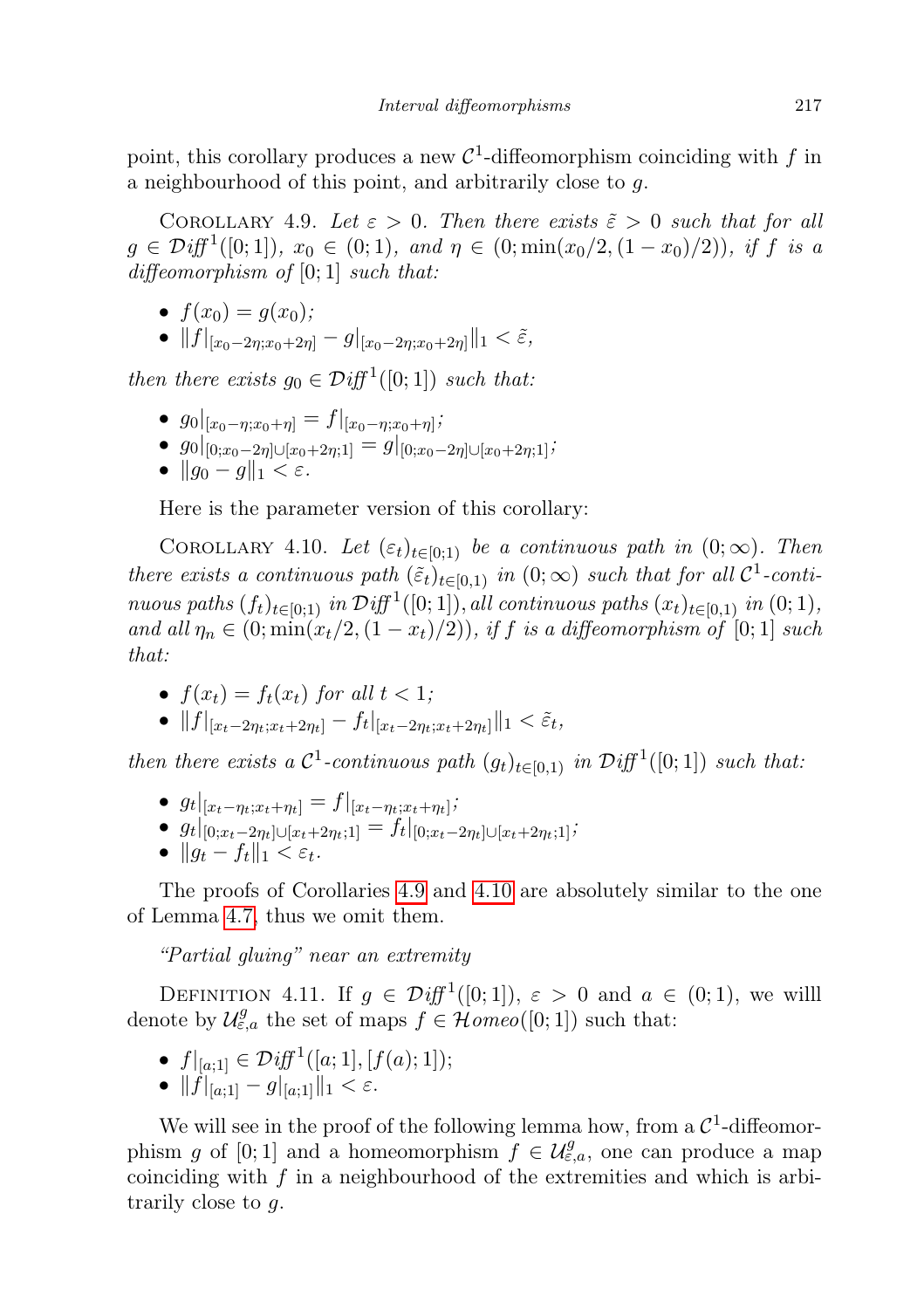LEMMA 4.12. Let  $\varepsilon > 0$ . Then there exists  $\tilde{\varepsilon} > 0$  such that for all  $g \in \mathcal{D}iff^1([0;1]), a \in (0;1), 1 > b > (a+1)/2, and f \in \mathcal{U}_{\tilde{\varepsilon},a}^g$ , there exists  $g_0 \in \mathcal{D}iff^1([0;1])$  satisfying:

- $g_0|_{[(a+1)/2;b]} = f|_{[(a+1)/2;b]}$
- $g_0|_{[0;a]\cup[(b+1)/2,1]} = g|_{[0;a]\cup[(b+1)/2,1]}$ ;
- $\|g_0 g\|_1 < \varepsilon$ .

*Proof.* Let  $\varepsilon > 0$  and  $\tilde{\varepsilon} < \min(\varepsilon/2, \varepsilon/(4M_{\Phi}))$ . Let  $g \in \mathcal{D}iff^1([0, 1]),$  $a \in (0,1)$ ,  $f \in \mathcal{U}_{\tilde{\varepsilon},a}^g$ , and let  $\Phi_0$  be a  $\mathcal{C}^{\infty}$ -map of [0; 1], constructed from  $\Phi$ (see Section [4.2\)](#page-13-1) in the following way:

- on  $[0; a]$  and on  $[(b+1)/2; 1]$ ,  $\Phi_0$  is constant, equal to 1;
- if  $x \in [a; (a+1)/2]$ , then  $\Phi_0(x) = \Phi(\frac{x}{(1-a)^2})$  $\frac{x}{(1-a)/2}$ );
- on  $[(a+1)/2; b]$ ,  $\Phi_0$  is constant, equal to 0;
- if  $x \in [b; (b+1)/2]$ , then  $\Phi_0(x) = \Phi\left(\frac{1-x}{(1-b)}\right)$  $\frac{1-x}{(1-b)/2}$ .

Then one defines  $g_0 = \Phi_0 g + (1 - \Phi_0)f$ , and one checks that  $||g - g_0||_1$  is bounded by  $\varepsilon$ . The other conclusions can be checked by simple calculation, using the fact that the integration of the inequality  $|Df - Dg| < \tilde{\varepsilon}$  gives  $|f(x) - g(x)| < \tilde{\varepsilon}(1-x)$  for all  $x \in [a;1]$ . ■

One can notice that, in Lemmas [4.12](#page-16-2) and [4.4,](#page-13-0)  $\tilde{\varepsilon}$  depends only on  $\varepsilon$ . That justifies the following definition:

DEFINITION 4.13. Given  $\varepsilon > 0$ , we denote by  $\text{Marg}(\varepsilon)$  the set of strictly positive real numbers satisfying the conditions satisfied by  $\tilde{\varepsilon}$  in Lemmas [4.4](#page-13-0) and [4.12](#page-16-2) and in Corollary [4.9.](#page-16-0) In other words,

$$
\mathrm{Marg}(\varepsilon) = \left(0; \min\left(\frac{\varepsilon}{2}, \frac{\varepsilon}{4M_{\Phi}}\right)\right).
$$

Just as for the first "gluing" lemma, we state a parameter version of Lemma 4.12:

<span id="page-17-0"></span>LEMMA 4.14. Let  $(\varepsilon_t)_{t\in[0,1)}$  be a continuous path in  $(0;\infty)$ ,  $f\in D_{\alpha,\beta}$  and  $(f_t)_{t\in[0,1]}$  a continuous path in  $D_{\alpha,\beta}$ . Lemma [4.6](#page-14-1) ensures the existence of a continuous path  $(b_t)_{t \in [0;1)}$  in  $(0; 1)$  such that  $||f_t||_{[b_t;1]} - f||_{[b_t;1]}||_1 < \text{Marg}(\varepsilon_t)$ . Then, for all paths  $(c_t)_{t\in[0,1)}$  and  $(d_t)_{t\in[0,1)}$  such that  $b_t < c_t < 1$  and  $(c_t+1)/2 < d_t < 1$ , there exists a  $\mathcal{C}^1$ -continuous path  $(\tilde{f}_t)_{t \in [0,1)}$  in  $D_{\alpha,\beta}$ satisfying:

- $\tilde{f}_t|_{[0;c_t]\cup[(d_t+1)/2;1]} = f_t|_{[0;c_t]\cup[(d_t+1)/2;1]};$ •  $\tilde{f}_t|_{[(c_t+1)/2;d_t]} = f|_{[(c_t+1)/2;d_t]}$
- $||f_t f_t||_1 < \varepsilon_t$ .

Once again, the proof is analogous to the one of Lemma [4.7,](#page-14-2) and so we omit it.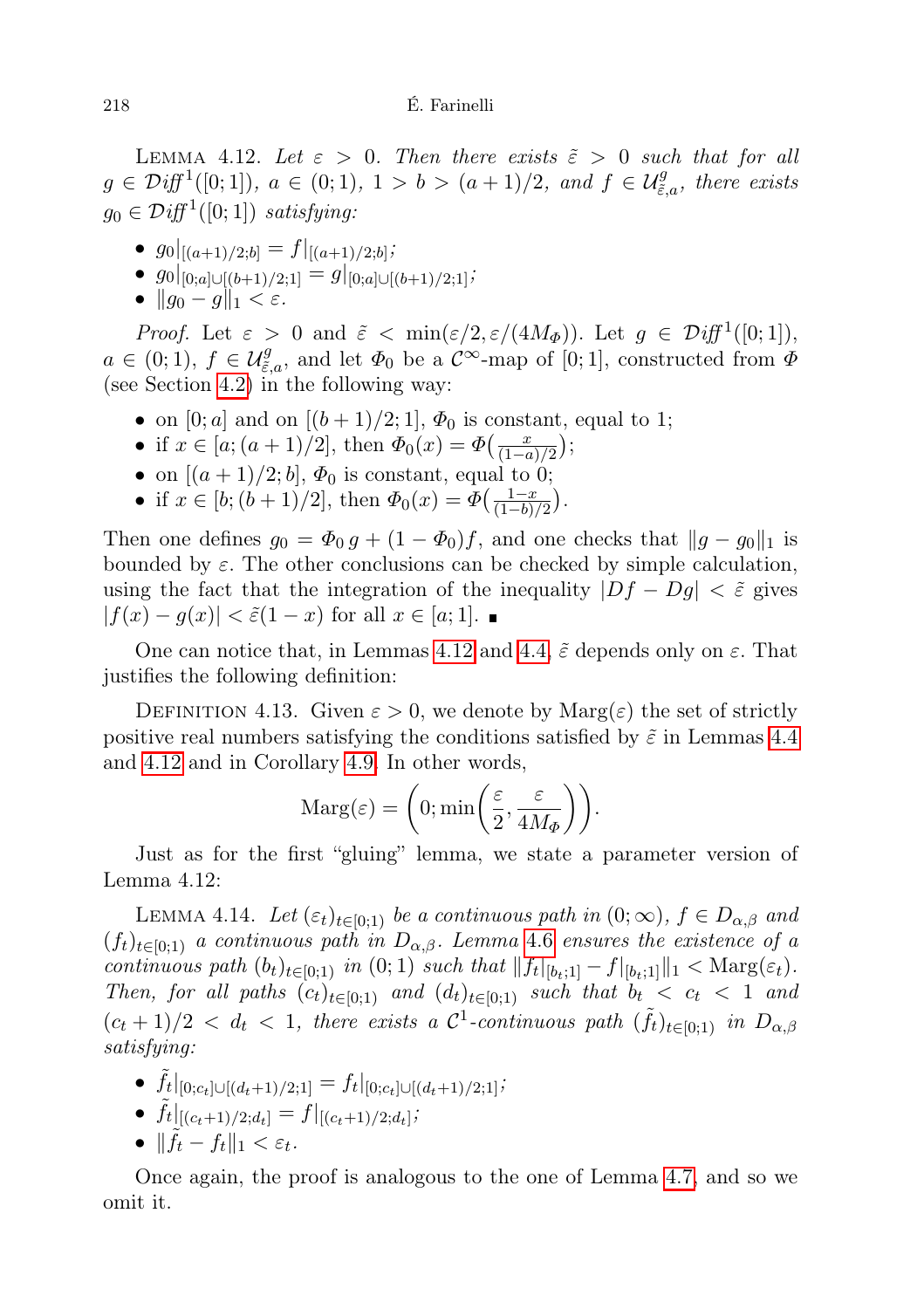<span id="page-18-0"></span>4.3. Mather invariant. If  $f \in D_{\alpha,\beta}$  and  $a, b \in (0,1)$ , we set

$$
D_{f,a,b} = \{ g \in D_{\alpha,\beta} : f|_{[0;a]} = g|_{[0;a]} \text{ and } f|_{[b;1]} = g|_{[b;1]} \}, \quad D_f = \bigcup_{a,b \in (0;1)} D_{f,a,b}.
$$

If  $f \in D_{\alpha,\beta}$ ,  $a, b \in (0,1)$ ,  $g \in D_{f,a,b}$  and  $x_0 < a$  is such that  $f(x_0) < a$ , then  $f|_{[0;f(x_0)]} = g|_{[0;f(x_0)]}$ , and then h defined on  $[0;f(x_0)]$  by  $h = id$  conjugates f to g on  $[0; x_0]$ . The Remark below states that this diffeomorphism extends uniquely onto  $[0; 1)$  in such a way that it conjugates  $f$  to  $g$ .

REMARK. For all  $f \in D_{\alpha,\beta}$  and  $g \in D_f$ , there exists a unique diffeomorphism h of  $[0, 1)$  which conjugates f to g and coincides with id on a neighbourhood of 0.

*Proof.* If h conjugates f to g, the relation  $h f h^{-1} = g$  gives  $h_n|_{[f^n(x_0);f^{n+1}(x_0)]} = g^n h_0 f^{-n} = g^n f^{-n}$  for all integers n.

One checks that this formula defines a  $\mathcal{C}^1$ -diffeomorphism of [0; 1).

DEFINITION 4.15. The homeomorphism of  $[0; 1]$  coinciding with the diffeomorphism h mentioned in the Remark above on  $[0,1)$  and with value 1 at 1 will be called the *unitary conjugacy from g to f*, and denoted by  $h_q$ . It is the only conjugacy from  $g$  to  $f$  which coincides with id on a neighbourhood of 0.

<span id="page-18-1"></span>LEMMA 4.16. Let f be a  $\mathcal{C}^1$ -diffeomorphism of  $[0;1]$ ,  $(a_t)_{t\in[0;1]}$  and  $(b_t)_{t\in[0;1)}$  be continuous paths in [0; 1], and  $(f_t)_{t\in[0;1)}$  be a  $\mathcal{C}^1$ -continuous path of diffeomorphisms of [0; 1] such that  $f_t \in D_{f,a_t,b_t}$  for all  $t \in [0,1)$ . Then, for every compact interval I in  $(0; 1)$ , the path  $(h_{f_t}|_I)_{t \in [0;1)}$  is continuous in the  $\mathcal{C}^1$ -topology.

*Proof.* Let  $I = [v_0; v_1]$ . Since  $v_1 < 1$ , and by continuity of  $(a_t)_t$ , for every  $t \in [0, 1)$  there exists a neighbourhood  $\mathcal{V}_t$  of t and an integer  $n_t$  such that, for all  $t' \in V_t$ ,  $h_{f_{t'}}$  is defined by  $h_{f_{t'}} = f_{t'}^{n_t} f^{-n_t}$  and so depends continuously on  $f_{t'}$  in the  $C^1$ -topology. The continuity of  $h_{f_t}|_I$  follows.

If the extension of  $h_g$  to [0; 1] has  $C^1$ -regularity, then g is  $C^1$ -conjugate to f by  $h_g$ , and the conclusion of Theorem [4.1](#page-12-1) is satisfied. However, generally,  $h_g$  is not differentiable at 1. In order to show that the conjugacy class of  $f$ is arbitrarily close to g, one modifies g on  $\mathcal{U} \cap D_f$  in such a way that  $h_g$ coincides with id on a neighbourhood of 1.

<span id="page-18-3"></span>PROPOSITION 4.17. If  $f \in D_{\alpha,\beta}$ ,  $g \in D_f$ , and U is a C<sup>1</sup>-neighbourhood of g, then there exists  $g' \in D_f \cap U$  such that  $h_{g'} = h'$  coincides with id in a neighbourhood of 1.

A parameter version of this statement is the following:

<span id="page-18-2"></span>PROPOSITION 4.18. Let  $f \in D_{\alpha,\beta}$ ;  $(a_t)_{t \in [0,1)}$  and  $(b_t)_{t \in [0,1)}$  continuous paths in  $(0; 1)$ ;  $(\varepsilon_t)_{t\in[0; 1]}$  a continuous path in  $(0; \infty)$ . Let lastly  $(f_t)_{t\in[0; 1]}$  be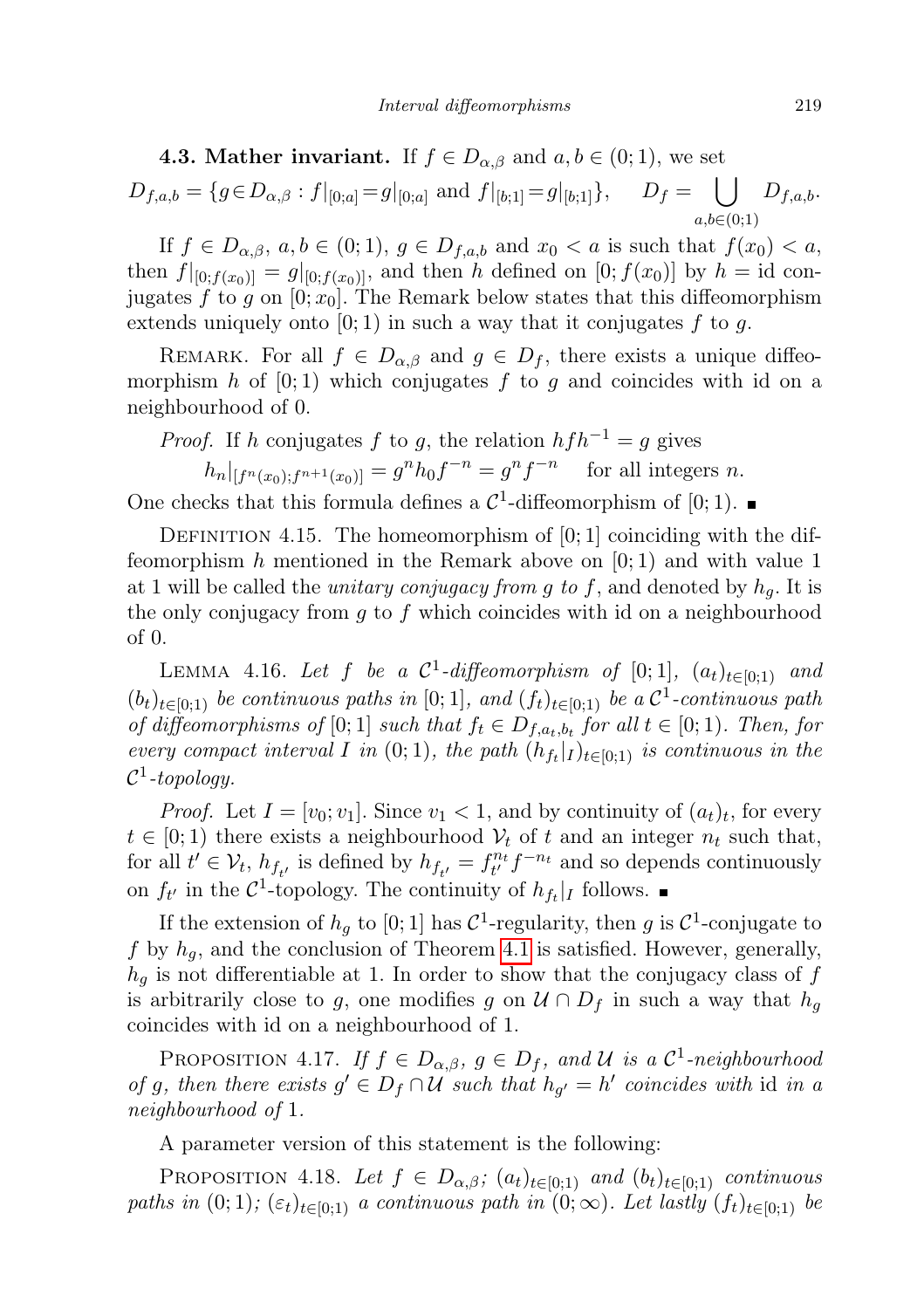a  $\mathcal{C}^1$ -continuous path in  $D_{\alpha,\beta}$  such that  $f_t \in D_{f,a_t,b_t}$  for all  $t \in [0,1)$ . Then there exist continuous paths  $(\tilde{b}_t)_{t \in [0;1)}$  and  $(\tilde{c}_t)_{t \in [0;1)}$  in  $(0; 1)$ , as well as a  $\mathcal{C}^1$ -continuous path  $(\tilde{f}_t)_{t \in [0;1)}$  in  $D_{f,a_t,\tilde{b}_t}$  such that, for all  $t \in [0;1)$ , we have:

- $h_{\tilde{f}_t} = \text{id}$  on  $[\tilde{c}_t; 1]$ ;
- $||f_t f_t||_1 < \varepsilon_t$ .

In particular, this yields:

<span id="page-19-0"></span>Corollary 4.19. Under the hypotheses of this proposition, the map

 $[0; 1) \rightarrow \mathcal{D}iff^1([0; 1]), \quad t \mapsto h_{\tilde{f}_t},$ 

is continuous in the  $\mathcal{C}^1$ -topology.

Indeed, we saw in Lemma  $4.16$  that, for every compact interval  $I$  in  $(0, 1)$ , the diffeomorphism  $h_{\tilde{f}_t}|_I$  depends continuously on t in the  $\mathcal{C}^1$ -topology. Thus it is sufficient to choose I in such a way that  $h_{\tilde{f}_t}$  coincides with id on the complement of I so as to ensure that  $||h_{\tilde{f}_{t'}}||_I - h_{\tilde{f}_t}||_I||_1$ , as well as  $||h_{\tilde{f}_{t'}}||_{L^1} - h_{\tilde{f}_{t}}||_{L^1}$  are arbitrarily small provided that t and t' are sufficiently close to each other.

From these two propositions, one can prove Theorems [4.1](#page-12-1) and [4.8](#page-15-0) rather easily. Proposition [4.18](#page-18-2) will also be useful in Section [6](#page-33-0) in the proof of Lemma [6.1.](#page-33-1)

Proof of Theorem [4.1](#page-12-1) from Proposition [4.17.](#page-18-3) Given two diffeomorphisms f, g of  $D_{\alpha,\beta}$ , we prove that there exists a conjugate of f arbitrairily  $\mathcal{C}^1$ -close to g. Let  $\varepsilon > 0$ . From Corollary [4.5,](#page-14-0) there exist  $1 > a, b > 0$  and  $g_0 \in D_{f,a,b}$ such that  $||g_0 - g||_1 < \varepsilon/2$ . From Proposition [4.17,](#page-18-3) there exists  $\tilde{g}_0 \in D_f$  such that  $\|\tilde{g}_0 - g_0\|_1 < \varepsilon/2$  and  $h_{\tilde{g}_0} =$  id in a neighbourhood of 1. Then  $h_{\tilde{g}_0}$  is a  $C<sup>1</sup>$ -diffeomorphism of [0; 1] coinciding with the identity on a neighbourhood of 0 and of 1, conjugating f to  $\tilde{g}_0$ , and  $\|\tilde{g}_0 - g\|_1 < \varepsilon$ .

*Proof of Theorem [4.8](#page-15-0) from Proposition [4.18.](#page-18-2)* If  $(f_t)_{t\in[0,1)}$  is a continuous path in  $D_f$ , then  $(\tilde{f}_t)_{t \in [0,1)} = (h_{\tilde{f}_t} f h_{\tilde{f}_t}^{-1})_{t \in [0,1)}$  given by Proposition [4.18](#page-18-2) is a  $\mathcal{C}^1$ -continuous path of conjugates of  $f$  such that the conjugacies  $h_{\tilde{f}_t}$  all coincide with the identity near 0 and 1 and  $||h_{\tilde{f}_t} f h_{\tilde{f}_t}^{-1} - f_t||_1 < \varepsilon_t$  for all  $t < 1$ . Moreover, Corollary [4.19](#page-19-0) ensures the  $\mathcal{C}^1$ -continuity of the path  $(h_{\tilde{f}_t})_{t\in[0;1)}$ .

From now on, the aim is to reword the problem in order to obtain a formulation similar to the  $\mathcal{C}^2$ -problem. For that, we will introduce an equivalent of the  $\mathcal{C}^2$ -Mather invariant. This will enable us to measure how much  $h<sub>g</sub>$  differs from id near 1.

DEFINITION 4.20. Let  $f \in D_{\alpha,\beta}$  and  $g \in D_f$ . We define the *Mather* invariant of g with respect to f, denoted by  $\mathcal{M}_f(g)$ , to be the unique hom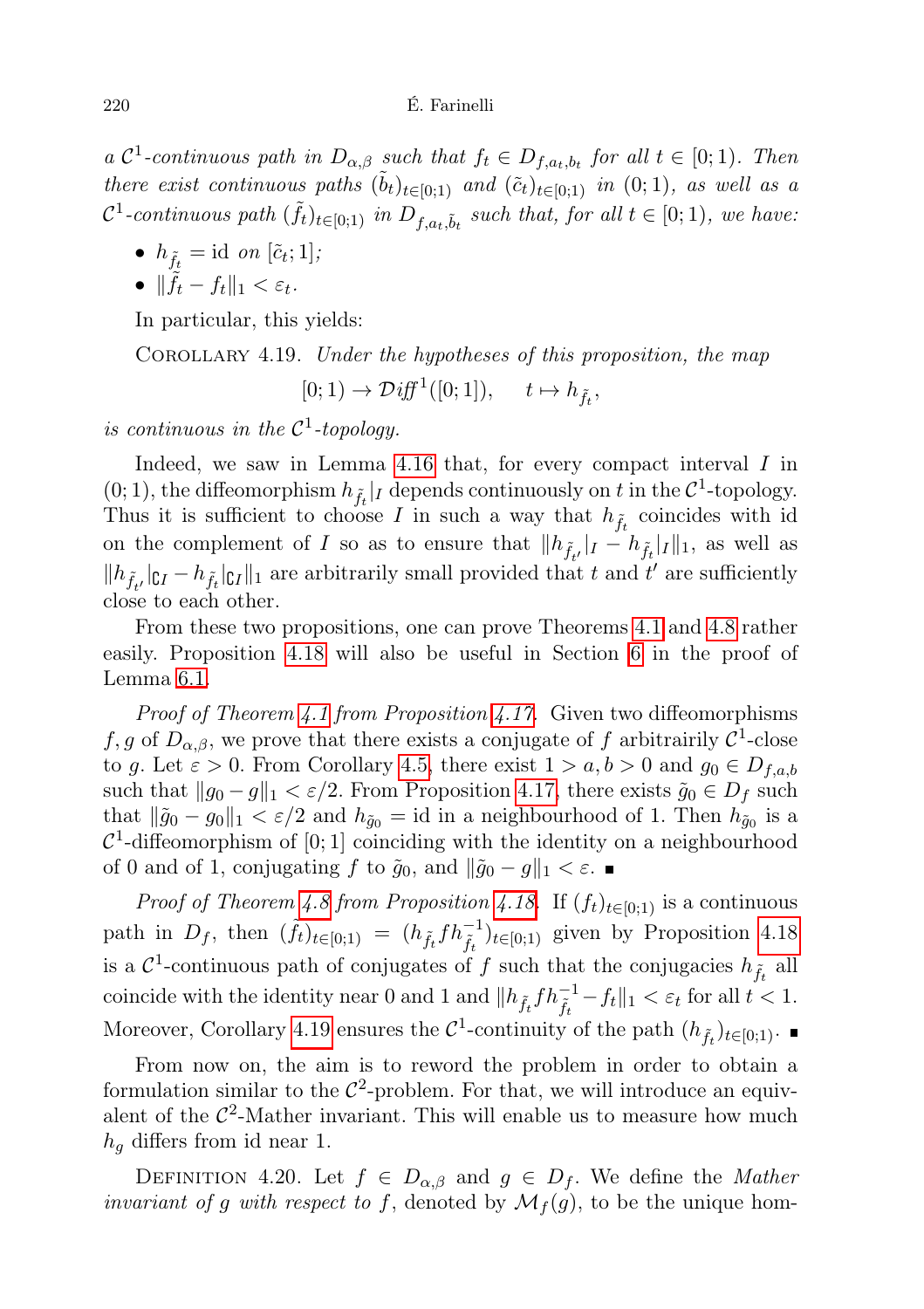eomorphism of [0; 1] commuting with f and coinciding with  $h_q$  on a neighbourhood of 1.

REMARK. The Mather invariant is well-defined since  $h_q$  commutes with f on a neighbourhood of 1. By choosing a fundamental domain I included in this neighbourhood and by pushing  $h_q|_I$  by the dynamic of f, one obtains the unique homeomorphism  $\mathcal{M}_f(g)|_{(0;1)}$  of  $(0;1]$  which commutes with f and coincides with  $h_g$  on a neighbourhood of 1. By finally setting  $\mathcal{M}_f(g)(0) = 0$ , one obtains a diffeomorphism of [0; 1].

<span id="page-20-3"></span>LEMMA 4.21. If  $f \in D_{\alpha,\beta}$  and  $g, g' \in D_f$  are such that  $g' \geq g$  and  $g' > g$  on a closed interval containing a fundamental domain of  $g'$ , then  $\mathcal{M}_f(g') > \mathcal{M}_f(g).$ 

*Proof.* Let  $a, b \in (0, 1)$  be such that  $g, g' \in D_{f,a,b}$ . By definition of  $\mathcal{M}_f$ , it is sufficient to show that  $h_{g'} > h_g$  on a fundamental domain  $I_0 = [x_0; f(x_0)]$ of f included in [b; 1]. In other words, it is sufficient to show that  $h_{g'}h_g^{-1} > id$ on  $h_g(I_0)$ , or that  $g'^n g^{-n} > id$  on  $h_g(I_0)$  if n is so large that  $g^{-n}(x) < a$ . Let  $x \in \tilde{h}_g(I_0)$ . Since  $g' \geq g$ , we know that  $g'^n g^{-n}(x) \geq x_0$ , and so the suborbit  ${g''(g^{-n}(x))}_{0 \leq i < n}$  lies in the fundamental domain of g' on which  $g' > g$ . Consequently,  $g^{\prime n}(g^{-n}(x)) > g^n(g^{-n}(x)) > x$ .

<span id="page-20-2"></span>LEMMA 4.22. Let  $f \in D_{\alpha,\beta}$  and let  $(a_t)_{t\in[0,1)}, (b_t)_{t\in[0,1)}$  be continuous paths in (0; 1). Let  $(f_t)_{t \in [0,1)}$  be a path of  $C^1$ -diffeomorphisms with  $f_t \in D_{f,a_t,b_t}$ for all  $t < 1$ . Then, for every compact subinterval I of  $(0,1)$ , the path  $(\mathcal{M}_f(f_t)|_I)_{t\in[0;1)}$  is continuous in the  $\mathcal{C}^1$ -topology.

*Proof.* Let  $t \in [0, 1)$  and V be a neighbourhood of t. From Lemma [4.16,](#page-18-1) we know that  $h_{f_{t'}}$  depends continuously on  $t' \in V$  on a fundamental domain  $I_0$  of f included in [sup<sub>t' $\in$ V</sub>  $b_t$ '; 1). As I is compact, there exists an integer n such that at each point  $x \in I$ ,  $\mathcal{M}_f(f_{t'})$  is obtained by conjugating  $h_{f_{t'}}|_{I_0}$ by f less than n times. Thus it suffices that  $h_{f_{t'}}|_{I_0}$  is sufficiently close to  $h_{f_t}|_{I_0}$ , in other words that t' is sufficiently close to t for  $\mathcal{M}_f(f_{t'})$  to be close to  $\mathcal{M}_f(f_t)$  on the whole  $I.$ 

5. Proofs of Theorems [4.1](#page-12-1) and [4.8.](#page-15-0) This section is dedicated to finishing the proof of the main result of this paper, that is, Theorem [4.8,](#page-15-0) preceded by its discrete and more comprehensible version, Theorem [4.1.](#page-12-1) We will first use the material presented in the previous section to reword Propositions [4.17](#page-18-3) and [4.18.](#page-18-2) Let us recall in this connection that proving these two propositions will complete the proofs of Theorems [4.1](#page-12-1) and [4.8.](#page-15-0)

Propositions [5.1](#page-20-0) and [5.2](#page-20-1) below are rewordings of Propositions [4.17](#page-18-3) and [4.18](#page-18-2) respectively.

<span id="page-20-1"></span><span id="page-20-0"></span>PROPOSITION 5.1. If  $f \in D_{\alpha,\beta}$ ,  $g \in D_f$ , and U is a C<sup>1</sup>-neighbourhood of g, then there exists  $g' \in D_{\alpha,\beta} \cap \mathcal{U}$  such that  $\mathcal{M}_f(g') = id$ .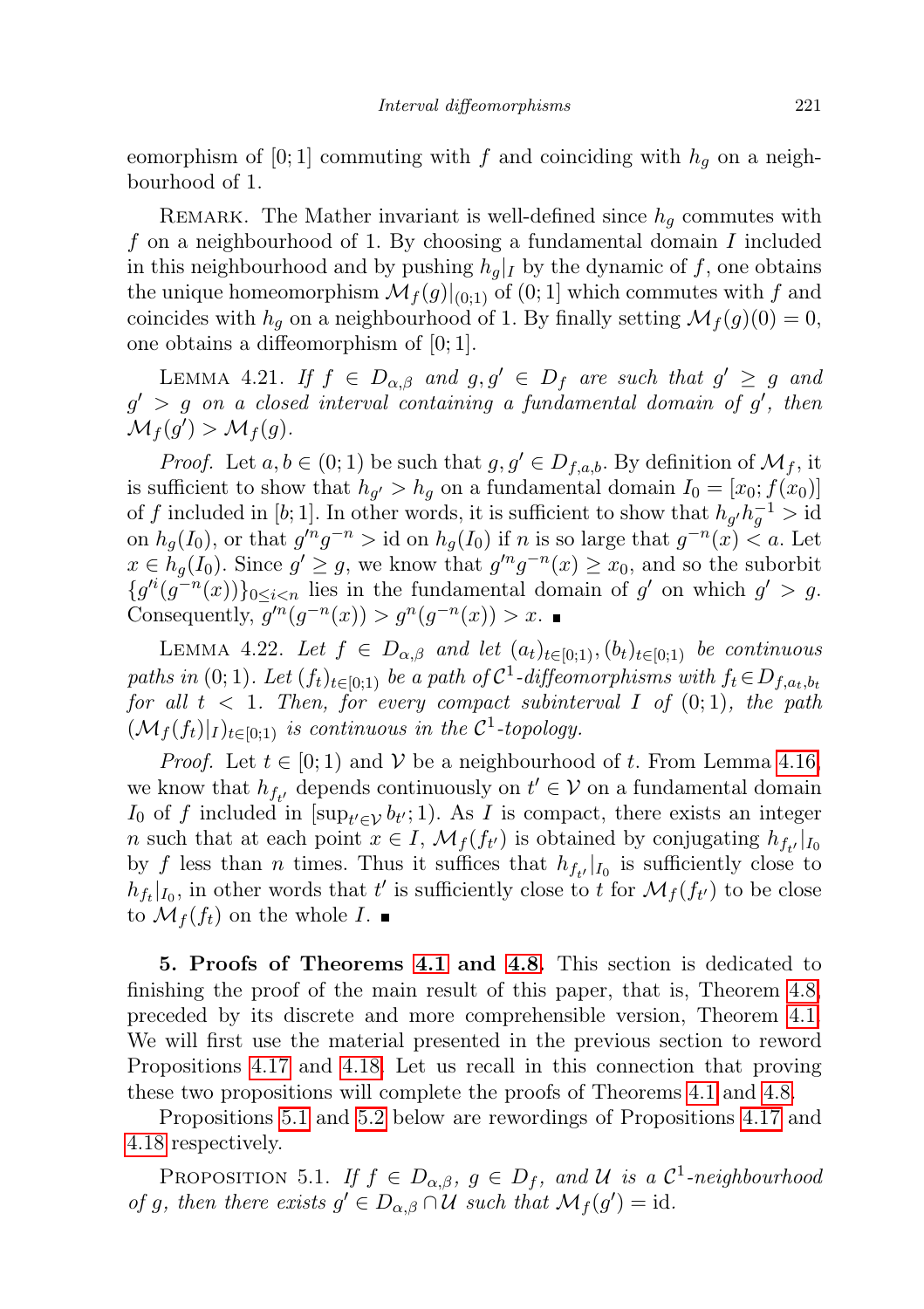PROPOSITION 5.2. Let  $f \in D_{\alpha,\beta}$  and let  $(a_t)_{t\in[0,1)}$  and  $(b_t)_{t\in[0,1)}$  be continuous paths in  $(0; 1)$ , and  $(\varepsilon_t)_{t\in[0; 1]}$  a continuous path in  $(0; \infty)$ . Let lastly  $(f_t)_{t \in [0,1]}$  be a  $C^1$ -continuous path in  $D_{\alpha,\beta}$  such that  $f_t \in D_{f,a_t,b_t}$  for all  $t \in [0, 1)$ . Then there exist continuous paths  $(\tilde{b}_t)_{t \in [0,1]}$  and  $(\tilde{c}_t)_{t \in [0,1]}$  in (0; 1), as well as a  $C^1$ -continuous path  $(\tilde{f}_t)_{t \in [0;1)}$  in  $D_{f,a_t,\tilde{b}_t}$  such that, for all  $t \in [0; 1)$ , we have:

- $\mathcal{M}_f(\tilde{f}_t) = \mathrm{id};$
- $\|\tilde{f}_t f_t\|_1 < \varepsilon_t$ .

Thus we will try, in the following subsections, to cancel the Mather invariant of a diffeomorphism (i.e. to make it coincide with the identity) while remaining in an arbitrarily small neighbourhood of it.

5.1. To make the unitary conjugate have a fixed point. In order to prove Proposition [5.1,](#page-20-0) given  $f \in D_{\alpha,\beta}$  and  $g \in D_f$ , we will first make  $\mathcal{M}_f(g)$ have fixed points by modifying g by small perturbations. More precisely, Proposition [5.3](#page-21-0) will enable us to prescribe the point which will become a fixed point of  $\mathcal{M}_f(g)$  after having perturbed g:

<span id="page-21-0"></span>PROPOSITION 5.3. Let  $f \in D_{\alpha,\beta}$ ;  $a,b \in (0,1)$  with  $a < b$ ;  $g \in D_{f,a,b}$ ; U be a C<sup>1</sup>-neighbourhood of g in  $D_{\alpha,\beta}$ ; and  $p\in(0;1)$ . Then there exist  $\tilde{b}>b$ and  $\tilde{g} \in \mathcal{U} \cap D_{f,a,\tilde{b}}$  such that p is a fixed point of  $\mathcal{M}_f(\tilde{g})$ .

The parameter version follows:

<span id="page-21-1"></span>PROPOSITION 5.4. Let f be a diffeomorphism of  $[0; 1]$  without fixed points in (0; 1). Let  $(f_t)_{t \in [0,1]}$  be a  $\mathcal{C}^1$ -continuous path of diffeomorphisms of  $[0,1]$ such that:

- $f_0 = f$ ;
- $f_t$  has no fixed point in  $(0; 1)$  for all  $t < 1$ ;
- for all  $t < 1$ , there exist  $a_t > 0$  and  $b_t < 1$ , depending continuously on t, such that  $f_t$  coincides with  $f$  on  $[0, a_t] \cup [b_t, 1]$  (i.e.  $f_t \in D_{f, a_t, b_t}$ ).

Then, for every path  $(\varepsilon_t)_{t\in[0;1)}$  in  $(0;\infty)$  and every continuous path  $(p_t)_{\in[0;1)}$ in (0,1), there exists a  $\mathcal{C}^1$ -continuous path  $(\tilde{f}_t)_{t\in[0,1)}$  of diffeomorphisms of  $[0; 1]$  such that:

- $\tilde{f}_0 = f;$
- for all  $t < 1$ , there exists  $\tilde{b}_t < 1$ , depending continuously on t, such that  $\tilde{f}_t$  coincides with f on  $[0; a_t] \cup [\tilde{b}_t; 1],$
- for all  $t \in [0,1)$ ,  $\|\tilde{f}_t f_t\|_1 < \varepsilon_t$ ;
- for all  $t \in [0, 1)$ ,  $p_t$  is a fixed point of  $\mathcal{M}_f(\tilde{f}_t)$ .

The idea of the proof is to perturb each  $f_t$  in a continuous way with respect to t. So, one will obtain a new path which will also be continuous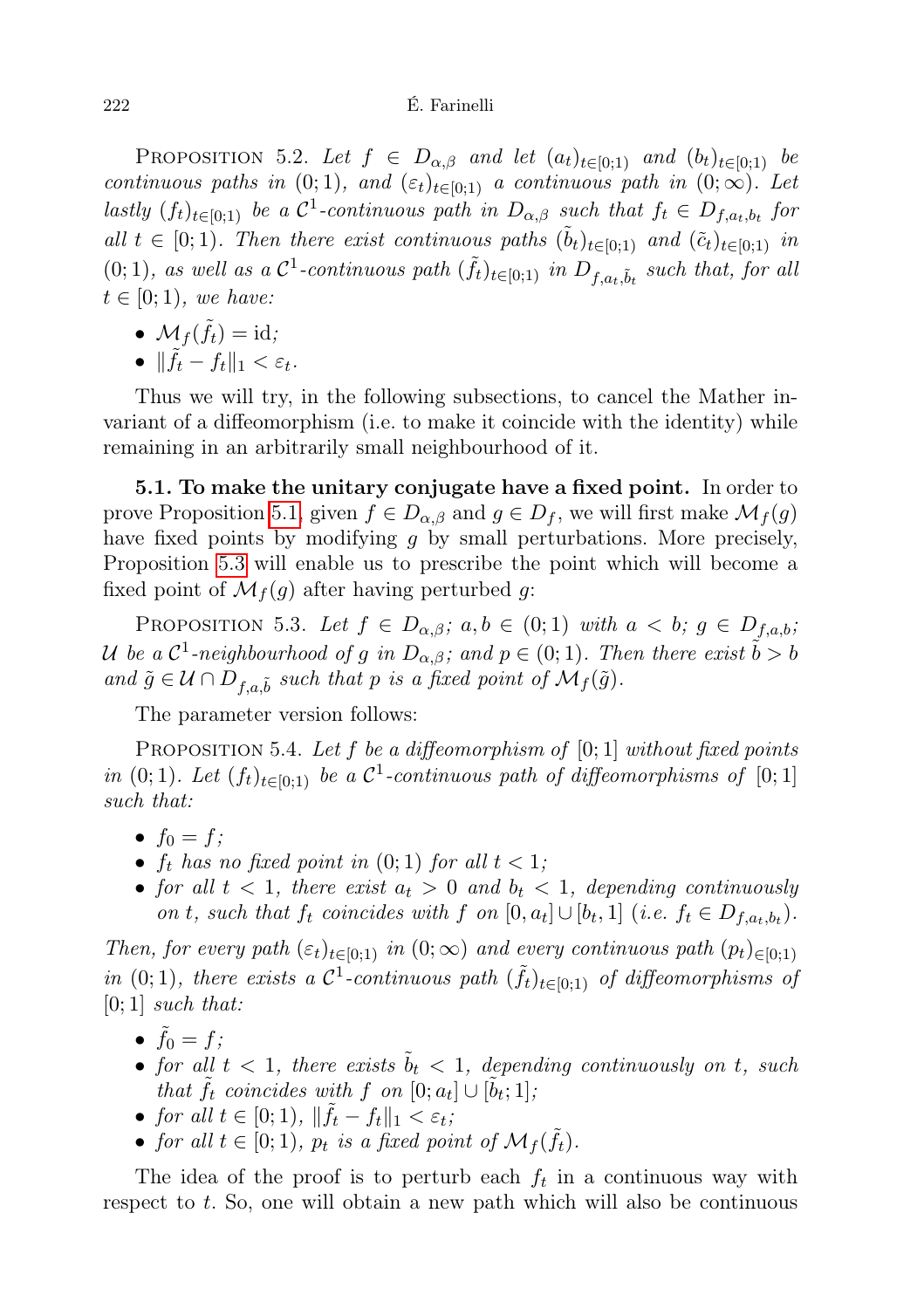with respect to  $t$ , and such that the unitary conjugacies will have a fixed point for all t. For that, we will consider two diffeomorphisms  $f_+$  and  $f_-\$  going respectively "arbitrarily faster" and "arbitrarily slower" than  $f$ —the meaning of these expressions will be made rigorous in Lemma [5.5](#page-22-0) below—and we will make the  $f_t$ 's coincide with these diffeomorphisms for a sufficiently long time for them to catch up or lose their lead with respect to  $f$ .

First, we will show that such diffeomorphisms  $f_+$  and  $f_-\$ exist:

<span id="page-22-0"></span>LEMMA 5.5. Let f be a  $\mathcal{C}^1$ -diffeomorphism of [0; 1] such that  $f > id$ . There exist two  $C^1$ -diffeomorphisms  $f_+$  and  $f_-$  of  $[0;1]$  such that:

- $f_{+} > f$ , id <  $f_{-} < f$ ;
- $Df_-(1) = Df_+(1) = Df(1);$
- for all  $x \in (0,1)$  and all  $n_0 \in \mathbb{N}$ , there exists  $k \in \mathbb{N}$  such that

<span id="page-22-1"></span>(1) 
$$
(f_+)^k(x) \ge f^{n_0+k}(x) \quad \text{and} \quad (f_-)^{n_0+k}(x) \le f^k(x);
$$

consequently, for all  $k' \geq k$ , the inequalities  $(f_+)^{k'}(x) \geq f^{n_0+k'}(x)$  and  $(f_-)^{n_0+k'}(x) \leq f^{k'}(x)$  are still satisfied;

• the lead of  $f_+$  with respect to f and the delay of  $f_-\omega$  with respect to f are decreasing, i.e., given  $n_0$ , the smallest integer k satisfying the last condition is increasing with respect to x.

*Notation.* If  $f \in D_{\alpha,\beta}$ ,  $x \in (0,1)$  and  $n_0 \in \mathbb{N}$ , we will denote by  $k(n_0, x)$ the smallest integer  $k$  satisfying condition  $(1)$  above.

The proof of Lemma [5.5](#page-22-0) is quite long and deferred to the Annex.

Let us now recall the definition of translation number of a diffeomorphism with respect to another commuting with it:

<span id="page-22-2"></span>LEMMA-DEFINITION 5.6. If  $f, h$  are two increasing  $\mathcal{C}^1$ -diffeomorphisms of [0; 1] such that f has no fixed point on  $(0, 1)$ ,  $f > id$  and f and h commute on [0; 1], then we can consider, given  $x \in [0, 1]$  and  $n \in \mathbb{N}$ , the integer  $m(n)$ defined by

$$
f^{m(n)}(x) \le h^n(x) < f^{m(n)+1}(x).
$$

Then the limit  $\lim_{n\to\infty} m(n)/n$  exists and is independent of x. We call it the translation number of h with respect to f, and denote it by  $\tau_f(h)$ . Furthermore, if  $(h_t)_{t\in[0,1)}$  is a path of  $\mathcal{C}^1$ -diffeomorphisms which varies  $\mathcal{C}^1$ continuously on compact sets in  $(0, 1)$ , then the translation number  $\tau_f(h_t)$ depends continuously on t.

One can consult [\[BF\]](#page-46-4) for a more general proof in the case of local homeomorphisms, or [\[N\]](#page-47-7) for a similar proof in the context of rotation numbers.

Let us also introduce the following definition: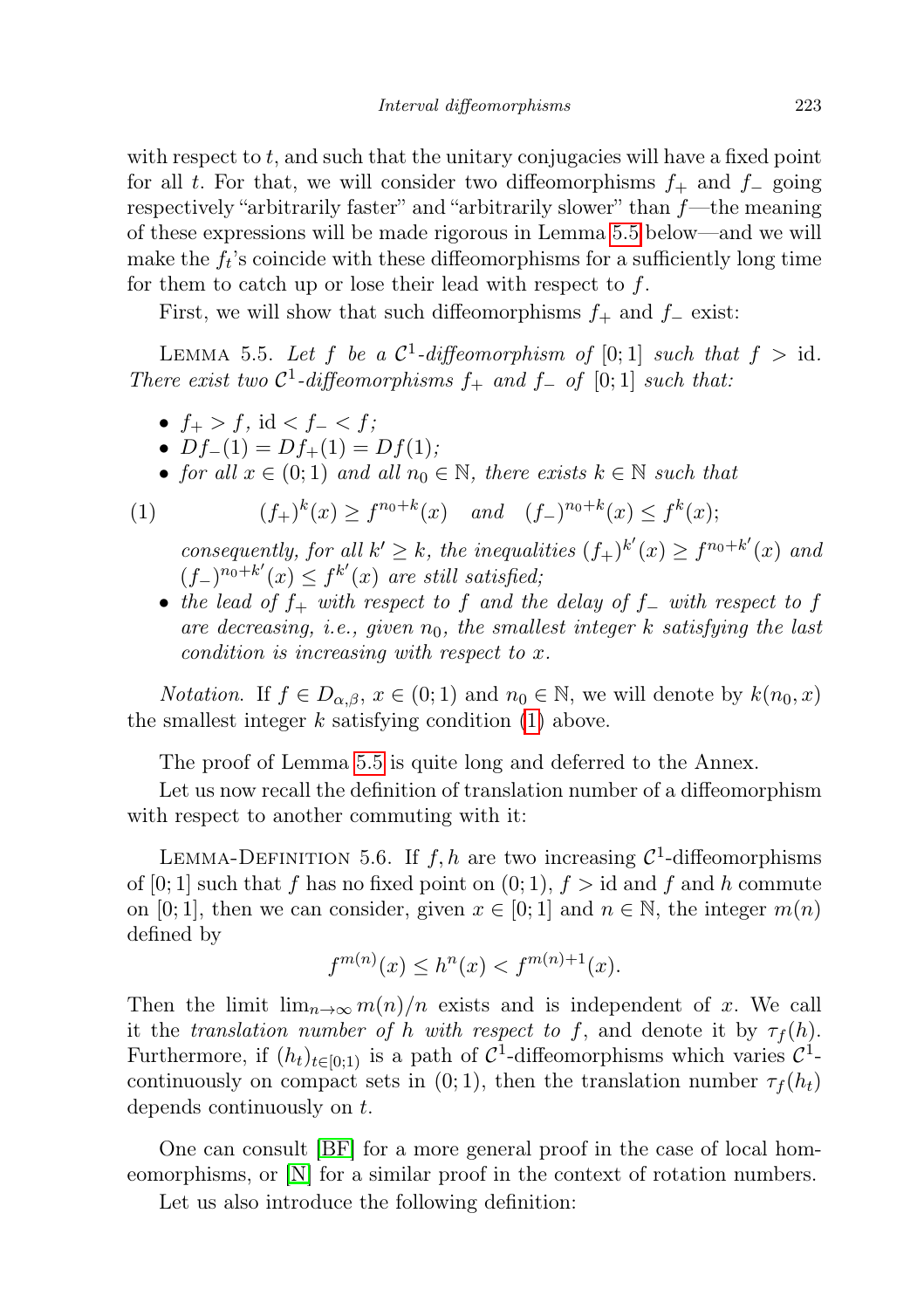DEFINITION 5.7. Let f, g be increasing  $\mathcal{C}^1$ -diffeomorphisms of [0; 1], with no fixed point in  $(0, 1)$ , such that g coincides with f on a neighbourhood  $\mathcal{V}_0$ of 0 and on a neighbourhood  $V_1$  of 1. Then the *delay of g with respect to f* is the integer  $r_f(g) = [|\tau_f(\mathcal{M}_f(g))|]$ , that is, the integer part of the absolute value of the translation number of the Mather invariant of  $q$  with respect to  $f$ .

<span id="page-23-0"></span>LEMMA 5.8. Let f be an increasing  $C^1$ -diffeomorphism of  $[0;1]$  with no other fixed point than 0 and 1;  $(a_t)_{t\in[0;1)}$  and  $(b_t)_{t\in[0;1)}$  be continuous paths in  $(0,1)$ ; and  $(g_t)_{t\in[0,1)}$  be a  $\mathcal{C}^1$ -continuous path of increasing diffeomorphisms  $g_t \in D_{f,a_t,b_t}$ . Then  $\tau_f(\mathcal{M}_f(g_t))$  depends continuously on t, and the delay of  $g_t$  with respect to f is upper semicontinuous with respect to t.

*Proof.* From Lemma [4.22,](#page-20-2) we know that the Mather invariant of  $g_t$  with respect to f varies continuously on compact sets in  $[0; 1]$ . Thus, from Lemma-Definition [5.6,](#page-22-2) the translation number  $\tau_f(\mathcal{M}_f(g))$  depends continuously on t. One concludes thanks to the continuity of the absolute value and the upper semicontinuity of the integer part.

LEMMA 5.9. Let  $f \in D_{\alpha,\beta}$ ,  $(r_t)_{t \in [0,1]}$  be an upper semicontinuous collection of integers and  $(x_t)_{t\in[0,1)}$  be a continuous path in  $(0,1)$ . Then the collection  $(\ell_t)_{t \in [0,1)} = (f_+^{k(r_t,x_t)}(x_t))_{t \in [0,1)}$  is locally upper bounded; in other words: for all  $t \in (0,1)$ , there exists  $\varepsilon > 0$  such that  $\sup_{s \in [t-\varepsilon;t+\varepsilon]} \ell_s < 1$ . The same holds for the collection  $(f^{k(r_t,x_t)}_{-}(x_t))_{t\in[0,1)}$ .

*Proof.* Let  $t \in [0, 1)$  and  $\varepsilon > 0$ . If  $s \in [t - \varepsilon; t + \varepsilon]$  and  $\varepsilon$  is small enough, then by semicontinuity,  $r_s$  varies from  $r_t - 1$  to  $r_t + 1$ . Thus  $k(r_s, x_s)$  is bounded by  $\max_{s\in[t-\varepsilon:t+\varepsilon]} k(r_t+1,x_s)$ . Since  $f_+$  has been defined in Lemma [5.5](#page-22-0) in such a way that  $k(n_0, x)$  increases with respect to x, one can conclude that  $k(r<sub>s</sub>, x<sub>s</sub>)$  is bounded by  $k(r<sub>t</sub> + 1, x<sub>t+\varepsilon</sub>)$ . Finally, the increasing of  $f<sub>+</sub>$ ensures that  $\ell_s \leq f_+^{k(r_t+1,x_{t+\varepsilon})}(x_{t+\varepsilon}).$ 

<span id="page-23-1"></span>LEMMA 5.10. Let  $(\ell_t)_{t\in[0,1)}$  be a locally upper bounded collection of real numbers in [0; 1], that is, for all  $t \in (0,1)$ , there exists  $\varepsilon_t > 0$  such that  $\sup_{s\in[t-\varepsilon_t;t+\varepsilon_t]}\ell_s<1$ . Then there exists a continuous path  $(d_t)_{t\in[0;1)}$  in  $(0;1)$ such that  $1 > d_t > \ell_t$  for all  $t \in [0; 1)$ .

*Proof.* Each compact set C in [0; 1) is covered by  $\bigcup_{t \in C} [t - \varepsilon_t; t + \varepsilon_t]$ . From this union, one can extract a finite subcover. Since  $\ell_t|_{[t-\varepsilon_t;t+\varepsilon_t]}$  is bounded by  $M_t$ ,  $(\ell_t)_{t\in C}$  is bounded by the maximum of these constants. So  $\ell_t$  is bounded on each compact set in [0; 1). Let  $(t_n)_{n\in\mathbb{N}}$  be an increasing sequence converging to 1. On each interval  $[t_n; t_{n+1}], \ell_t$  is bounded by  $M_n$ , so there exists a continuous path  $(d_t)_{t\in[0,1)}$  such that, on  $[t_n;t_{n+1}]$ , one has  $d_t > M_n$ , and the lemma is proved.  $\blacksquare$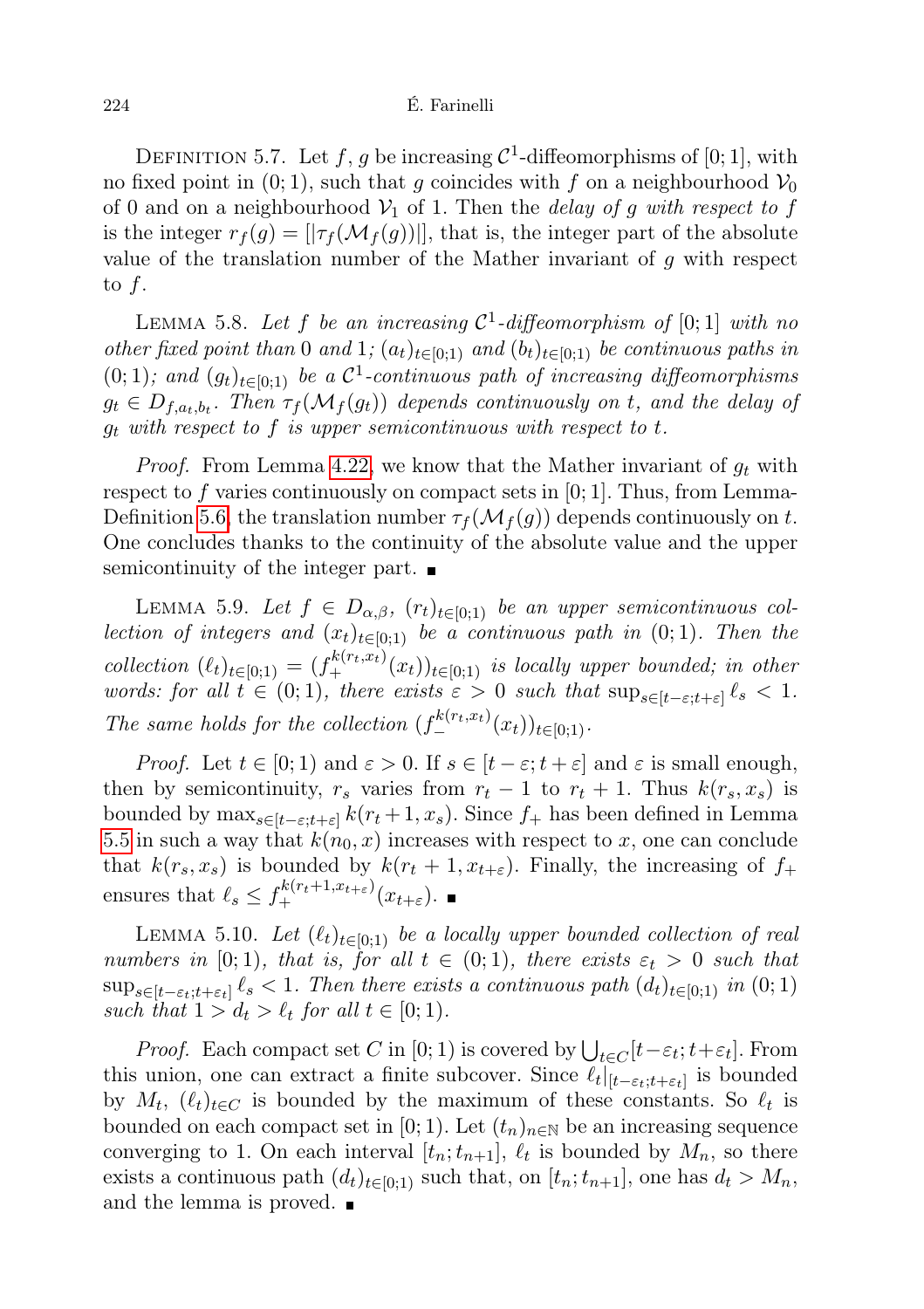*Proof of Proposition [5.4](#page-21-1).* Since  $f_t$  and  $f_{\pm}$  have the same derivative at 1, from Lemma [4.7,](#page-14-2) one can find a continuous path  $(c_t)_{t\in[0,1)}$  in  $(0,1)$  such that, for all  $t < 1$ ,

$$
c_t > b_t
$$
,  $f^{-1}\left(\frac{c_t+1}{2}\right) > b_t$ ,  $||f_t||_{[c_t;1]} - f_{\pm}||_{[c_t;1]}||_1 < \tilde{\varepsilon}_t = \frac{\varepsilon_t}{4M_{\Phi}}$ .

From Lemmas [5.8](#page-23-0)[–5.10,](#page-23-1) one can in this way produce a continuous path  $(d_t)_{t\in[0,1)}$  in  $(0,1)$  such that, for all  $t\in[0,1)$ ,

$$
d_t > f_+^{k(r_t+1, f_+ (\frac{c_t+1}{2})) + 1} \left( \frac{c_t+1}{2} \right).
$$

For all  $t < 1$ , from Lemma [4.14,](#page-17-0) there exist diffeomorphisms  $f_{t,+}$  and  $f_{t,-}$ such that:

- $f_{t,\pm}$  coincide with  $f_t$  on  $[0;c_t] \cup [(d_t+1)/2;1]$ ;
- $f_{t,\pm}$  coincide with  $f_{\pm}$  on  $[(c_t+1)/2; d_t]$ ;
- $|| f_{t,\pm} f_t ||_1 < \varepsilon_t$ .

Let us denote  $k_t = k(r_t + 1, f_+((c_t + 1)/2)).$ 

CLAIM 1. For all  $t < 1$ , one has the following inequalities on  $(d_t; 1)$ .

$$
\mathcal{M}_f(f_{t,+}) > \mathrm{id}, \quad \mathcal{M}_f(f_{t,-}) < \mathrm{id}.
$$

*Proof of Claim 1.* Let  $t < 1$ ,  $x > d_t$ , and n a sufficiently great integer so that  $f^{-n}(x) < a_t$ . Let  $n_1$  be the smallest integer such that  $f^{-n_1}(x)$  $(c_t+1)/2$ . By construction of  $d_t$ , one can decompose  $n_1$  as  $n_1 = r_f(f_t) + 1 +$  $k_t + 1 + n'$ , where  $n' \in \mathbb{N}^*$ . Then

(2) 
$$
\mathcal{M}_f(f_{t,+})(x) = f_{t,+}^{n_1} \mathcal{M}_f(f_t) f^{-n_1}(x).
$$

Moreover,

$$
\mathcal{M}_f(f_t)(f^{-n_1}(x)) \ge f^{[\tau_f(\mathcal{M}_f(f_t))]}(f^{-n_1}(x))
$$

by definition of  $\tau_f(\mathcal{M}_f(f_t))$ . Thus

(3) 
$$
f_{t,+}^{n_1}(\mathcal{M}_f(f_t)f^{-n_1}(x)) \geq f_{t,+}^{n_1}f^{[\tau_f(\mathcal{M}_f(f_t))]}(f^{-n_1}(x)).
$$

Since  $f_{t,+} \geq f$  on  $[b_t; 1]$  and  $f^{-n_1}(x) > b_t$ , one also has

$$
f_{t,+}^{r_f(f_t)+1} f^{[\tau_f(\mathcal{M}_f(f_t))]}(f^{-n_1}(x)) \ge f^{-n_1}(x).
$$

So

$$
f_{t,+}^{n_1}f^{[\tau_f(\mathcal{M}_f(f_t))]}(f^{-n_1}(x)) \geq f_{t,+}^{k_t+1+n'}(f^{-n_1}(x)).
$$

Hence  $f_{t,+}^{k+1+n'}f^{-n_1}(x) = f_{t,+}^{n'}f_{t,+}^{k_t}(f_{t,+}f^{-n_1}(x));$  furthermore  $f_{t,+}f^{-n_1}(x) \in$  $\left[\frac{c_t+1}{2}; f+\left(\frac{c_t+1}{2}\right)\right]$ , thus  $f_{t,+}$  coincides with  $f_+$  on the interval  $\left[f_{t,+}f^{-n_1}(x)\right]$  $f_+^{k_t-1}(f_{t,+}f^{-n_1}(x)))$ , which enables us to write

$$
f_{t,+}^{k_t+1+n'}f^{-n_1}(x) = f_{t,+}^{n'}f_+^{k_t}(f_{t,+}f^{-n_1}(x)).
$$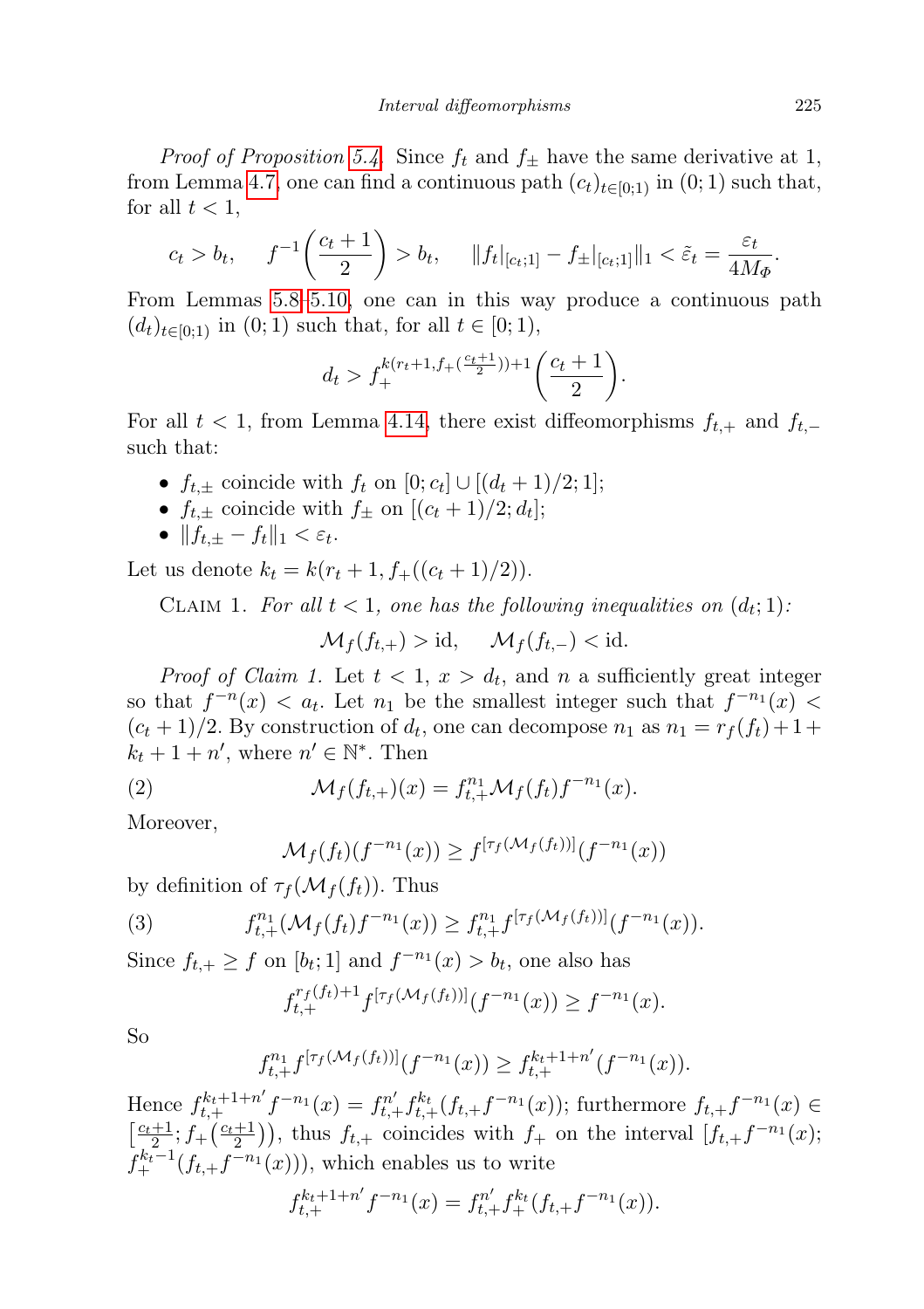Since  $f_{t,+}f^{-n_1}(x) \in \left[\frac{c_t+1}{2}; f_+\left(\frac{c_t+1}{2}\right)\right)$ , and since k is increasing with respect to its second variable,  $f_{t,+}^{k_t+1+n'} \bar{f}^{-n_1}(x) > f_{t,+}^{n'} f^{r_f(f_t)+1+k_t}(f_{t,+}f^{-n_1}(x))$ . By noticing that  $f_{t,+} = f_+$  is greater than f on  $\left[\frac{c_t+1}{2}; f_+\left(\frac{c_t+1}{2}\right)\right]$ , one obtains

$$
f_{t,+}^{k_t+1+n'}f^{-n_1}(x) > f_{t,+}^{n'}f^{r_f(f_t)+1+k_t}f^{-n_1+1}(x) \ge f_{t,+}^{n'}f^{-n'}(x) \ge x.
$$

From these calculations it follows that  $\mathcal{M}_f(f_{t,+}) > id$  on  $(d_t; 1)$ . One can show similarly that  $\mathcal{M}_f(f_{t,-}) <$  id on  $(d_t; 1)$ .

Thus,  $\mathcal{M}_f(f_+)$  (resp.  $\mathcal{M}_f(f_-)$ ) is strictly greater (resp. smaller) than the identity on at least one fundamental domain of  $f$ , and is defined elsewhere by its commuting relation with  $f$ . It is then strictly greater (resp. smaller) than the identity on the whole  $(0, 1)$ ; in particular  $\mathcal{M}_f(f_+)(p_t) > p_t$  (resp.  $\mathcal{M}_f(f_-)(p_t) < p_t$ .

One now considers, for all  $t < 1$ , the path  $(f_{t,s})_{s \in [0;1]}$  of diffeomorphisms defined by  $f_{t,s} = s f_{t,+} + (1-s) f_{t,-}.$ 

CLAIM 2. For all  $t < 1$ , there exists a unique  $s_t \in [0;1]$  such that  $\mathcal{M}_f(f_{t,s_t})(p_t) = p_t.$ 

It should be noted immediately that the property  $|| f_{t,\pm} - f_t ||_1 < \varepsilon_t$ , which has been stated above, implies that, for all  $s \in [0,1]$ ,

$$
||f_{t,s} - f_t||_1 < \varepsilon_t.
$$

Moreover, setting  $\tilde{b}_t = (d_t + 1)/2$ , we have

$$
f_{t,s}\in D_{f,a_t,\tilde{b}_t}.
$$

*Proof of Claim 2.* By construction of  $f_{t,+}$ , this diffeomorphism coincides with  $f_+$  on at least one fundamental domain, and is also strictly greater than  $f_{t,-}$  on this domain, since  $f_{t,-}$  coincides with  $f_{-}$  there. Consequently, if  $s, s' \in [0, 1]$  with  $s < s'$ , then  $f_{t,s'} > f_{t,s}$  on at least one fundamental domain of  $f_{t,+}$ , and as a consequence also on at least one fundamental domain of  $f_{t,s'}$ . One can thus use Lemma [4.21](#page-20-3) to state that, if  $s < s'$ , then  $\mathcal{M}_f(f_{t,s}) < \mathcal{M}_f(f_{t,s'})$ . On the other hand, given  $t \in [0,1)$ , one knows that  $\mathcal{M}_f(f_{t,s})$  depends continuously on s on each compact subset of  $(0,1)$ , and  $\mathcal{M}_f(f_{t,+})(p_t) > p_t$  and  $\mathcal{M}_f(f_{t,-})(p_t) < p_t$ . The result follows.

CLAIM 3. The real number  $s_t$  depends continuously on t.

*Proof of Claim 3.* Given  $t \in [0,1)$  and a sequence  $(t_n)_{n\in\mathbb{N}}$  converging to t, there exists an integer N such that  $f^{-N}(p_{t_n}) = f_{t_n, s_{t_n}}^{-N}(p_{t_n})$  for n large enough. Moreover, by continuity of the path  $(p_t)_t$  and of the diffeomorphism  $f^{-N}$ , one knows that  $f^{-N}(p_{t_n})$  converges to  $f^{-N}(p_t)$ , which is equal to  $f_{t,s_t}^{-N}(p_t)$ . So  $f_{t,s_{t}}^{-N}(p_{t_n})$  converges to  $f_{t,s_t}^{-N}(p_t)$ , and by uniqueness of the parameter s satisfying this property, one can deduce that  $s_{t_n} \to s_t$  as  $n \to \infty$ , which proves the continuity of  $(s_t)_{t\in[0;1)}$ . ■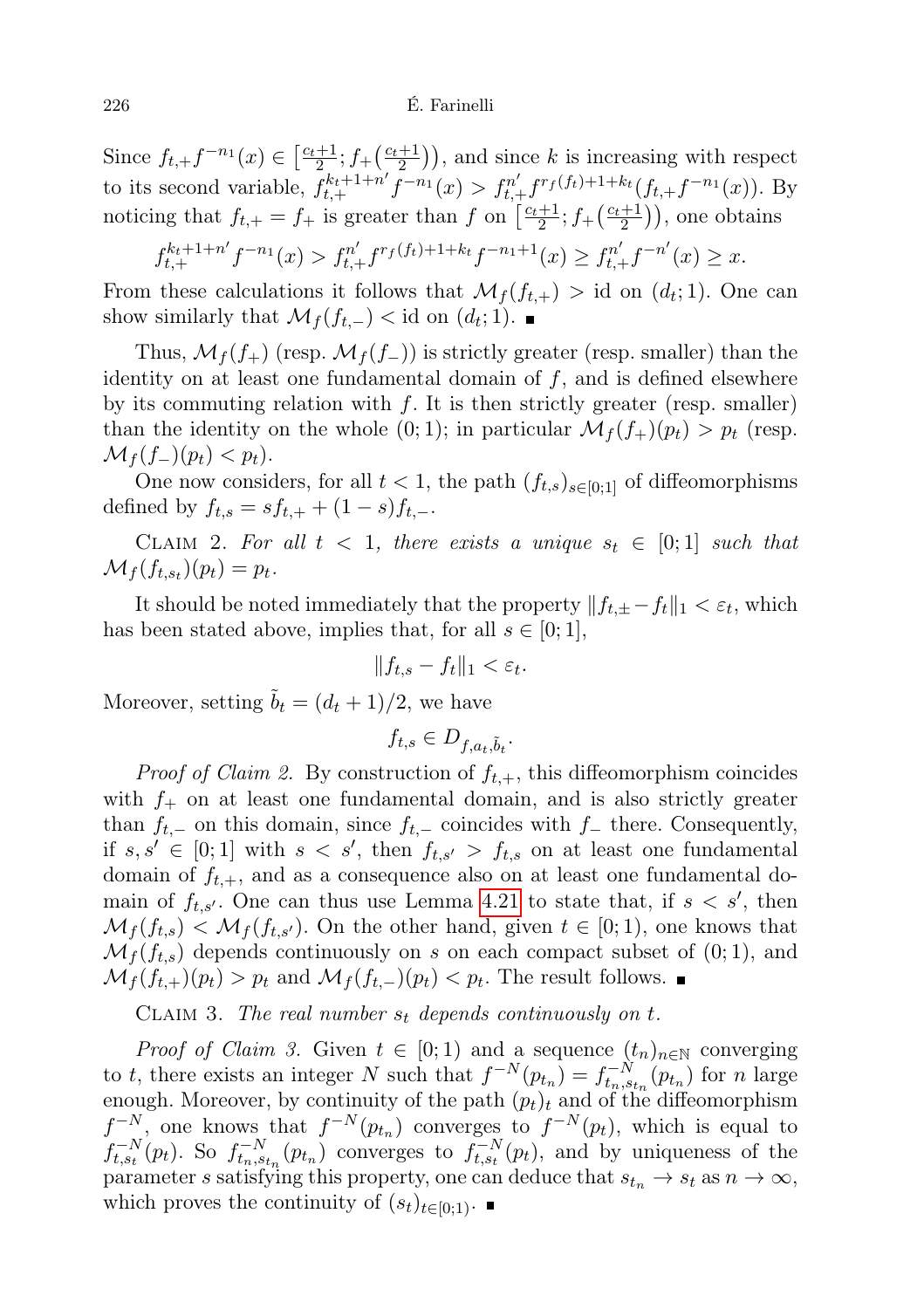Claim 3 implies the continuity of the path  $(\tilde{f}_t)_{t \in [0,1)} = (f_{t,s_t})_{t \in [0,1)}$ , so the proof of Proposition 5.4 is now complete.  $\blacksquare$ 

## <span id="page-26-0"></span>5.2. Creating a degenerate fixed point of  $h_q$

<span id="page-26-2"></span>LEMMA 5.11. Let  $f \in D_{\alpha,\beta}$ ;  $a,b \in (0,1)$  with  $a < b$ ;  $g \in D_{f,a,b}$  such that  $\mathcal{M}_f(g)$  has a fixed point p in (b; 1); and U a C<sup>1</sup>-neighbourhood of g in  $D_{\alpha,\beta}$ . Then there exist  $\tilde{b} > b$  and  $\tilde{g} \in \mathcal{U} \cap D_{f,a,\tilde{b}}$  such that p is a fixed point of  $\mathcal{M}_f(\tilde{g})$ , with derivative equal to 1.

This time again, we state a parameter version of this lemma:

<span id="page-26-1"></span>LEMMA 5.12. Let  $f \in D_{\alpha,\beta}$ ,  $(f_t)_{t \in [0,1)}$  be a  $\mathcal{C}^1$ -continuous path in  $D_{\alpha,\beta}$ ,  $(p_t)_{t\in[0,1]}$  a continuous path in  $(0,1)$  and  $(\varepsilon_t)_{t\in[0,1]}$  a continuous path in  $(0;\infty)$ , such that:

- $f_0 = f$ ;
- there exist continuous paths  $(a_t)_{t\in[0;1)}$  and  $(b_t)_{t\in[0;1)}$  in  $(0;1)$  such that  $f_t \in D_{f,a_t,b_t}$  for all  $t < 1$ ;
- for all  $t < 1$ ,  $p_t > b_t$  and  $p_t$  is a fixed point of  $\mathcal{M}_f(f_t)$ .

Then there exist a  $\mathcal{C}^1$ -continuous path  $(\tilde{f}_t)_{t\in[0;1)}$  in  $D_{\alpha,\beta}$  and a continuous path  $(\tilde{b}_t)_{t \in [0;1)}$  in  $(0;1)$  such that, for all t:

- $\tilde{f}_0 = f;$
- $\tilde{f}_t \in D_{f,a_t,\tilde{b}_t}$
- $p_t$  is a fixed point of  $\mathcal{M}_f(\tilde{f}_t)$  with derivative equal to 1;
- $\|\tilde{f}_t f_t\|_1 < \varepsilon_t$ .

Here again, since the proof of Lemma [5.12](#page-26-1) is quite simple, one gives directly the proof of the parameter version.

*Proof of Lemma [5.12.](#page-26-1)* The idea is to perturb locally, along the orbit of  $p_t$ , the diffeomorphism  $f_t$  by composition on the right with an affine map which will, fundamental domain by fundamental domain, make the derivative of  $h_f(f_t)$  at these fixed points become closer and closer to 1. For that, one chooses a continuous path  $(\varepsilon_t')_{t\in[0;1)}$  in  $(0;\infty)$  such that, for all  $t<1$ , for all  $C^1$ -diffeomorphisms  $\varphi_t$  of  $[0;1]$  with  $\|\varphi_t - id\|_1 < \varepsilon'_t$ , one has  $\|f_t \circ \varphi - f_t\|_1$  $\langle \xi_t \rangle$ . For all  $t \in [0, 1)$ , one can consider the smallest integer  $k_t$  such that  $Dh_f(f_t)(p_t)(1-\varepsilon'_t)^{k_t} < 1$  if  $Dh_f(f_t)(p_t) > 1$  (resp.  $Dh_f(f_t)(p_t)(1+\varepsilon'_t)^{k_t} > 1$ if  $Dh_f(f_t)(p_t) < 1$ . One considers the composition of  $f_t$  with the affine map  $H_{1-\varepsilon'_{t}}^{i}(x) = (1-\varepsilon'_{t})(x-f^{i}(p_{t}))+f^{i}(p_{t}), \text{ resp. } H_{1+\varepsilon'_{t}}^{i}(x) = (1+\varepsilon'_{t})(x-f^{i}(p_{t}))+$  $f^{i}(p_t)$  on a neighbourhood of the fixed points  $f^{i}(p_t)$  where  $i = 0, \ldots, k_t - 2$ , and then with the affine map

$$
\frac{1}{(1 - \varepsilon'_t)^{k_t - 1}Dh - f(f_t)(p_t)}(x - f^{k_t - 2}(p_t)) + f^{k_t - 2}(p_t)
$$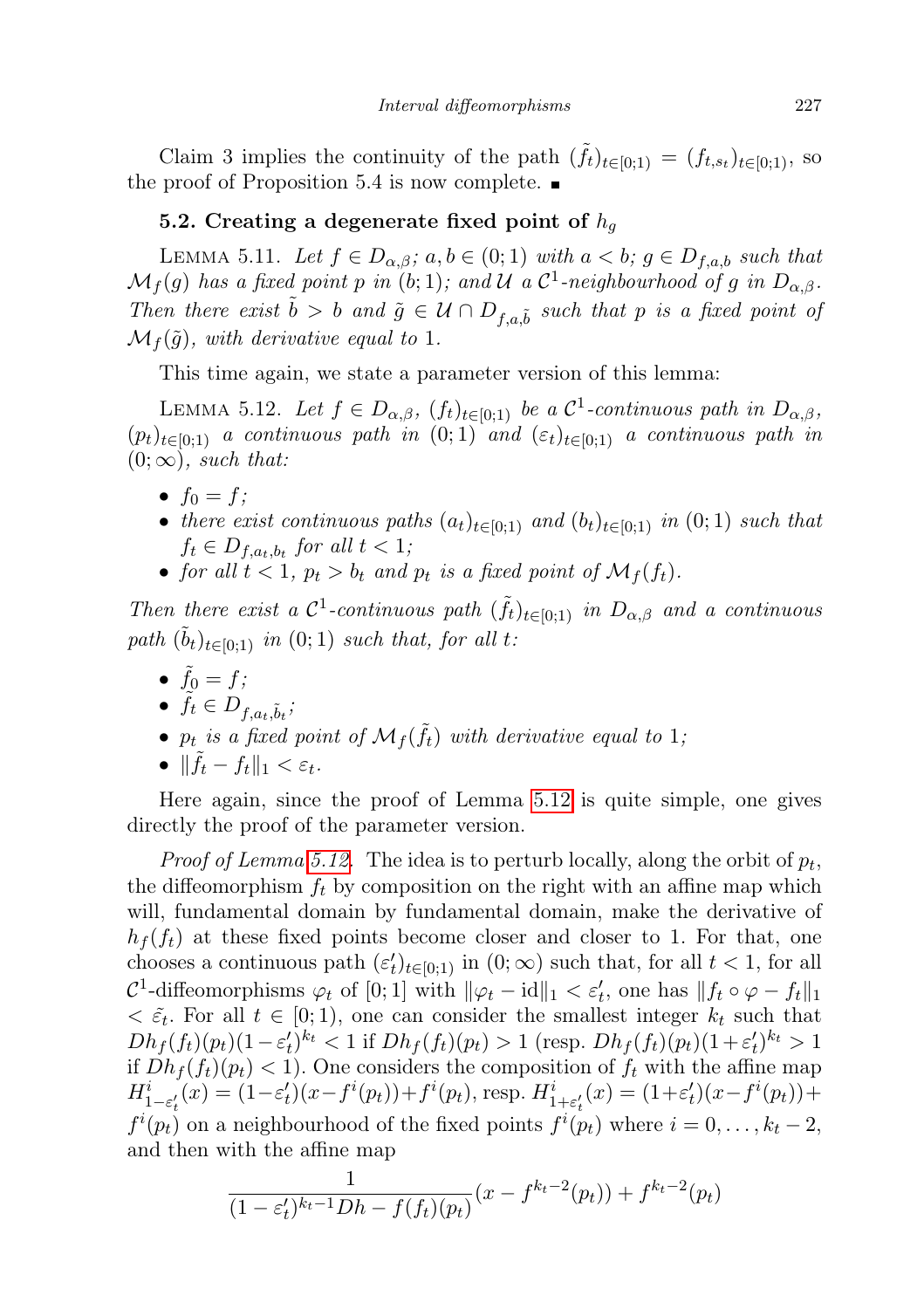resp.

$$
\frac{1}{(1+\varepsilon'_t)^{k_t-1}Dh - f(f_t)(p_t)}(x - f^{k_t-2}(p_t)) + f^{k_t-2}(p_t),
$$

on a neighbourhood of the fixed point  $f^{k_t-2}(p_t)$ . One can notice that, as  $p_t$ has been chosen to be greater than  $b_t$ , the diffeomorphism  $h_f(\tilde{f}_t)$  at  $f^i(p_t)$ is obtained by conjugating  $H_{1+\varepsilon}^{i-1}$  $\prod_{1\pm\epsilon'_t}^{i-1} \circ h_f(\tilde{f}_t)$  by f at  $f^{i-1}(p_t)$ . This ensures the preservation of the improvement given to the derivative of  $h_f(\tilde{f}_t)$  along the orbit of  $p_t$ , and thus enables us to conclude that, after having worked as explained above, the derivative of  $h_f(\tilde{f}_t)$  at the fixed point  $f^k(p_t)$  is equal to 1.

The  $C^1$ -diffeomorphism  $\tilde{f}_t$  is then given by re-gluing these local perturbations to the initial diffeomorphism  $f_t$  following Corollary [4.10.](#page-16-1) The continuity of this new path  $(\tilde{f}_t)_{t\in[0;1)}$  follows from the continuity of the path  $(p_t)_{t\in[0;1)}$  of fixed points, of the path  $(\varepsilon_t)_{t\in[0,1)}$ , and the continuity of  $h_f(f_t)$  with respect to t on each compact subset of  $(0, 1)$ .

5.3. To squash  $h_q$  in successive fundamental domains: end of the proof of Theorems [4.1](#page-12-1) and [4.8.](#page-15-0) In this section, we finish the proof of Proposition [5.1](#page-20-0) by establishing the following proposition:

<span id="page-27-0"></span>PROPOSITION 5.13. Let  $(\alpha_n)_{n\in\mathbb{N}}$  and  $(\beta_n)_{n\in\mathbb{N}}$  be sequences in [0;1],  $(f_n)_{n \in \mathbb{N}}$  be a sequence in  $D_{\alpha_n,\beta_n}$  converging to id in the  $\mathcal{C}^1$ -topology and  $h_0$  be an increasing  $C^1$ -diffeomorphism of  $[0; 1]$  with  $Dh_0(0) = 1 = Dh_0(1)$ . Let  $\varepsilon > 0$ . Then there exists a sequence  $(\tilde{f}_n)_{n \in \mathbb{N}}$ , where  $\tilde{f}_n \in D_{\alpha_n,\beta_n} \cap \mathcal{B}_{f_n}(\varepsilon)$ for all n, such that the sequence  $(h_n)_{n\in\mathbb{N}}$  of  $\mathcal{C}^1$ -diffeomorphisms of  $[0;1]$ , defined by  $h_0$  and  $h_n = \tilde{f}_{n-1} h_{n-1} f_{n-1}^{-1}$  for  $n \in \mathbb{N}^*$  is stationary, equal to id for all n large enough.

Proposition [5.2](#page-20-1) will follow from its parameter version:

<span id="page-27-1"></span>PROPOSITION 5.14. Let  $(f_{t,n})_{(t,n)\in[0,1)\times\mathbb{N}}$  be a collection of diffeomorphisms in  $D_{\alpha_n,\beta_n}$  such that:

- for all n,  $(f_{t,n})_{t \in [0,1)}$  is a  $\mathcal{C}^1$ -continuous path,
- for all  $t \in [0,1)$ ,  $(f_{t,n})_{n \in \mathbb{N}}$  converges to the identity in the  $\mathcal{C}^1$ -topology as  $n \to \infty$ .

Let also  $(h_{t,0})_{t\in[0,1)}$  be a continuous path of increasing  $C^1$ -diffeomorphisms of [0;1] such that  $Dh_{t,0}(0) = 1 = Dh_{t,0}(1)$  for all  $t \in [0,1)$ , and lastly let  $(\varepsilon_t)_{t\in[0,1)}$  be a continuous path in  $(0,\infty)$ . Then there exists a collection  $(\tilde{f}_{t,n})_{(t,n)\in[0;1)\times\mathbb{N}}$  such that  $\tilde{f}_{t,n}\in D_{\alpha_n,\beta_n}\cap\mathcal{B}_{f_{t,n}}(\varepsilon_t)$  for all  $(t,n)\in[0;1)\times\mathbb{N}$ and the collection  $(h_{t,n})_{n\in\mathbb{N}}$  of  $\mathcal{C}^1$ -diffeomorphisms of [0;1] defined by  $h_{t,0}$ and  $h_{t,n} = \tilde{f}_{t,n-1} h_{t,n-1} f_{t,n-1}^{-1}$  for  $n \in \mathbb{N}^*$  is stationary for all t, equal to id for all n greater than N large enough.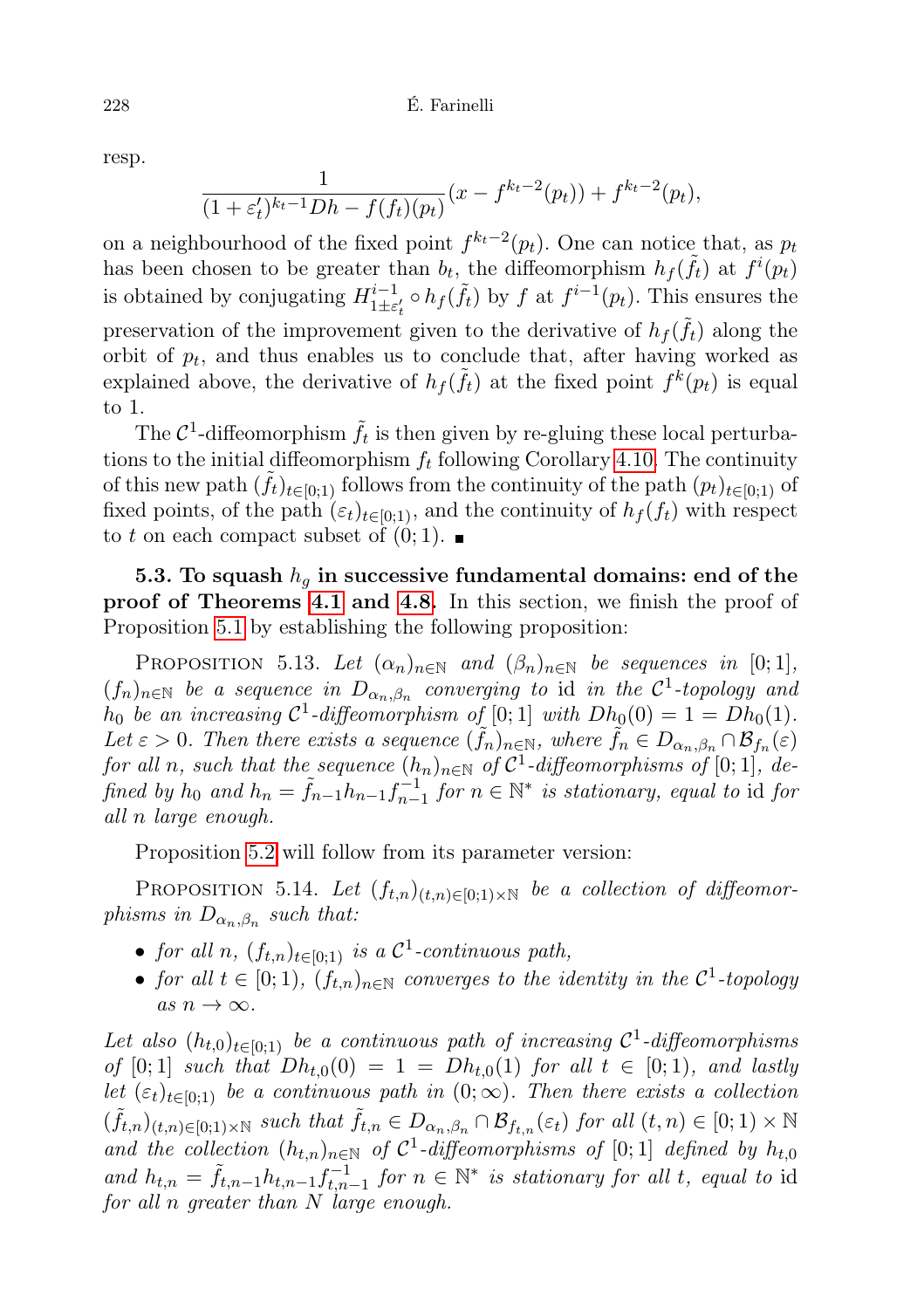Let us make a technical remark before beginning the proof of this proposition.

REMARK. The graph of the map  $F : (0, \infty] \to (0, \infty], x \mapsto \left|\frac{x}{1-x}\right|$ , is given by the figure below. In particular,  $F$  is increasing on  $(0, 1)$  and decreasing on  $(1; \infty)$ ; its limits at 1<sup>-</sup> and at 1<sup>+</sup> are  $\infty$ ; it has value 0 at 0 and tends to 1 at  $\infty$ ; its value at 1/2 is 1 and at 1/3 is 1/2.



NOTATIONS. If  $\varepsilon > 0$ , we will denote by  $0 < a_{\varepsilon} < 1 < b_{\varepsilon}$  two real numbers such that  $F(x) > 1/\varepsilon$  if  $a_{\varepsilon} < x < b_{\varepsilon}$ , and  $F(x) \le 1/\varepsilon$  if  $x \le a_{\varepsilon}$  or  $x \geq b_{\varepsilon}$ .

In order to expound clearly the reasoning, and as the adaptation to the parameter version does not present any extra difficulty, we show here only how to deduce Proposition [5.1](#page-20-0) from Proposition [5.13.](#page-27-0)

Proof of Proposition [5.1](#page-20-0) from Proposition [5.13.](#page-27-0) Let  $g \in D_{f,a,b}$  and  $p \in$ (0; 1). From Proposition [5.3,](#page-21-0) there exist  $\tilde{b} > b$  and  $\tilde{g} \in \mathcal{U} \cap D_{f,a,\tilde{b}}$  such that p is a fixed point of  $\mathcal{M}_f(\tilde{g})$ . From Lemma [5.11,](#page-26-2) one can suppose that  $D\mathcal{M}_f(\tilde{g})(p) = 1$ . Let m be a sufficiently large integer such that  $f^m(p) > \tilde{b}$ . One considers the sequence  $(f_n)_{n\in\mathbb{N}}$ , where  $f_n$  is the normalization of the diffeomorphism  $f|_{[f^{m+n}(p);f^{m+n+1}(p)]}$  from  $[f^{m+n}(p);f^{m+n+1}(p)]$  on its image. One also defines a  $\mathcal{C}^1$ -diffeomorphism  $h_0$  to be the normalization on [0; 1] of  $\mathcal{M}_{f}(g)|_{[f^m(p);f^{m+1}(p)]}$ . Then this sequence converges uniformly to the identity in the  $\mathcal{C}^1$ -topology, and one can apply Proposition [5.13.](#page-27-0) By perturbing g on the successive fundamental domains of f in such a way that  $\tilde{f}_n$  is the normalization on [0; 1] of  $g|_{[f^{m+n}(p);f^{m+n+1}(p)]}$ , one will obtain a perturbation  $\tilde{g}$  of g on [0; 1] such that  $\mathcal{M}_f(\tilde{g}) = id$ .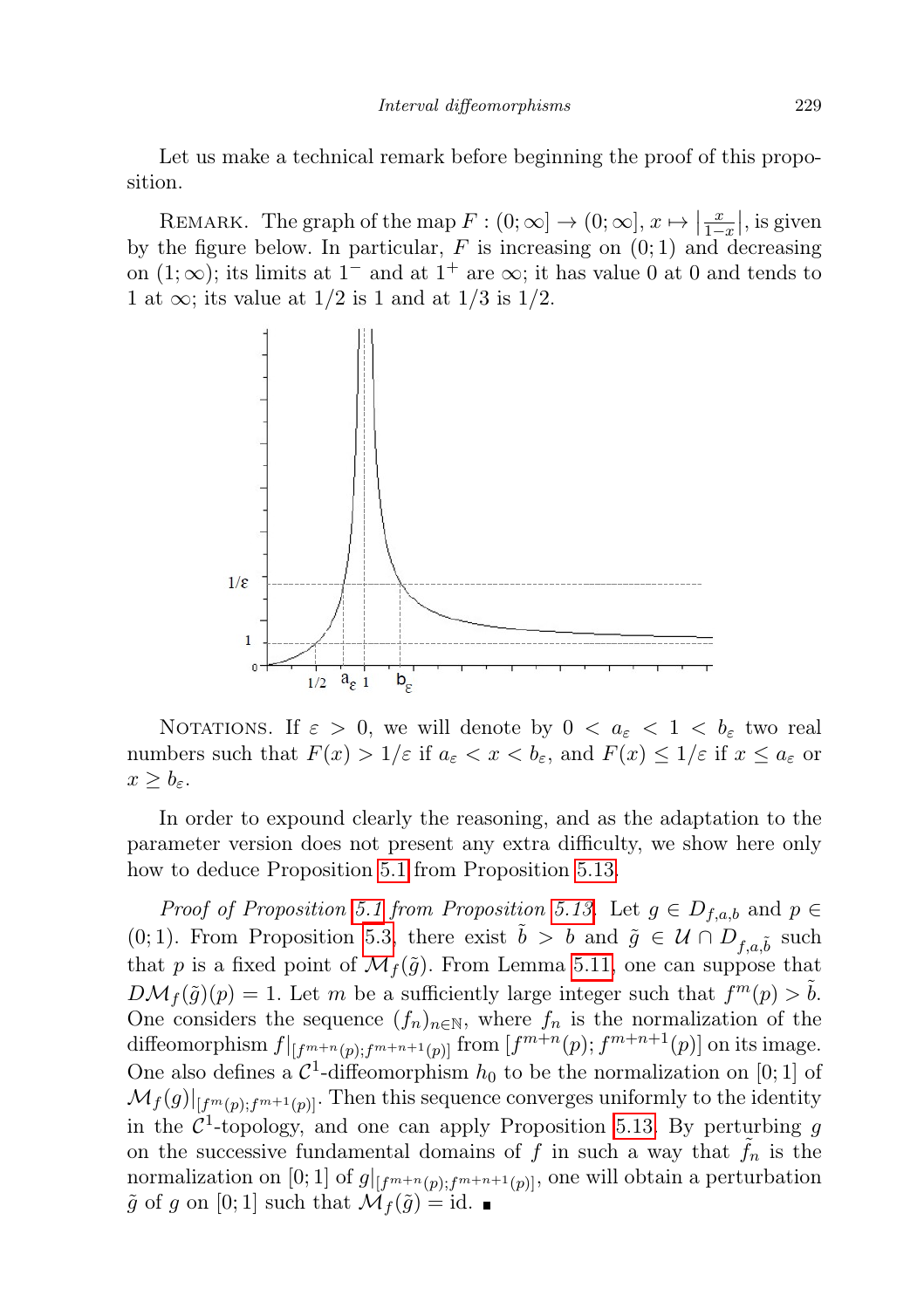*Proof of Proposition [5.14.](#page-27-1)* We will write  $\tilde{f}_{t,n}$  as perturbations  $f_{t,n} \circ \psi_{t,n}$ . By noticing that  $h_{t,n+1}$  is then given by  $f_{t,n} \circ \psi_{t,n} h_{t,n} f_{t,n}^{-1}$ , we can interpret the transition from  $h_{t,n}$  to  $h_{t,n+1}$ , where t is given, as the transformation of  $h_{t,n}$  into  $\psi_{t,n} \circ h_{t,n}$ , followed by conjugacy by  $f_{t,n}$ . Since our aim is to obtain  $h_{t,n}$  equal to the identity, it appears that the best perturbation  $\psi_{t,n}$  would be  $h_{t,n}^{-1}$ . However, the permitted perturbations have size bounded by  $\tilde{\varepsilon}_t$ , which is small enough for  $f_{t,n} = f_{t,n} \circ \psi_{t,n} \in \mathcal{B}_{f_{t,n}}(\varepsilon_t)$  to hold. This real number does not depend on  $f_{t,n}$ , but only on  $\varepsilon_t$ , and one can choose it in such a way that the path  $(\tilde{\varepsilon}_t)_{t\in[0,1)}$  is continuous.

Given  $n \in \mathbb{N}$  and  $t \in [0, 1)$ , one defines  $\psi_{t,n}(x) = x + K_{t,n} \Psi_{t,n}(x)$ , where  $h_{t,n}^{-1}(x) = x + \Psi_{t,n}(x)$  and

$$
K_{t,n} = \inf \left( 1; \frac{\tilde{\varepsilon}_t}{\max_{x \in [0;1]} |D\Psi_{t,n}(x)|} \right) = \inf \left( 1; \tilde{\varepsilon}_t \cdot \min_{x \in [0;1]} \frac{1}{|D\Psi_{t,n}(x)|} \right).
$$

One can then check that  $\|\psi_{t,n} - id\|_1 < \tilde{\varepsilon}_t$ , and

$$
K_{t,n} = \inf \bigg( 1; \tilde{\varepsilon}_t \cdot \min_{[0,1]} \bigg| \frac{Dh_{t,n}}{1 - Dh_{t,n}} \bigg| \bigg).
$$

As already announced, one also defines, for  $(t, n) \in [0, 1) \times \mathbb{N}$ , the diffeomorphism  $\tilde{f}_{t,n}$  to be  $\tilde{f}_{t,n} = f_{t,n} \circ \psi_{t,n}$ , and lastly  $h_{t,n+1} = \tilde{f}_{t,n} h_{t,n} f_{t,n}^{-1}$ .

Let us introduce the following operator P, defined on  $\{f_{t,n}\}_{(t,n)\in[0,1)\times\mathbb{N}}\times$  $\mathcal{D}iff_{+}^{1}([0; 1])$  and with values in the same set:

$$
P: (f_{t,n}, h) \mapsto (f_{t,n+1}, \tilde{f}_{t,n} h f_{t,n}^{-1}).
$$

In particular, if  $(t, n) \in [0, 1) \times \mathbb{N}$ , one has  $P(f_{t,n}, h_{t,n}) = (f_{t,n+1}, h_{t,n+1})$ .

REMARK. The operator  $P$  is continuous with respect to  $t$ .

*Proof.* This follows from the continuity of the paths  $(f_{t,n})_{t\in[0,1)}$  and  $(h_{t,n})_{t\in[0,1)}$  for n fixed, the latter proved by induction. Indeed,  $(h_{t,0})_{t\in[0,1)}$  is assumed to be continuous, and if  $(h_{t,n})_{t\in[0,1)}$  is continuous, then so are  $\Psi_{t,n}$ and  $K_{t,n}$  (from the continuity of  $(\tilde{\varepsilon}_t)_{t\in[0,1)}$ ), and consequently  $\psi_{t,n}$  as well. This proves the continuity of  $(\tilde{f}_{t,n})_{t\in[0,1)}$ , and hence of  $(h_{t,n})_t$ .

Notice now that if there exists  $(t, n) \in [0, 1) \times \mathbb{N}$  such that  $\min_{[0, 1]}$  $Dh_{t,n}$  $\frac{Dh_{t,n}}{1-Dh_{t,n}}$  $\geq 1/\tilde{\varepsilon}_t$ , then  $K_{t,n} = 1$  and  $h_{t,n+1} = id$ . Moreover, one can easily check that if *n* is such that  $h_{t,n} = id$ , then  $h_{t,k} = id$  for all  $k \geq n$ .

So, the proof will be complete once we prove the following:

CLAIM 1. For all 
$$
t \in [0, 1)
$$
, there exists  $M_t \in \mathbb{N}$  such that

$$
\min_{[0,1]} \left| \frac{Dh_{t,M_t}}{1 - Dh_{t,M_t}} \right| \ge \frac{1}{\tilde{\varepsilon}_t}.
$$

The rest of the proof is devoted to proving this result. For that, we will first use the convergence of  $(f_{t,n})_{n\in\mathbb{N}}$  to the identity to clarify the calcula-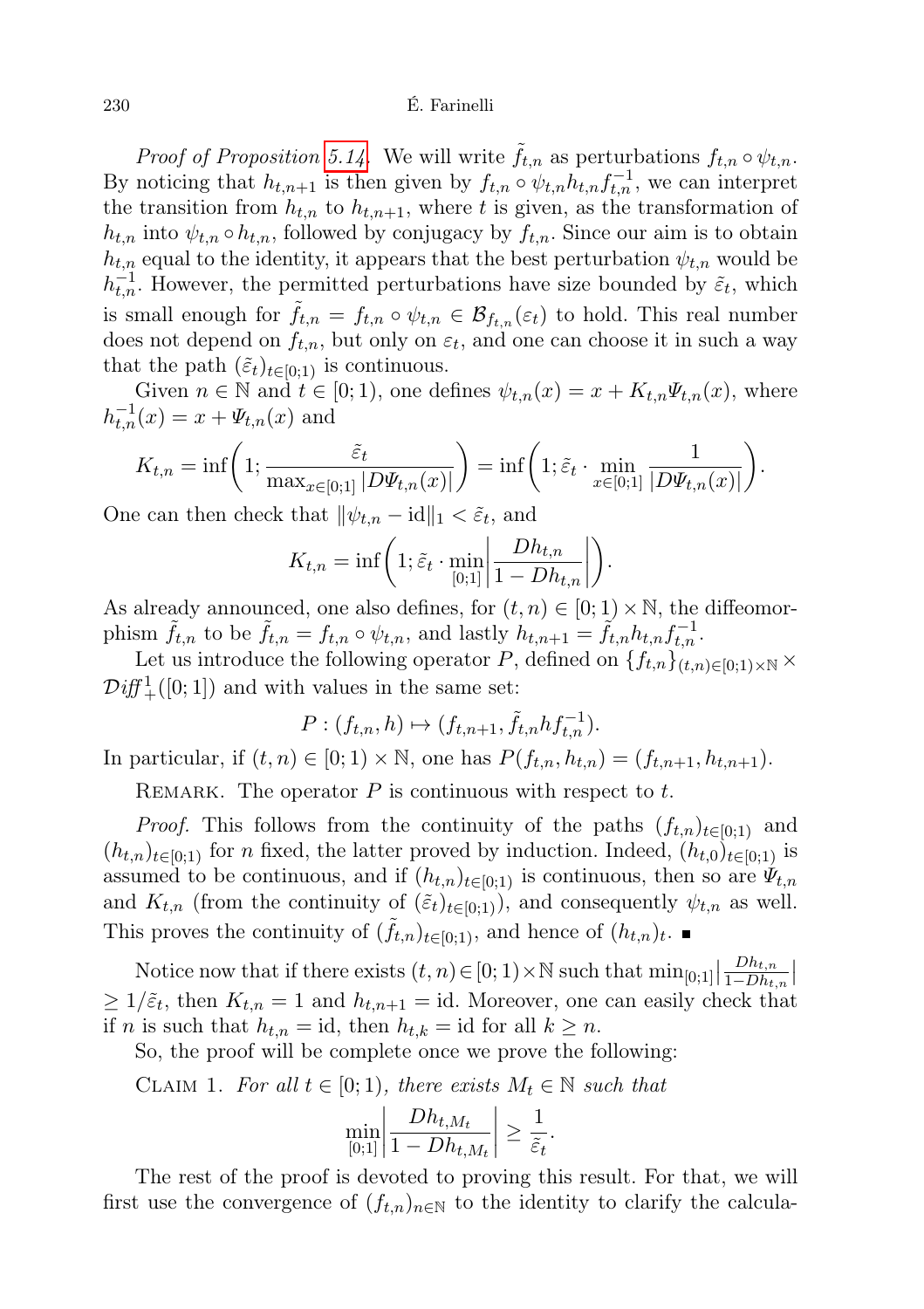tions. Let  $(t, n) \in [0, 1) \times \mathbb{N}$ . Let  $\eta_t > 0$  be such that  $(1+\tilde{\varepsilon}_t)(1-\eta_t) > 1+\tilde{\varepsilon}_t/2$ and  $(1 - \tilde{\varepsilon}_t)(1 + \eta_t) < 1 - \tilde{\varepsilon}_t/2$ , and also such that

$$
\eta_t < 1 - \frac{2}{3(1 + \tilde{\varepsilon}_t/2)}.
$$

There exists  $N_t > 0$  such that, for all  $n \geq N_t$  and all  $x, y \in [0, 1]$ , one has

$$
1 - \eta_t < \frac{Df_{t,n}(x)}{Df_{t,n}(y)} < 1 + \eta_t.
$$

Define now  $\eta_{N_t} = \eta_t$ . The uniform convergence of  $f_{t,n}$  to id as  $n \to \infty$  implies also the existence of a sequence  $(\eta_{t,n})_{n \geq N_t}$  converging to 0 and such that, for all  $n \geq N_t$  and  $x, y \in [0, 1]$ , one has

$$
1 - \eta_{t,n} < \frac{Df_{t,n}(x)}{Df_{t,n}(y)} < 1 + \eta_{t,n}.
$$

One can also require that  $\eta_{t,n} \leq \eta_t$  for all  $t < 1$  and all  $n \geq N_t$ .

We have the following result:

CLAIM 2. For all  $t \in [0,1)$ , there exists  $n \geq N_t$  such that

$$
\min_{[0;1]} \left| \frac{Dh_{t,n}}{1 - Dh_{t,n}} \right| > 1.
$$

*Proof of Claim 2.* Let  $x, y \in [0, 1]$  and  $n \geq N_t$ . Assume that the minimum is  $\leq 1$ . We can calculate

(4) 
$$
D(\psi_{t,n} \circ h_{t,n})(x) = Dh_{t,n}(x) + K_{t,n}(1 - Dh_{t,n}(x)).
$$

Notice that:

- <span id="page-30-0"></span>(i) If  $Dh_{t,n}(x) = 1$ , then  $1 - Dh_{t,n}(x) = 0$ , so the derivative at this point does not change when  $h_{t,n}$  gets composed with  $\psi_{t,n}$ .
- (ii) If  $Dh_{t,n}(x) < 1$  (resp.  $Dh_{t,n}(x) > 1$ ), then  $1 Dh_{t,n}(x) > 0$  (resp.  $1-Dh_{t,n}(x) < 0$ , thus the derivative becomes greater (resp. smaller) after being composed with  $\psi_{t,n}$ .
- (iii) If  $Dh_{t,n}(x) < 1$ , then  $D(\psi_{t,n} \circ h_{t,n})(x)$  is also  $< 1$ , and conversely.
- (iv) If  $Dh_{t,n}(x) < Dh_{t,n}(y)$ , then  $D(\psi_{t,n} \circ h_{t,n})(x) < D(\psi_{t,n} \circ h_{t,n})(y)$ .

The graph of F indicates that

$$
\min_{[0,1]} \left| \frac{Dh_{t,n}}{1 - Dh_{t,n}} \right| = \frac{\min Dh_{t,n}}{|1 - \min Dh_{t,n}|}.
$$

On the other hand, from (iv) it follows that

 $argmin D(\psi_{t,n} \circ h_{t,n}) = argmin Dh_{t,n}.$ 

One can now calculate that  $\min D(\psi_{t,n} \circ h_{t,n}) = (1 + \tilde{\varepsilon}_t) \min Dh_{t,n}$ , i.e. the minima of  $D(\psi_{t,n} \circ h_{t,n})$  and  $Dh_{t,n}$  are reached at the same point. It follows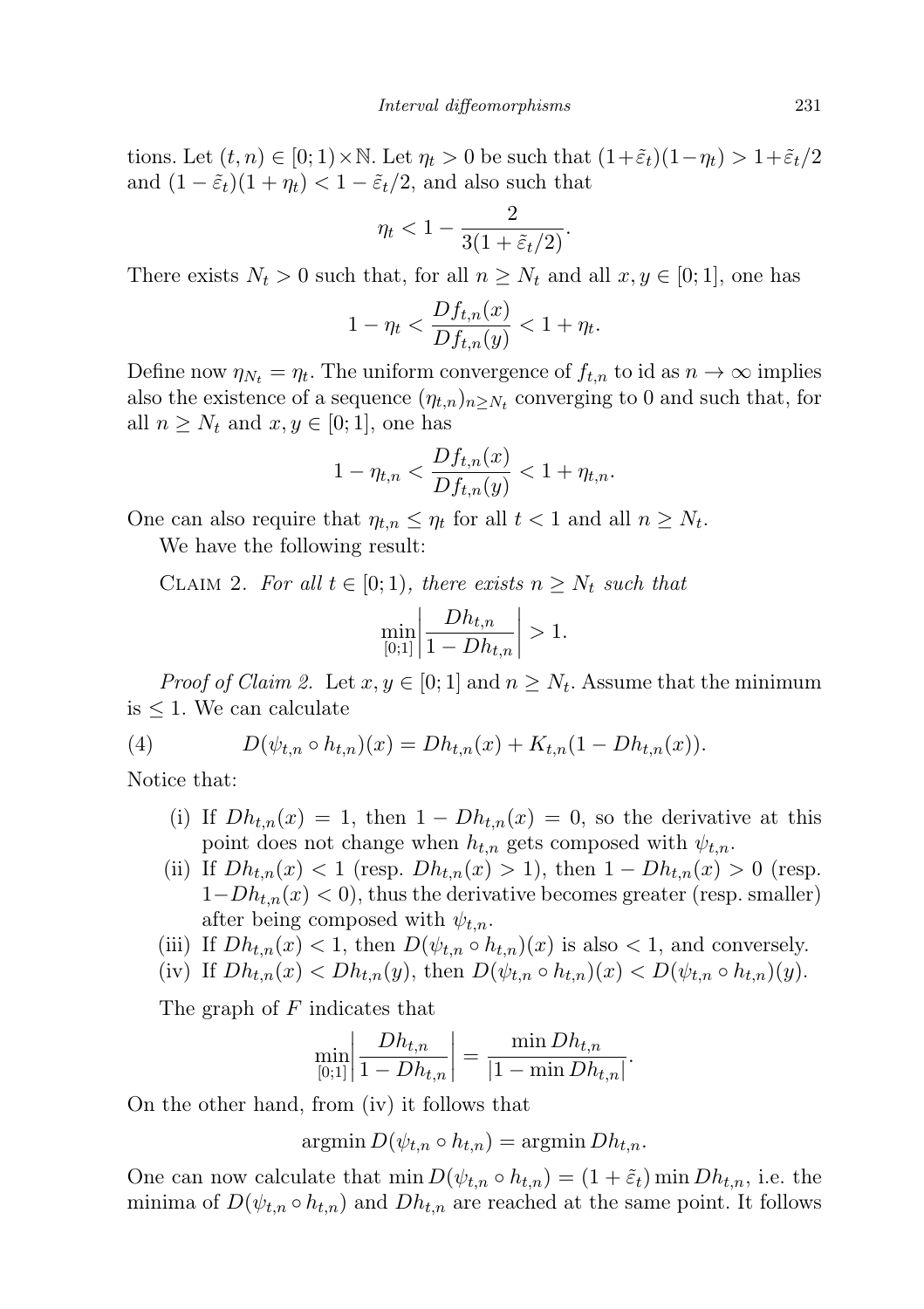immediately that, for all  $x \in [0; 1]$ ,

(5) 
$$
D(\psi_{t,n} \circ h_{t,n})(x) \geq (1+\tilde{\varepsilon}_t) \min_{[0;1]} Dh_{t,n}.
$$

So to know the derivative of  $h_{n+1}$ , one still has to conjugate  $\psi_{t,n} \circ h_{t,n}$  by  $f_{t,n}$ , which leads to

<span id="page-31-0"></span>
$$
Dh_{t,n+1}(f_{t,n}(x)) = \frac{Df_{t,n}(\psi_{t,n}h_{t,n}(x))}{Df_{t,n}(x)} \cdot D(\psi_{t,n}h_{t,n})(x).
$$

From this expression and from [\(5\)](#page-31-0), and according to our choice for  $\eta_t$ , we deduce that for all  $x \in [0;1]$ ,

<span id="page-31-1"></span>(6) 
$$
Dh_{t,n+1}(x) > (1 + \tilde{\varepsilon}_t)(1 - \eta_{t,n}) \min_{[0;1]} Dh_{t,n} > (1 + \tilde{\varepsilon}_t/2) \min_{[0;1]} Dh_{t,n}.
$$

Let now k be an integer such that  $(1 + \tilde{\varepsilon}_t/2)^k \min_{[0,1]} Dh_{t,n} > 1$ . Two cases can then occur: either

- there exists an integer  $n < k' \leq k$  such that min  $Dh_{t,k'}$  $\left|\frac{Dn_{t,k'}}{1-Dh_{t,k'}}\right|>1;$  in this case our statement is proved; or
- for each integer  $k'$  between n and  $k$ ,  $\min_{[0,1]}$  $Dh_{t,k'}$  $\left|\frac{Dn_{t,k'}}{1-Dh_{t,k'}}\right| \leq 1$ ; in this case, from the previous calculation, one obtains

$$
Dh_{n+k} > (1 + \tilde{\varepsilon}_t/2)^k \min Dh_{t,n} > 1,
$$

and from the graph of the map F we can conclude that Claim 2 is proved.  $\blacksquare$ 

CLAIM 3. Let  $t \in [0; 1)$ . If  $n \geq N_t$  is such that  $1/\tilde{\varepsilon}_t > \min$  $Dh_{t,n}$  $\frac{Dh_{t,n}}{1-Dh_{t,n}}|>1,$ then min    $Dh_{t,k}$  $\left|\frac{D_{h_{t,k}}}{1-D_{h_{t,k}}}\right| > 1$  for all  $k \geq n$ .

*Proof of Claim 3.* We argue by induction. If  $n \geq N_t$  and min  $Dh_{t,n}$  $\frac{Dh_{t,n}}{1-Dh_{t,n}}|>1,$ two cases can occur:

If this minimum is reached at a point  $x \in [0,1]$  such that  $Dh_{t,n}(x) < 1$ , then, since  $1/\tilde{\varepsilon}_t > \min$  $Dh_{t,n}$  $\frac{Dh_{t,n}}{1-Dh_{t,n}}$ , similar calculations to those above lead to inequality [\(6\)](#page-31-1). In particular,  $\min Dh_{t,n+1} > \min Dh_{t,n}$ , and we deduce, with the help of the graph of  $F$ , that min  $Dh_{t,n+1}$  $\frac{Dh_{t,n+1}}{1-Dh_{t,n+1}}$  > min  $Dh_{t,n}$  $\frac{Dh_{t,n}}{1-Dh_{t,n}}|>1.$ 

Otherwise, this minimum is reached at a point x such that  $Dh_{t,n}(x) > 1$ . Thus, from the graph of F, it is reached at max  $Dh_{t,n}$ , that is,

$$
\min_{[0,1]} \left| \frac{Dh_{t,n+1}}{1 - Dh_{t,n+1}} \right| = \frac{\max Dh_{t,n}}{\max Dh_{t,n} - 1}.
$$

Furthermore, as above we can use (iv) to conclude that  $\arg\max(D\psi_{t,n} \circ h_{t,n})$ = argmax  $Dh_{t,n}$ , which gives max  $D(\psi_{t,n} \circ h_{t,n}) = (1 + \tilde{\varepsilon}_t)$  max  $Dh_{t,n}$ . Consequently, for all  $x \in [0, 1]$ ,

(7) 
$$
Dh_{t,n+1}(x) < (1 - \tilde{\varepsilon}_t)(1 + \eta_{t,n}) \max_{[0,1]} Dh_{t,n} < \max_{[0,1]} Dh_{t,n}.
$$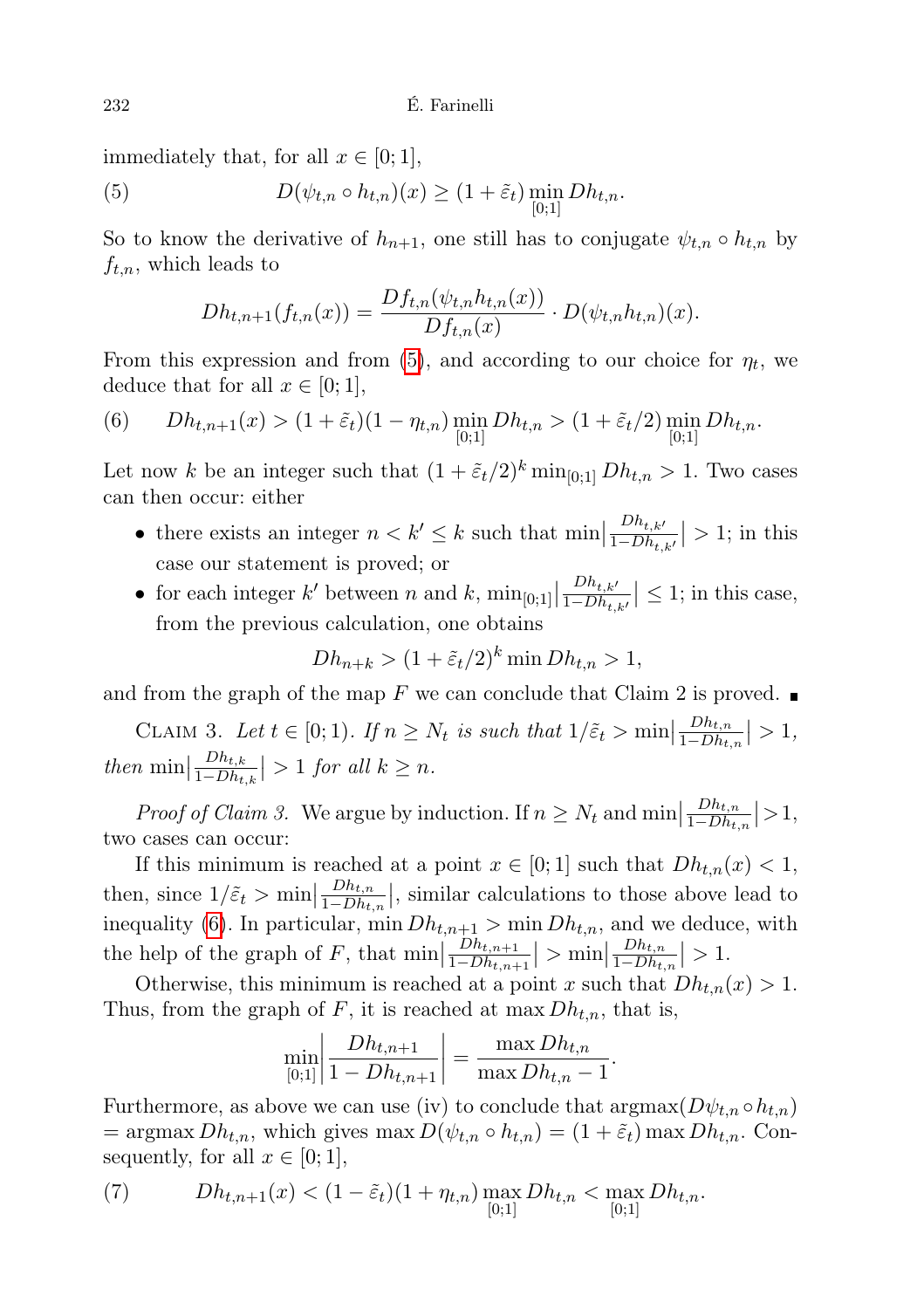On the other hand, the hypothesis  $\min \left| \frac{Dh_n}{1-Dh} \right|$  $\left|\frac{Dh_n}{1-Dh_n}\right| > 1$  implies that  $Dh_{t,n}(x) >$  $1/2$  for each t. Thus, for all  $x \in [0;1]$ ,

$$
D(\psi_{t,n} \circ h_{t,n})(x) = Dh_{t,n}(1 - K_{t,n}) + K_{t,n} > \frac{1}{2}(1 - K_{t,n}) + K_{t,n},
$$

and then, using  $\min \left| \frac{Dh_n}{1-Dh} \right|$  $\left|\frac{Dh_n}{1-Dh_n}\right| > 1$  again, one obtains  $D(\psi_{t,n} \circ h_{t,n})(x) >$ 1  $\frac{1}{2}(1+\tilde{\varepsilon}_t)$ . After conjugating  $\psi_{t,n} \circ h_{t,n}$  by  $f_{t,n}$ , one has

$$
Dh_{t,n+1}(x) > (1 - \eta_{t,n})D(\psi_{t,n} \circ h_{t,n})(x) > \frac{1}{2}\left(1 + \frac{\tilde{\varepsilon}_t}{2}\right) > \frac{1}{2}.
$$

Each  $Dh_{t,n+1}(x)$  is then bounded by  $1/2$  on one side and by max  $Dh_{t,n} > 1$ on the other side, and thus  $\min$  $Dh_{t,n+1}$  $\frac{D_{h,t,n+1}}{1-D_{h,t,n+1}}|>1.$ 

CLAIM 4. For all  $t \in [0,1)$ , one has  $Dh_{t,n} \to 1$  as  $t \to \infty$ .

Proof of Claim 4. From the reasoning above, one can assume that

$$
\min \left| \frac{Dh_n}{1 - Dh_n} \right| > 1 \quad \text{for all } n > n_0.
$$

Let  $t \in [0, 1)$  and  $n \geq n_0$ . From [\(4\)](#page-30-0), we can then deduce the following:

- If  $Dh_{t,n}(x) < 1$ , then  $D(\psi_{t,n}h_{t,n})(x) > Dh_{t,n}(x) + \tilde{\varepsilon}_t(1 Dh_{t,n}),$  and so  $Dh_{t,n+1}(f(x)) > (1 - \eta_{t,n})(Dh_{t,n}(x) + \tilde{\varepsilon}_t(1 - Dh_{t,n}))$ ;
- If  $Dh_{t,n}(x) > 1$ , then  $D(\psi_{t,n}h_{t,n})(x) < Dh_{t,n}(x) + \tilde{\varepsilon}_t(1 Dh_{t,n}),$  and so  $Dh_{t,n+1}(f(x)) < (1 + \eta_{t,n})(Dh_{t,n}(x) + \tilde{\varepsilon}_t(1 - Dh_{t,n})).$

Denoting by  $d_{t,n}$  the maximal distance from  $D_{t,n}$  to 1 and using (iv), one deduces

$$
d_{n+1} < \max_{[0;1]} (\eta_{t,n} + (1 - \eta_{t,n})d_n(1 - \tilde{\varepsilon}_t); \eta_{t,n} + (1 + \eta_{t,n})d_{t,n}(1 - \tilde{\varepsilon}_t))
$$
  
=  $\eta_{t,n} + (1 + \eta_{t,n})d_{t,n}(1 - \tilde{\varepsilon}_t) < d_{t,n}(1 - \tilde{\varepsilon}/2) + \eta_{t,n}.$ 

Notice that  $\frac{\eta_{t,n}}{\tilde{\varepsilon}_t/2}$  is an attracting fixed point of the affine map  $x \mapsto x(1 \tilde{\varepsilon}_t/2$  +  $\eta_{t,n}$ , and  $\frac{\eta_{t,n}}{\tilde{\varepsilon}_t/2}$  converges to 0 as  $n \to \infty$ , when  $t \in [0,1)$  is given. Consequently, the same holds for the maximal distance  $d_{t,n}$  from  $D_{h,t,n}$  to 1, and thus Claim 4 is proved.

One can easily check that  $D\psi_{t,n}(0) = 1 = D\psi_{t,n}(1)$  for all  $(t, n) \in$  $[0; 1) \times \mathbb{N}$ , which follows from  $Df_{t,n}(0) = Df_{t,n}(0)$  and  $Df_{t,n}(1) = Df_{t,n}(1)$ .

Now, since  $F(x) \to \infty$  as  $x \to 1$ , Claim 4 implies that  $\min_{[0,1]}$  $Dh_{t,n}$  $\frac{Dh_{t,n}}{1-Dh_{t,n}}$  $\rightarrow \infty$  as  $n \rightarrow \infty$ , and thus Claim 1 is proved.

This ends the proof of Theorem [4.8.](#page-15-0)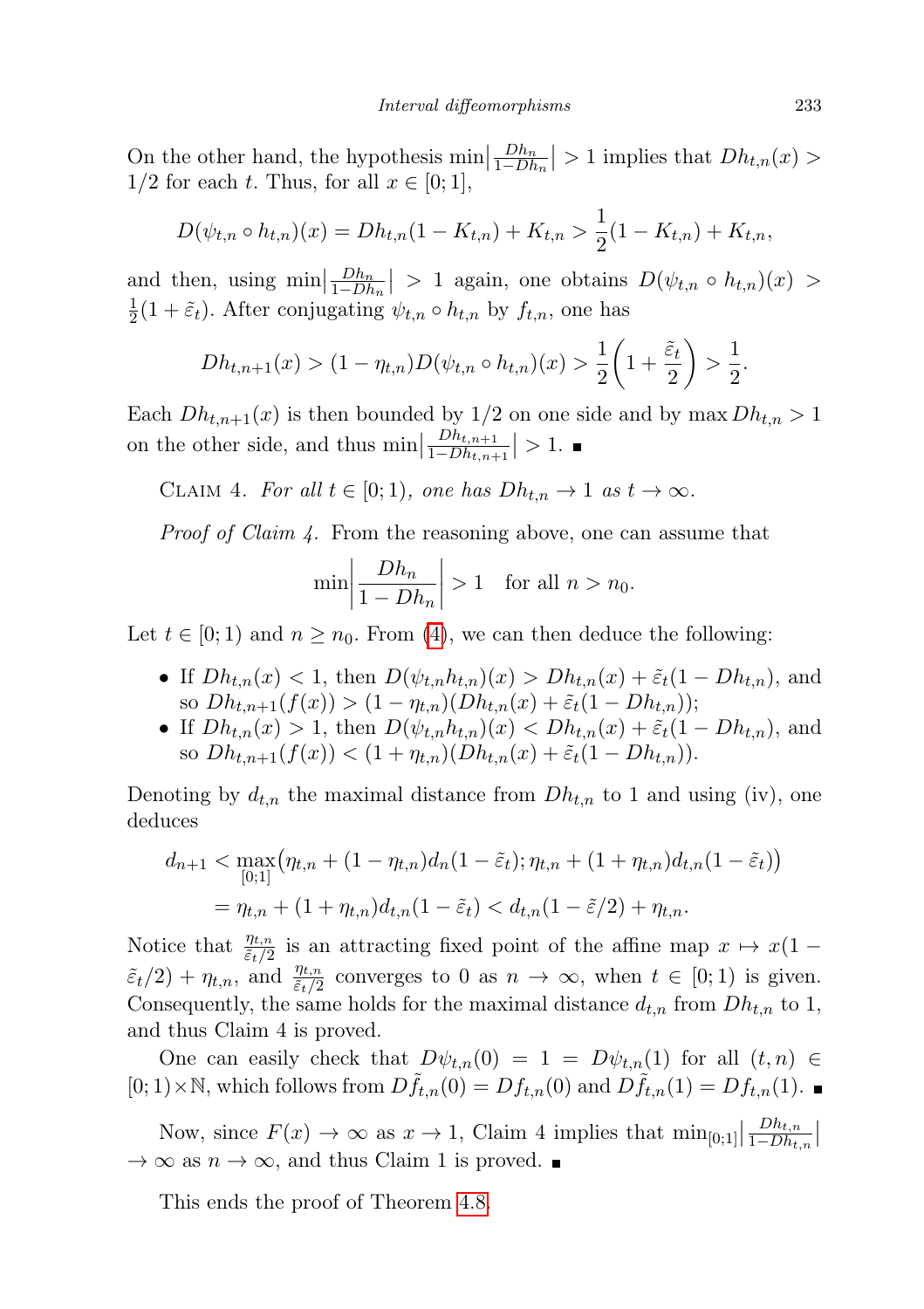<span id="page-33-0"></span>6. Isotopy by conjugacy to the identity. In this section, we prove Theorem [1.8.](#page-5-0)

It is clear that if  $Df(x) \neq 1$  for some fixed point x of f, then  $D(h_t f h_t^{-1})(x)$  $= Df(x) \neq 1$  for all  $t \in [0, 1)$ , and consequently f cannot converge to id in the  $\mathcal{C}^1$ -topology.

Thus, we will show now that the condition is sufficient.

For that, we will first consider the case where f has no other fixed point than 0 and 1.

<span id="page-33-1"></span>LEMMA 6.1. Let  $f$  be an increasing diffeomorphism of  $[0; 1]$  such that  $Df(0) = 1 = Df(1)$  and  $Fix(f) = \{0, 1\}$ . Let g be an increasing  $C^1$ -diffeomorphism of [0; 1] without hyperbolic fixed points and with  $(f - id)(q - id) \ge 0$ on the whole [0; 1]. Then there exists an isotopy by conjugacy  $(f_t)_{t\in[0,1)}$  from f to g such that  $||f_t - g||_1 < 2||f - g||_1$  for all  $t \in [0, 1)$ .

*Proof.* Let  $(\tilde{f}_t)_{t\in[0,1)}$  be the continuous path of increasing  $\mathcal{C}^1$ -diffeomorphisms of [0; 1] defined by  $\tilde{f}_t = (1-t)f + tg$ . Then  $\|\tilde{f}_t - g\|_1 \leq ||f - g||_1$ . Furthermore, if  $t \in [0,1)$ , then  $\tilde{f}_t$  has no fixed point,  $\tilde{f}_0 = f$  and  $\tilde{f}_t \to g$ as  $t \to 1$ . One can thus apply Theorem [4.2](#page-12-0) for a path  $(\varepsilon_t)_{t\in[0,1)}$  in  $(0,\infty)$ bounded by  $||f - g||_1$ , converging to 0 as  $t \to 1$ , and in this way obtain the existence of an isotopy by conjugacy from f to g, denoted by  $(f_t)_{t\in[0;1)}$ , such that  $\|\tilde{f}_t - f_t\|_1 < \varepsilon_t$  for  $t < 1$ . By the triangle inequality, one has the desired control for  $|| f_t - g ||_1$ . ■

Proof of Theorem [1.8.](#page-5-0) First notice that the set of connected components of  $[0; 1] \backslash Fix(f)$  is countable, and fix a numbering  $C_1, C_2, \ldots$  of the closures of these components.

For all  $n \geq 1$ , denoting by  $\Phi_n$  the affine map from  $C_n$  into [0; 1], we define  $f_n = \Phi_n f|_{C_n} \Phi_n^{-1}$ . Then  $||f_n - id||_1 \to 0$  as  $n \to \infty$ . Indeed, by uniform continuity of  $Df|_{C_n}$ , and since  $\text{diam}(C_n) \to 0$ , one finds that  $Df|_{C_n}$  converges to  $Df|_{C_n}(\partial C_n) = 1$  on  $C_n$ , and consequently  $f|_{C_n}$  converges to id.

Let  $t_0 = 0 < t_1 < t_2 < \cdots$  with  $t_n \to 1$  as  $n \to \infty$ .

For all  $n \geq 1$ , let  $((f_n)_s)_{s \in [0,1]}$  be an isotopy by conjugacy from  $f_n$  to id satisfying the conclusions of Lemma [6.1.](#page-33-1) One defines, for all  $t \in [0,1]$ , the diffeomorphism  $f_t$  by setting for all  $n \geq 1$ ,

$$
f_t|_{C_n} = \begin{cases} f|_{C_n} & \text{if } t < t_{n-1}, \\ \Phi_n^{-1}(f_n) \frac{t - t_{n-1}}{1 - t_{n-1}} \Phi_n & \text{if } t_{n-1} \le t \le 1, \end{cases}
$$

and  $f_t(1) = 1$ . The path  $(f_t)_{t\in[0,1)}$  is then continuous: this follows in each component  $C_n$  from the continuity of the isotopies  $((f_n)_s)_{s\in[0,1]}$ , and in the neighbourhood of fixed points, from the fact that these isotopies coincide with  $f|_{C_n}$  at these points.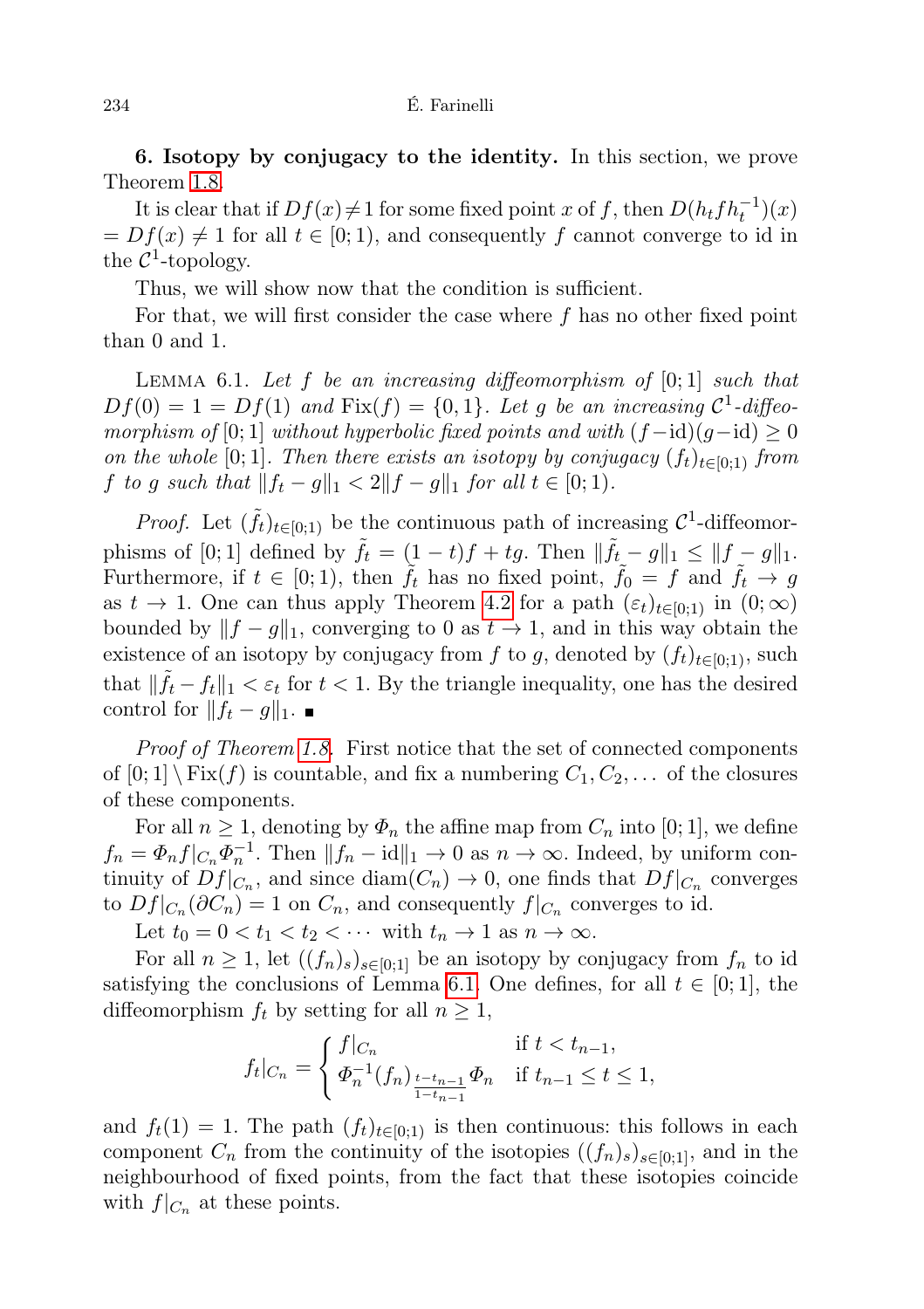The continuity at  $t = 1$  can be proved as follows: If  $\varepsilon > 0$ , there exists  $n_0 \in \mathbb{N}$  such that  $||f|_{C_n} - id||_1 < \varepsilon/2$  for all  $n \geq n_0$ . Then, for all  $t \geq$  $t_{n_0-1}$ ,  $f_t$  coincides either with f, or with id, or with  $(f_n)_s$  where  $s \in [0;1)$ , depending on the component  $C_n$  in which we work. In each of these cases, from Lemma [6.1](#page-33-1) one has  $||f_t|_{C_n} - id||_1 < 2 \cdot \frac{\varepsilon}{2} = \varepsilon$ .

## 7. Generalization: proof of Theorem [1.3](#page-2-0)

7.1. Signature of a diffeomorphism of  $[0, 1]$ . For instance, we saw that two  $\mathcal{C}^1$ -diffeomorphisms f and g of  $[0;1]$  with no other fixed point than 0 and 1, with the same derivatives at 0 and at 1 and such that  $(f - id)(g - id)$  $\geq 0$  are isotopic by conjugacy. We also saw that each  $\mathcal{C}^1$ -diffeomorphism of [0; 1] with derivative 1 at each of its fixed points is isotopic by conjugacy to the identity.

We would now like to group together these two results in a more general statement, as well as distinguish the cases in which there exists an isotopy by conjugacy from  $f$  to  $g$  from the cases in which such an isotopy does not exist, but in which it is yet possible to obtain a sequence of conjugates of  $f$ converging to  $g$ .

<span id="page-34-0"></span>DEFINITION 7.1. Let  $f \in \mathcal{Diff}^1_+([0;1])$  without hyperbolic fixed points, except possibly 0 and/or 1. A countable and well-ordered set  $({C_i}_{i \in I}, \prec)$ endowed with a map  $\sigma : \{C_i\}_{i\in I} \to \{+, -\}$  will be called a *signature of f* if there exists an increasing, one-to-one map  $\Psi : \{C_i\}_{i\in I} \to [0,1] \setminus \text{Fix}(f)$ ,  $C_i \mapsto x_i$ , such that:

- For all  $i \in I$ ,  $f(x_i) x_i$  has the same sign as  $\sigma(C_i)$ .
- If  $i, j \in I$  are such that  $x_i < x_j$ , then there exists  $k \in I$  such that  $x_i < x_k \leq x_j$  and  $(f(x_k) - x_k)(f(x_i) - x_i) < 0$ .
- For all  $x \in [0,1] \setminus \text{Fix}(f)$ , there exists  $i \in I$  such that, for all  $y \in [x; x_i]$ (an unoriented interval),  $(f(y) - y)(f(x_i) - x_i) \geq 0$ .

PROPOSITION 7.2. For every orientation-preserving  $\mathcal{C}^1$ -diffeomorphism f of  $[0; 1]$ , without hyperbolic fixed points other than possibly 0 and 1, a signature of f exists and is unique up to an orientation-preserving isomorphism.

*Proof.* Existence. Given a  $C^1$ -diffeomorphism f of [0; 1], we will first specify the meaning of the expression "maximal interval on which the sign of f does not change", used in the Introduction.

For all  $x \in [0,1]$  such that  $f(x) \neq x$ , one considers the set  $\mathcal{I}_x$  of all intervals  $(a; b) \subset [0, 1]$  such that

- $x \in (a, b)$ ,
- $(f(x) x)(f(y) y) \ge 0$  for all  $y \in (a, b)$ ,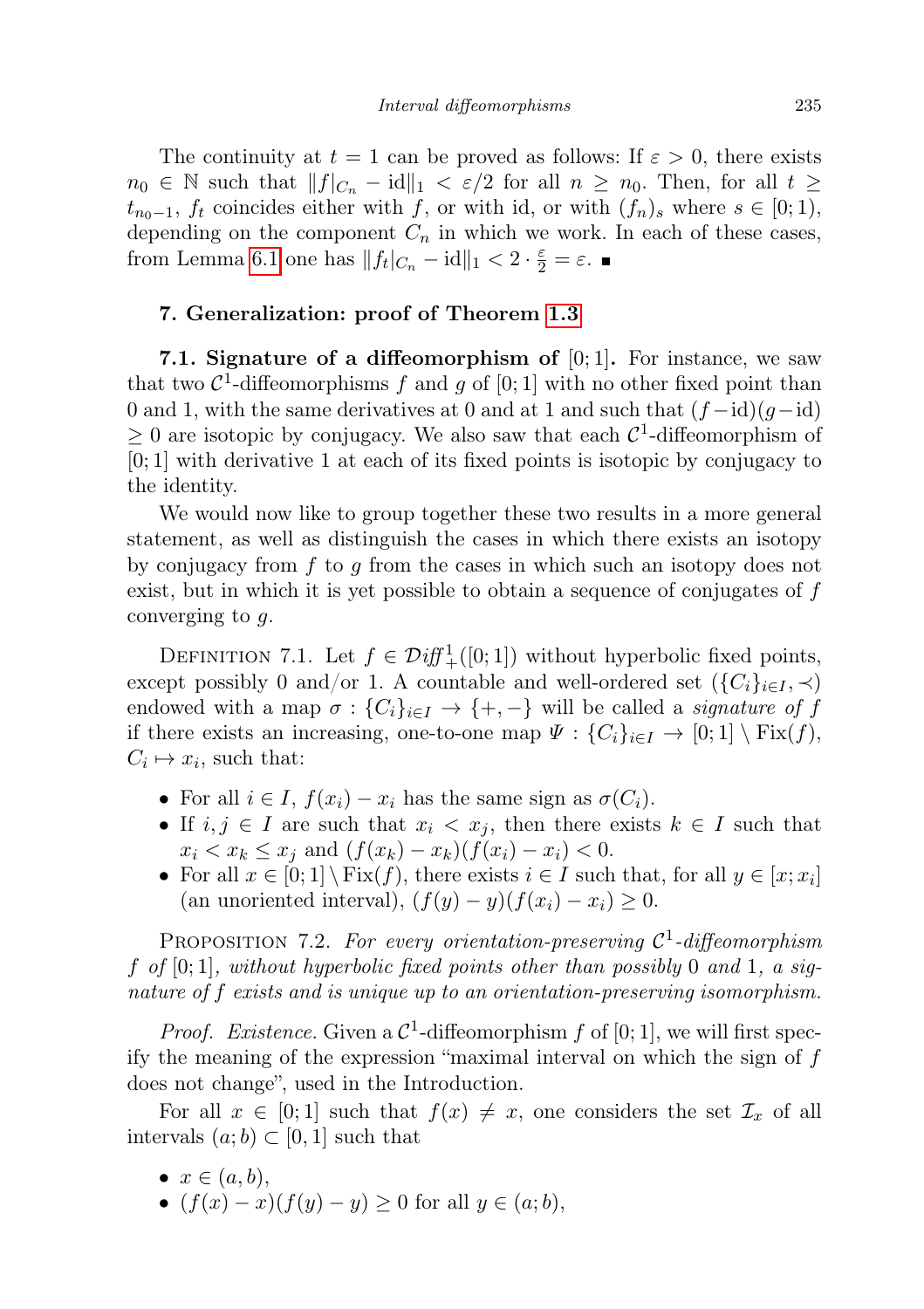- a does not belong to the interior of  $Fix(f)$  with respect to the induced topology on [a; 1]. In other words, a is neither in the interior of  $Fix(f)$ nor the lower extremity of a connected component of this interior.
- b does not belong to the interior of  $Fix(f)$  with respect to the induced topology on  $[b; 1]$ .

One can then check that, for all  $x \in [0, 1] \setminus \text{Fix}(f)$ , the interval  $I_x = \bigcup_{I \in \mathcal{I}_x} I$ belongs to  $\mathcal{I}_x$ : it is thus the maximal element of this set with respect to inclusion.

Consider now the set  $\{I_x : x \in [0,1] \setminus \text{Fix}(f)\}\$ . If x and x' are in the same connected component of  $[0; 1] \setminus Fix(f)$ , then  $I_x = I_{x'}$ . It follows in particular that this set is countable. We therefore denote from now on

$$
\{I_x : x \in [0;1] \setminus \text{Fix}(f)\} = \{C_i\}_{i \in I} = \{I_x\}_{x \in I'},
$$

where I is a countable set, and I' is a countable subset of  $[0; 1]$ . Now define a map  $\Phi$  by

$$
\Phi: \{C_i\}_{i \in I} \to \{+; -\}, \quad I_x = C_i \mapsto \text{sign of } f(x) - x,
$$

and a map  $\Psi$  by

$$
\Psi: \{C_i\}_{i \in I} \to [0; 1], \quad I_x = C_i \mapsto x.
$$

If  $x, x' \in I'$  and  $x < x'$ , then  $I_x \cap I_{x'} = \emptyset$ . So  $\{I_x\}_{x \in I'}$  is well-ordered, in the same order as the real numbers  $x \in I'$ , which implies that  $\Psi$  is increasing and injective.

By construction, the sign of  $\Phi(I_x)$  where  $x \in I'$  is the one of  $f(\Psi(I_x))$  –  $\Psi(I_x)$ .

Let  $x, x' \in I'$  with  $x < x'$  and  $(f(x) - x)(f(x') - x') > 0$ . Assume that  $(f(x) - x)(f(y) - y) \ge 0$  for all  $y \in [x, x']$ . Then  $I_x \cup I_{x'}$  would belong to  $\mathcal{I}_x$ , which contradicts the maximality of  $I_x$  in  $\mathcal{I}_x$ . Therefore there exists  $y \in [x, x']$  such that  $(f(y) - y)(f(x) - x) < 0$ . In particular y is not a fixed point, so there exists  $x'' \in I'$  such that  $I_y = I_{x''}$ . Since  $\Psi$  is increasing and injective, from  $x < y < x'$  one deduces  $I_x < I_y < I_{x'}$ , and then  $x < x'' < x'$ , and, since  $x'' \in I_y$ , one also has  $(f(x'') - x'')\tilde{f}(x) - x) < 0$ .

If  $x \in [0,1] \setminus \text{Fix}(f)$ , then there exists  $\tilde{x} \in I'$  such that  $x \in I_x = I_{\tilde{x}}$ . For all  $y \in [x; \tilde{x}]$ , one has  $y \in I_{\tilde{x}}$ , so  $(f(y) - y)(f(\tilde{x}) - \tilde{x}) \geq 0$ .

Uniqueness. Assume that  $((C = {C_i}_{i \in I}, \prec), \sigma)$  and  $((C' = {C'_i}_{i \in I'}, \prec), \sigma)$  $\prec$ '), σ') are two signatures of a C<sup>1</sup>-diffeomorphism f of [0; 1]. Let *i* ∈ I and  $x_i \in [0,1] \setminus Fix(f)$  be the image of i by the map  $\Psi$  defined in Definition [7.1.](#page-34-0) Then, since  $((C' = {C'_i}_{i \in I'}, \prec'), \sigma')$  is a signature of f, there exists a unique  $x_i'$  in the image of  $\Psi'$  such that the sign of f does not change on the whole unoriented interval  $[x_i; x'_i]$ . We will denote this real number by  $\varphi(x_i)$ . We then define  $\phi(i) = \Psi'^{-1}(x'_i)$ . In other words,  $\phi$  is the map from I to I' defined by  $\phi = \Psi'^{-1} \varphi \Psi$ . Now we will show that  $\phi$  is isomorphic and order-preserving.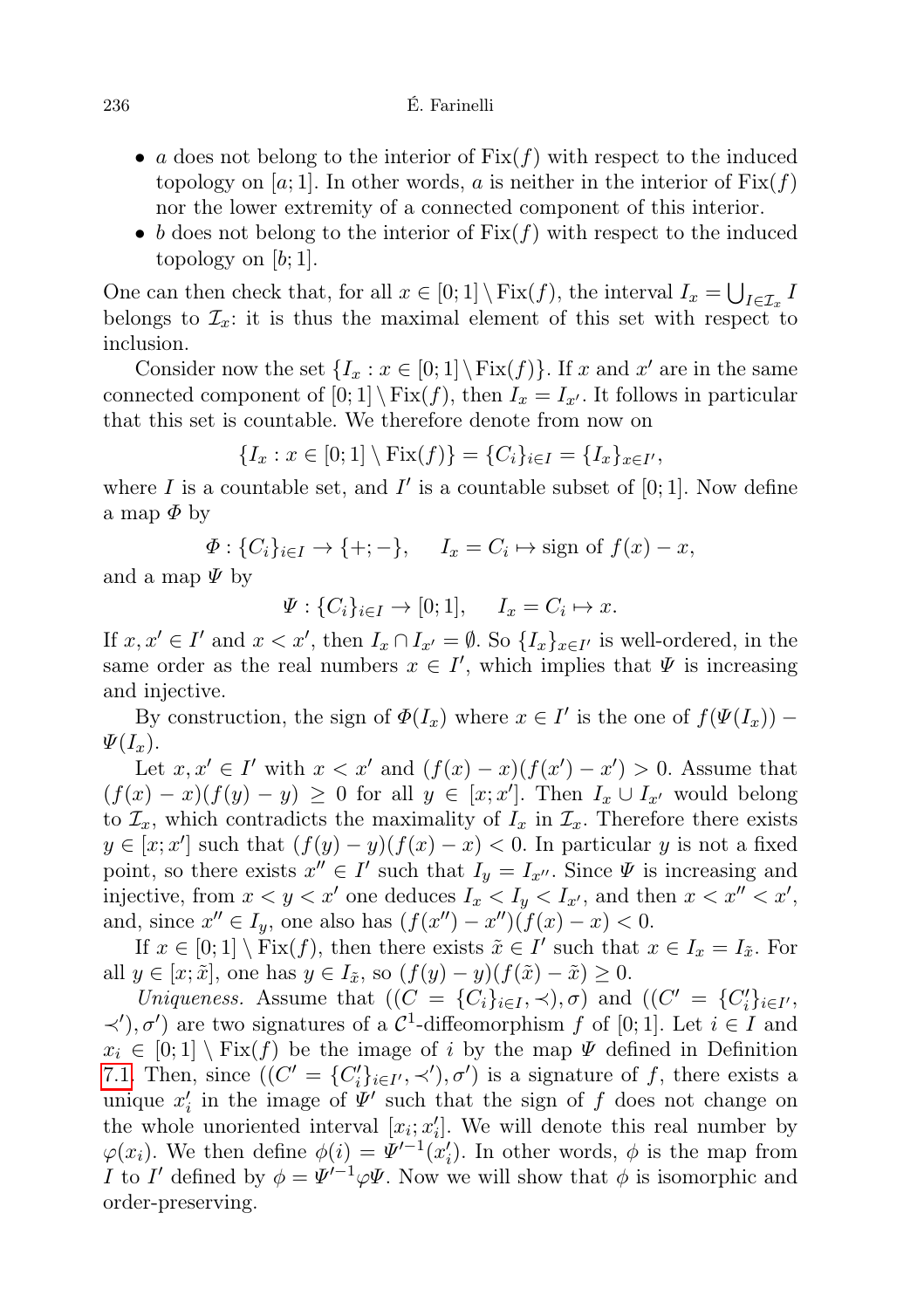- $\phi$  is injective and order-preserving: This follows directly from the same properties of  $\Psi$ ,  $\Psi'$ , and  $\varphi$ .
- $\phi$  is onto: Let us consider  $C_i'$  in  $C'$ . Set  $x_i' = \Psi'(C_i')$ , and let  $x_i$  in the image of  $\Psi$  be such that the sign of f does not change on the unoriented interval  $[x_i; x'_i]$ . Then  $x'_i$  has the same property as  $\varphi(x_i)$ , and thus  $x'_i = \varphi(x_i)$ . Consequently,  $C'_i$  is in the image of  $\phi$ .

DEFINITION 7.3. From now on, the signature of f in the sense A will refer to the signature of  $f$  as constructed in the proof of the existence of a signature above.

7.2. Proof of Theorem [1.3.](#page-2-0) First, let us state some properties concerning isotopies by conjugacy:

NOTATION If  $f, g$  are two orientation-preserving  $\mathcal{C}^1$ -diffeomorphisms of [0; 1], we will write  $f \rightsquigarrow g$  if there exists an isotopy by conjugacy from f to  $g$ .

<span id="page-36-0"></span>PROPOSITION 7.4. The relation  $\rightsquigarrow$  is reflexive and transitive.

*Proof.* One immediately checks that  $\rightsquigarrow$  is reflexive.

Concerning the transitivity, assume that  $(H_t)_{t\in[0;1)}$  is an isotopy by conjugacy from an orientation-preserving  $C^1$ -diffeomorphism  $f_0$  of  $[0;1]$  to another, which we will denote by f. Assume also that  $(h_t f h_t^{-1})_{t \in [0,1)}$  is an isotopy by conjugacy from f to a diffeomorphism  $g \in \mathcal{D}iff^1_+([0;1])$ , and consider a continuous path  $(\varepsilon_t)_{t\in[0;1)}$  in  $(0;\infty)$ .

Denote by  $\eta_t > 0$  the greatest constant such that if  $\|\varphi - \psi\|_1 < \eta_t$ , then  $||h_t \varphi h_t^{-1} - h_t \psi h_t^{-1}||_1 < \varepsilon_t$ . The continuity of the path  $(h_t)_{t \in [0,1)}$  ensures that the collection  $(\eta_t)_{t\in[0;1)}$  is locally bounded; more precisely, for each  $t\in[0;1)$ , there exists a neighbourhood V of t and  $\tilde{\eta}_{t,v} > 0$  such that  $\tilde{\eta}_{t,v} < \eta_{t'}$  for all  $t' \in \mathcal{V}$ .

On the other hand, with each given  $t_0 \in [0,1)$ , by convergence of  $H_t$ to f, one can associate the smallest real number  $\tilde{r}_{t_0}$  of  $[0;1)$  such that  $||f - H_{\tilde{r}_{t_0}}||_1 < \eta_{t_0}$ . Since the collection  $(\eta_t)_{t \in [0,1)}$  is locally bounded, one has a similar property for  $(\tilde{r}_t)_{t\in[0,1)}$ : for each  $t\in[0,1)$ , there exists a neighbourhood V of t and  $r_{t,\mathcal{V}} \in [0,1)$  such that  $\tilde{r}_t < r_{t,\mathcal{V}}$  for all  $t' \in \mathcal{V}$ . Lemma [5.10](#page-23-1) now yields a continuous path  $(r(t))_{t\in[0;1)}$  in  $[0;1)$  satisfying, for all  $t\in[0;1)$ ,  $||H_{r(t)} - f||_1 < \eta_t$ , and hence  $||h_t H_{r(t)} h_t^{-1} - h_t f h_t^{-1}||_1 < \varepsilon_t$ . By choosing  $\varepsilon_t \to 0$  as  $t \to 1$ , one obtains the convergence of  $h_t H_{r(t)} h_t^{-1}$  to g as  $t \to 1$  in the  $\mathcal{C}^1$ -topology, and consequently an isotopy by conjugacy from  $f_0$  to g.

<span id="page-36-1"></span>PROPOSITION 7.5. Let  $f, g$  be increasing  $C^1$ -diffeomorphisms of [0;1] without hyperbolic fixed points, and  $\mathcal{B} = \{B_i\}_{i \in I}$  be the set of connected components of  $[0; 1] \setminus Fix(f)$ . Assume that  $(g|_{B_i} - id)(f|_{B_i} - id) \geq 0$  for all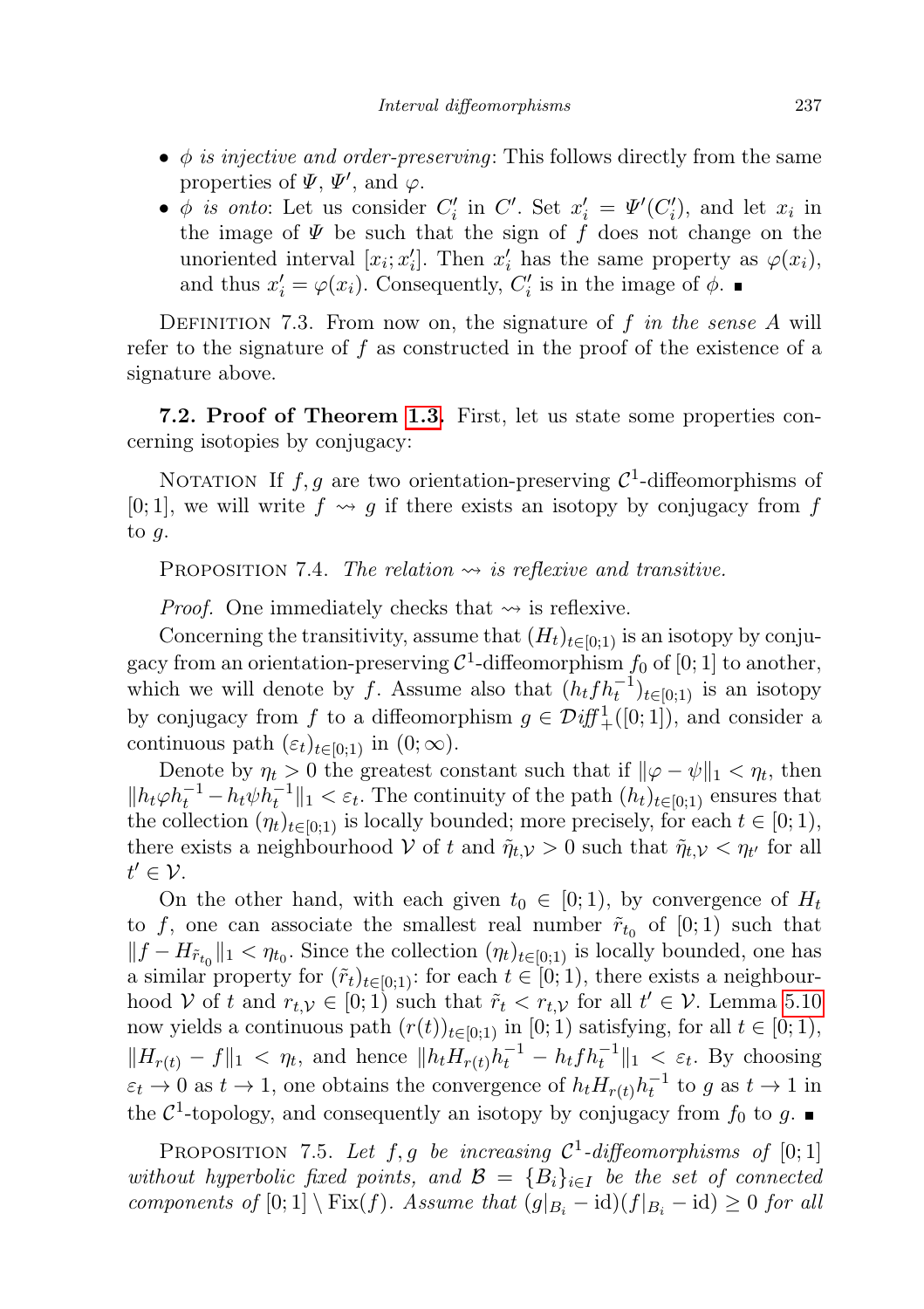$i \in I$ , and  $g = id$  outside  $\bigcup_{i \in I} B_i$ . Then there exists an isotopy by conjugacy from f to g.

Proof. The proof is similar to the one of Theorem [1.8,](#page-5-0) by using Lemma  $6.1.$ 

Proof of Theorem [1.3.](#page-2-0) CASE 1. First, we assume that there exists an isotopy from f to g, denoted by  $(h_t f h_t^{-1})_{t \in [0;1)}$ , where  $(h_t)_{t \in [0;1)}$  is continuous. One defines  $\Psi$  (resp.  $\Psi'$ ) to be the increasing and injective map  ${C_i}_{i \in I} \to [0;1] \setminus \text{Fix}(f)$  (resp.  ${C'_i}_{i \in I'} \to [0;1] \setminus \text{Fix}(g)$ ) satisfying the conditions listed in the definition of the signature, and if  $i \in I$  (resp.  $i \in I'$ ), one defines  $x_i = \Psi(C_i)$  (resp.  $x'_i = \Psi'(C'_i)$ ).

Notice that if  $x'_i \in \Psi'(C')$ , then, by convergence of  $h_t f h_t^{-1}$  to g, there exists  $T > 0$  such that  $(h_t f h_t^{-1}(x_i') - x_i)(g(x_i) - x_i) > 0$  for all  $t \geq T$ . So, f – id has at  $h_t^{-1}(x_i')$  the same sign as g at  $x_i'$ , for all  $t \geq T$ . By definition of the signature of f, there exists a unique  $x_{\varphi(i)} \in \Psi(C)$  such that f – id has constant sign on the whole unoriented interval  $[h_T^{-1}]$  $^{-1}_T(x'_i); x_{\varphi(i)}].$  The continuity of  $t \mapsto h_t^{-1}(x_i')$  ensures that  $f - id$  has constant sign on each unoriented interval of the kind  $[h_t^{-1}(x_i'); x_{\varphi(i)}],$  where  $t \geq T$  (in particular,  $\varphi$  is welldefined: it does not depend on the choice of  $t$ , provided that it satisfies the above mentioned conditions). Then  $\Phi(C_i') = \Psi^{-1}(x_{\varphi(i)})$  defines a map  $\Phi: C' \to C$ , and one shows that:

•  $\Phi$  preserves the signs: The explanation above shows that  $\sigma(\Phi(C_i'))$  $\sigma'(C'_i)$  for all  $i \in I'$ .

•  $\Phi$  is non-decreasing: Let  $C_i', C_k' \in C'$  with  $C_i' \prec C_k'$ ; then  $x_i' < x_k'$ . If  $g$  – id had the same sign at  $x'_i$  and at  $x'_k$ , then, by definition of the signature of g, there would exist  $x'_l \in \Psi'(C')$  with  $x'_i < x'_l < x'_k$  such that  $(g(x_i') - x_i)(g(x_i') - x_i') < 0$ . Thus it is sufficient to consider the case where  $(g(x_i') - x_i)(g(x_k') - x_k') < 0$ . For each  $t \in [0, 1)$  sufficiently close to 1 we have  $h_t^{-1}(x'_t) < h_t^{-1}(x'_k)$ , and  $(f(h_t^{-1}(x'_i)) - h_t^{-1}(x'_i))(f(h_t^{-1}(x'_k)) - h_t^{-1}(x'_k)) < 0$ . Assume now that  $x_{\varphi(k)} \leq x_{\varphi(i)}$ . Three cases can occur:

If  $x_{\varphi(k)} \leq h_t^{-1}(x'_i)$ , then  $f$ -id must have constant sign on  $[x_{\varphi(k)}; h_t^{-1}(x'_k)]$ ; yet  $h_t^{-1}(x_i')$  belongs to this interval. That leads to a contradiction.

If  $x_{\varphi(i)} \ge h_t^{-1}(x'_k)$ , then  $f$  – id must have constant sign on  $[h_t^{-1}(x_i); x_{\varphi(i)}],$ which contradicts the fact that  $h_t^{-1}(x'_k)$  belongs to this interval.

If  $h_t^{-1}(x_i) < x_{\varphi(k)} \leq x_{\varphi(i)} < h_t^{-1}(x'_k)$ , then since  $f$  – id has to have constant sign on  $[h_t^{-1}(x_i'); x_{\varphi(i)}]$  and on  $[x_{\varphi(k)}; h_t^{-1}(x_k')]$ , it follows that it has constant sign on  $[h_t^{-1}(x_i'); h_t^{-1}(x_k')]$ . This time again, this contradicts the fact that f – id does not have the same sign at  $h_t^{-1}(x_i)$  and at  $h_t^{-1}(x_k)$ .

Thus  $x_{\varphi(i)} < x_{\varphi(k)}$ , and we get the assertion since  $\Psi^{-1}$  is increasing.

 $\bullet$   $\Phi$  is one-to-one: This follows directly from monotonicity.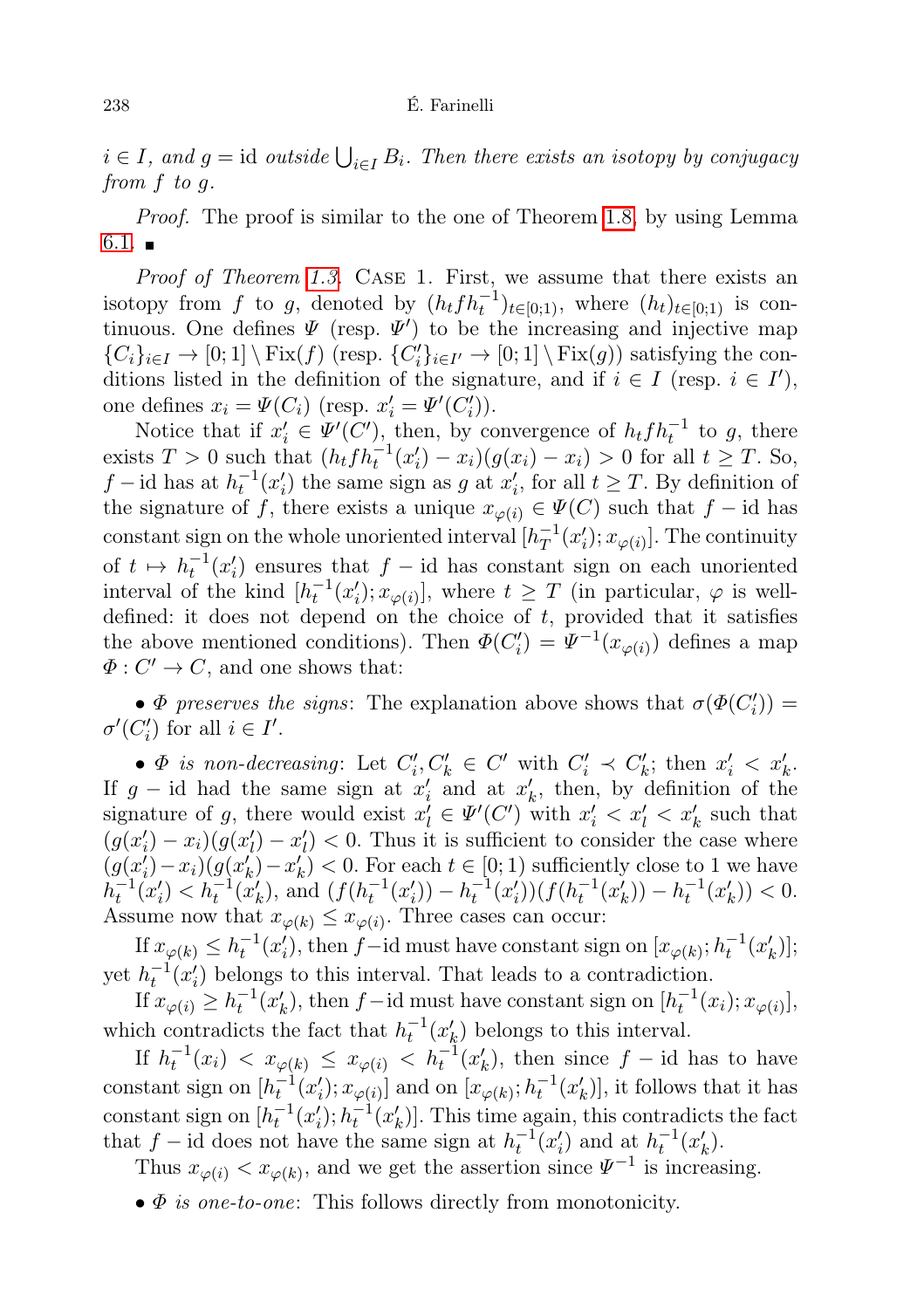CASE 2. Let now  $\{C_i'\}_{i\in\llbracket 1;N\rrbracket}$  be a finite subset of  $\{C_i'\}_{i\in I'}$ . Assume that there exists a sequence of conjugates of f, denoted by  $(h_n f h_n^{-1})_{n \in \mathbb{N}}$ , converging to g as  $n \to \infty$ . Let m be a sufficiently large integer so that, for all  $i \in [1; N]$ ,  $h_n f h_n^{-1}(x'_i) - x'_i$  has the same sign as  $g(x'_i) - x'_i$ . Then  $f$  – id has the same sign at  $h_m^{-1}(x_i')$  as  $g$  – id has at  $x_i'$ . By definition of the signature of f, for all  $i \in [1; N]$ , there exists  $x_{\varphi(i)} \in \Psi(C)$  such that  $f - id$  has constant sign on the unoriented interval  $[x_{\varphi(i)}; h_m^{-1}(x_i')]$ . One then defines  $\Phi(C_i') = \Psi^{-1}(x_{\varphi(i)})$  and one shows, similarly to Case 1, that  $\Phi$  is an increasing and sign-preserving one-to-one map. Here, unlike the case where we had an isotopy by conjugacy from f to g,  $\varphi$  depends on the chosen integer m, so the proof would not work if we had not restricted it to a finite subset of  $C'$ .

<span id="page-38-0"></span>PROPOSITION 7.6. Let f and g be increasing  $\mathcal{C}^1$ -diffeomorphisms of [0; 1] without hyperbolic fixed points. Denote by  $((C = {C<sub>i</sub>}_{i\in I}, \prec), \sigma)$  and  $((C' =$  $\{C_i'\}_{i \in I', \prec'}, \sigma'$  their respective signatures. Then:

- 1. There exists an isotopy by conjugacy from f to g if and only if there exists a one-to-one and order-preserving map  $\Phi: C' \to C$  such that  $\sigma(C_i') = \sigma'(\Phi(C_i'))$  for all  $i \in I'.$
- 2. There exists a sequence of conjugates of f converging to g if and only if, for every finite subset  $J'$  of  $I'$ , there exists a one-to-one and orderpreserving map  $\Phi: \{C_i'\}_{i \in J'} \to C$  such that  $\sigma(C_i') = \sigma'(\Phi(C_i'))$  for all  $i \in J'.$

End of the proof of Theorem [1.3](#page-2-0) assuming Proposition [7.6.](#page-38-0) Consider the signature in the sense A of f,  $((\tilde{C} = {\{\tilde{C}_i\}_{i \in I}}, \tilde{\prec}), \tilde{\sigma})$ . In each  $\tilde{C}_i$ , choose a point  $x_i$  which is not a fixed point of  $f$ , and associate to it the connected component  $C_i$  of  $[0;1] \setminus Fix(f)$  to which it belongs. Define  $\prec$  by: if  $i, j \in I$ , then  $C_i \prec C_j$  if and only if  $C'_i \prec' C'_j$ , and the map  $\sigma$  by: if  $i \in I$ , then  $\sigma(C_i)$  $\tilde{\sigma}(\tilde{C}_i)$ . Then choose  $((\{C_i\}_{i\in I}, \prec), \sigma)$  to be the description of the signature of  $f$ , and call such a description of the signature of a diffeomorphism of  $\mathcal{D}if_{+}^{1}([0; 1])$  the signature in the sense B. We will denote by  $((C', \prec'), \sigma')$ the signature in the sense  $B$  of  $g$ .

Assume that there exists a one-to-one and increasing map  $\Phi: C' \to C$ such that  $\sigma(C_i') = \sigma'(\Phi(C_i'))$  for all  $i \in I'$ . If  $Df(0) = Dg(0) \neq 1$ , then one can consider the smallest element of the ordered set  $C'$ , denoted by  $(0; a_g)$ ; then  $\Phi((0; a_q))$  is the smallest element of C, denoted by  $(0; a_f)$ . Otherwise,  $Df(0) = Dg(0) = 1$  and we define  $a_f = a_g = 0$ .

Similarly, if  $Df(1) = Dg(1) \neq 1$ , then we can consider the greatest element of C', denoted by  $(b_g; 1)$ ; then  $\Phi((b_g; 1))$  is the smallest element of C, denoted by  $(b_f; 1)$ . Here again, if  $Df(1) = Dg(1) = 1$ , then define  $b_f = b_g = 1$ . Then  $f|_{[a_f;b_f]}$  and  $g|_{[a_g;b_g]}$  are increasing  $C^1$ -diffeomorphisms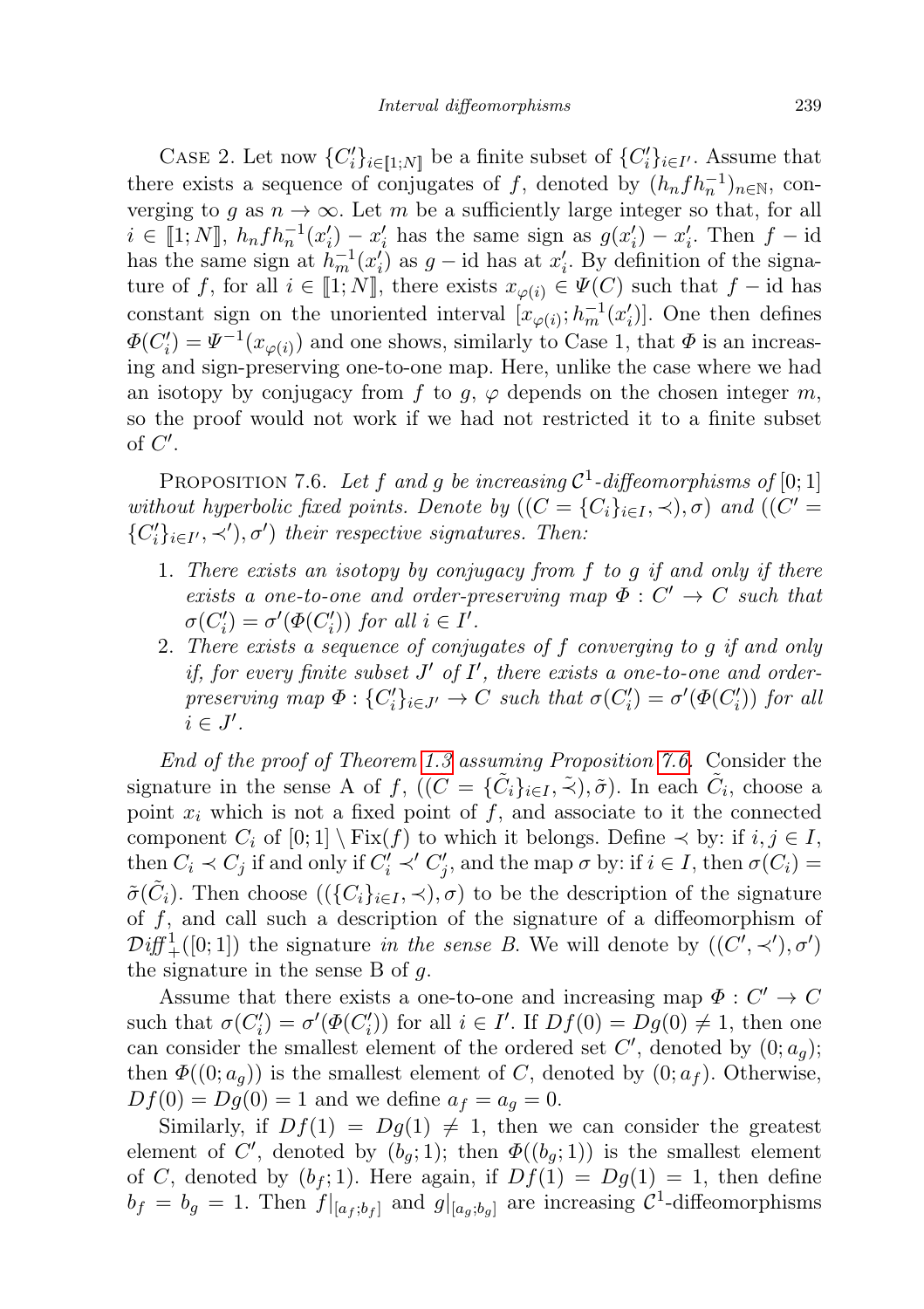without hyperbolic fixed points. Moreover,  $\Phi$  is a one-to-one and increasing map from  $C' \setminus ((0; a_g) \cup (b_g; 1))$  to  $C \setminus ((0; a_f) \cup (b_f; 1)),$  compatible with the signs  $\sigma'$  and  $\sigma$  on these sets. Normalizing the diffeomorphisms  $f|_{[a_f;b_f]}$ and  $g|_{[a_g;b_g]}$  so as to obtain diffeomorphisms defined on [0; 1], one can use Proposition [7.6](#page-38-0) to obtain an isotopy by conjugacy from one to the other. Let now h be an increasing  $\mathcal{C}^1$ -diffeomorphism of [0; 1] such that  $h(a_f) = a_g$ ,  $h(b_f) = b_g$  and h is an affine map on  $[a_f; b_f]$ . We define  $g_1 = hgh^{-1}$ . Then there exists an isotopy by conjugacy from  $f|_{[a_f;b_f]}$  to  $g_1|_{[a_f;b_f]}$ .

On  $(0; a_f)$ ,  $g_1$  – id has sign  $\sigma'([0; a_g]) = \sigma([0; a_f])$ , and on  $(b_f; 1)$ ,  $g_1$  – id has sign  $\sigma'([b_g; 1]) = \sigma([b_f; 1])$ . Moreover  $g_1$  – id has no fixed point on these intervals. From Theorem [1.2](#page-1-0) there exists an isotopy by conjugacy from  $f|_{[0;a_f]}$ to  $g_1|_{[0;a_f]}$ , as well as from  $f|_{[b_f,1]}$  to  $g_1|_{[b_f,1]}$ . From these three isotopies by conjugacy, by following the same method as in the proof of Theorem [1.8,](#page-5-0) one can construct an isotopy by conjugacy from  $f$  to  $g_1$ , and the transitivity of the relation  $\rightsquigarrow$  enables us to conclude.

The proof in the case of a sequence of conjugates follows exactly the same scheme.  $\blacksquare$ 

PROPOSITION 7.7. Let  $f, g$  be increasing  $C^1$ -diffeomorphisms of [0;1] such that:

- $(f \mathrm{id})(q \mathrm{id}) \geq 0;$
- $Df(0) = Dg(0) = Df(1) = Dg(1) = 1;$
- g has no fixed point in  $(0; 1)$ ;
- if  $x, y \notin \text{Fix}(f)$ , then  $z \notin \text{Fix}(f)$  for all  $x \leq z \leq y$ .

Then there exists an isotopy by conjugacy from f to g, denoted by  $(h_t f h_t^{-1})_{t \in [0,1)}$ , and a constant  $C > 0$  such that, for all  $t \in [0,1)$ ,

$$
||hfh_t^{-1} - g||_1 < C||f - g||_1.
$$

Proof. We prove the result in the case where f has an interval of fixed points  $[0; a]$  and has no fixed point in  $(a; 1)$ . The other cases can be handled similarly.

Let  $(a_t)_{t\in[0,1]}$  be a continuous path with  $a_0 = a$  and  $a_t \to 0$  as  $t \to 1$ , and  $(h_t)_{t\in[0,1]}$  be a continuous path in  $\mathcal{Diff}^1_+([0,1])$  such that  $h_t(a) = a_t$ and  $\{\Vert h_t \Vert_1 : t \in [0,1]\}$  is bounded (for example one can choose  $\delta$  <  $\min((1-a)/2, a/2)$  and choose  $h_t$  coinciding on  $[0; a - \delta]$  with the affine map from  $[0; a]$  into  $[0; a_t]$ , and on  $[a + \delta; 1]$  with the affine map from  $[a; 1]$ into  $[a_t; 1]$ , and then smooth the map on  $[a - \delta; a + \delta]$ .

Then  $h_t f h_t^{-1}$  converges to  $f_1$ , where  $f_1$  has no fixed points in  $(0, 1)$  and  $(f - id)(f_1 - id) \geq 0$  on [0; 1]. Then, by using Theorem [1.2](#page-1-0) to obtain an isotopy by conjugacy from  $f_1$  to g, and then Proposition [7.4](#page-36-0) to combine the two isotopies, we obtain an isotopy by conjugacy from f to g.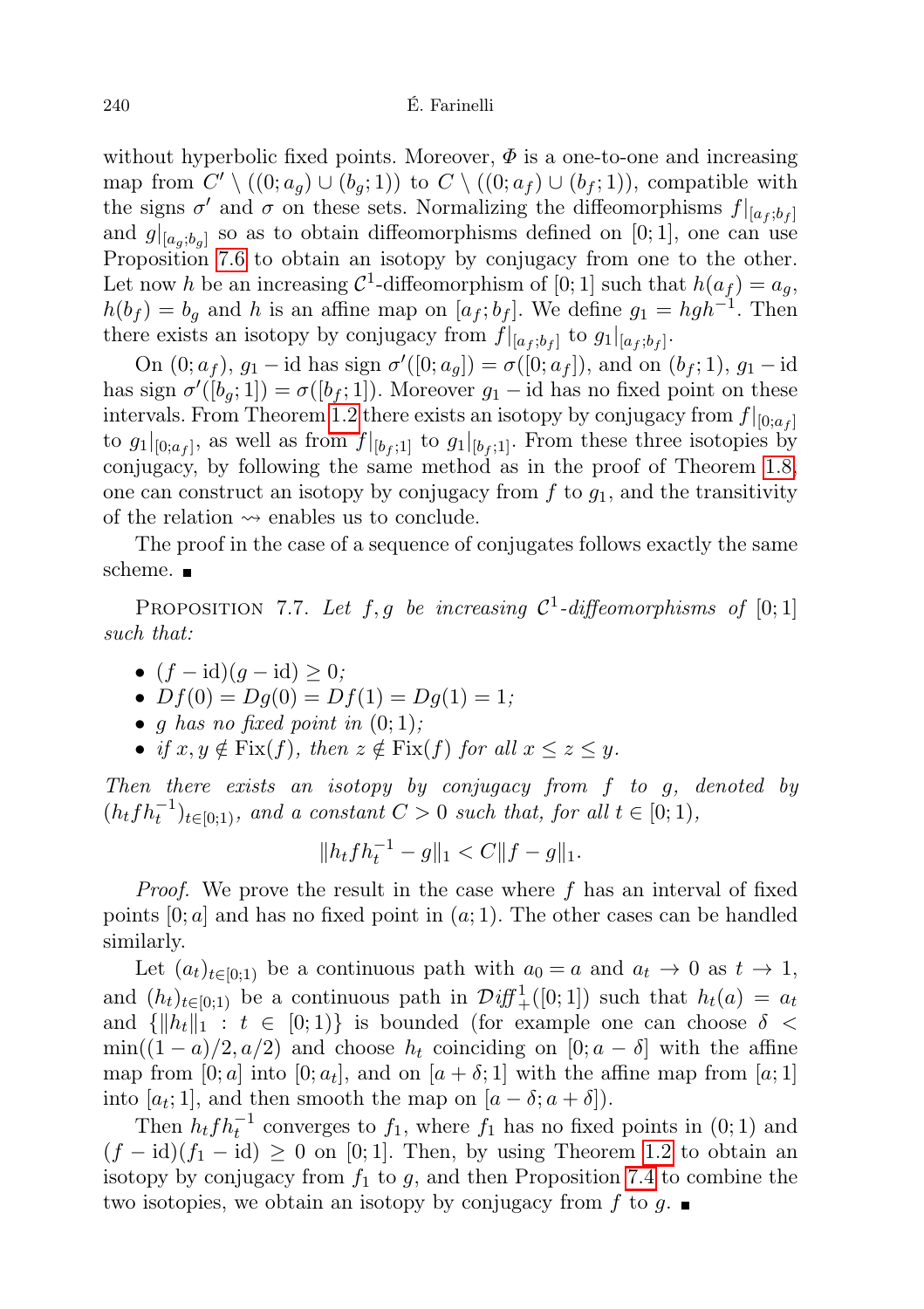By a similar method to the one presented in the proof of Theorem [1.8,](#page-5-0) one can deduce the following corollary:

<span id="page-40-0"></span>COROLLARY 7.8. Let  $f, g$  be increasing  $C^1$ -diffeomorphisms of [0; 1] without hyperbolic fixed points, and  $\mathcal{B} = \{B_i\}_{i \in I}$  be the set of connected components of  $[0;1] \setminus Fix(g)$ . Assume that  $(g|_{B_i} - id)(f|_{B_i} - id) \geq 0$  for all  $i \in I$ , and  $f = id$  outside  $\bigcup_{i \in I} B_i$ . Then there exists an isotopy by conjugacy from  $f$  to  $g$ .

*Proof of Proposition [7.6.](#page-38-0)* Let  $((\{C_i'\}_{i\in I'}, \prec'), \sigma')$  be the signature of g in the sense A. The set  $((\{C_i\}_{i\in I}, \prec), \sigma)$  will be considered as the signature of f in the sense B.

Let  $\varepsilon > 0$ , and denote by  $J_{\varepsilon}$  the finite subset of  $I'$  defined by:  $i \in J_{\varepsilon}$ if there exists  $x \in C'_i$  such that  $\max(|g(x) - x|, |Dg(x) - 1|) \geq \varepsilon$ , so that  $||g||_{\mathcal{C}\bigcup_{i\in J_n}C_i'}-\mathrm{id}||_{\mathcal{C}\bigcup_{i\in J_\varepsilon}C_i'}||_1<\varepsilon.$ 

Let  $\Phi_{\varepsilon}$  be a one-to-one map from  $\{C_i'\}_{i\in J_{\varepsilon}}$  to  $\{C_i\}_{i\in I}$ , and define an increasing  $C^1$ -diffeomorphism  $f_0$  of  $[0;1]$  as follows:

- on each  $\Phi_{\varepsilon}(C'_i) = (a_i; b_i), f_0 = \text{id}$  on  $(a_i; \frac{2}{3})$  $rac{2}{3}a_i + \frac{1}{3}$  $\frac{1}{3}b_i\big] \cup \big[\frac{1}{3}$  $rac{1}{3}a_i + \frac{2}{3}$  $rac{2}{3}b_i;b_i\big);$  $f_0$  has no fixed point on  $\left(\frac{2}{3}\right)$  $rac{2}{3}a_i + \frac{1}{3}$  $\frac{1}{3}b_i; \frac{1}{3}$  $\frac{1}{3}a - i + \frac{2}{3}$  $(\frac{2}{3}b_i)$ ; and on this latter interval,  $f_0$  − id has the same sign as  $f$  − id;
- $f_0 = id$  elsewhere.

Proposition [7.5](#page-36-1) again yields an isotopy by conjugacy from  $f$  to  $f_0$ . Define now  $f_1 \in \mathcal{D}if\{f_+^1([0;1])\}$  by:

- for all  $i \in J_{\varepsilon}, f_1|_{C_i'}$  is conjugate to  $f_0|_{\Phi_{\varepsilon}(C_i')}$  (by an increasing and affine  $\mathcal{C}^1$ -diffeomorphism, denoted by  $\tilde{h}_i$ );
- $f_1 = \text{id}$  outside  $\bigcup_{i \in J_{\varepsilon}} C'_i$ .

Note that the signature of  $f_1$  in the sense B is  $(\{C_i'\}_{i\in J_\varepsilon}, \sigma')$ .

CLAIM. There exists an isotopy by conjugacy from  $f_0$  to  $f_1$ .

*Proof of the Claim.* Define  $h_0 = id$ , and, if  $i \geq 1$ , define:

- $\varphi(i) < i$  to be the integer satisfying  $a_{\varphi(i)} = \max\{a_j : j < i \text{ and } j \leq j \leq j\}$  $a_i < a_i$ ; if this set is empty, then  $\varphi(i) = 0$ ;
- $\psi(i) < i$  to be the integer satisfying  $a_{\psi(i)} = \min\{a_j : j < i \text{ and } j \leq j \leq j\}$  $a_j > a_i$ ; if this set is empty, then  $\psi(i) = 1$ ;
- a conjugacy  $h_i \in \mathcal{Diff}^1_+([0,1])$  in such a way that  $h_i|_{[\frac{2}{3}a'_i + \frac{1}{3}b'_i, \frac{1}{3}a'_i + \frac{2}{3}b'_i]}$ coincides with  $\tilde{h}_i$ ; on  $[b'_{\varphi(i)}; a'_i]$ ,  $h_i$  coincides with the affine map from  $\lceil \frac{1}{2} \rceil$  $\frac{1}{3}a'_{\varphi(i)} + \frac{2}{3}$  $rac{2}{3}b'_{\varphi(i)}$ ;  $rac{2}{3}$  $rac{2}{3}a'_i + \frac{1}{3}$  $\frac{1}{3}b'_i$  to  $\left[\frac{1}{3}\right]$  $\frac{1}{3}a_{\varphi(i)} + \frac{2}{3}$  $\frac{2}{3}b_{\varphi(i)};\frac{2}{3}$  $rac{2}{3}a_i + \frac{1}{3}$  $\frac{1}{3}b_i$ ; on  $[b'_i; a'_{\psi(i)}]$ ,  $h_i$  coincides with the affine map from  $\left[\frac{1}{3}\right]$  $\frac{1}{3}a'_i + \frac{2}{3}$  $rac{2}{3}b'_{i}; \frac{2}{3}$  $rac{2}{3}a'_{\psi(i)} + \frac{1}{3}$  $rac{1}{3}b'_{\psi(i)}$ to  $\frac{1}{3}$  $rac{1}{3}a_i + \frac{2}{3}$  $rac{2}{3}b_i; \frac{2}{3}$  $\frac{2}{3}a_i\psi(i) + \frac{1}{3}b_{\psi(i)}$ ;  $h_i = h_{i-1}$  on  $[0; \frac{1}{3}a'_{\varphi(i)} + \frac{2}{3}$  $\frac{2}{3}b'_{\varphi(i)}\big]$  U  $\lceil \frac{2}{2} \rceil$  $rac{2}{3}a'_{\psi(i)} + \frac{1}{3}$  $\frac{1}{3}b'_{\psi(i)};1].$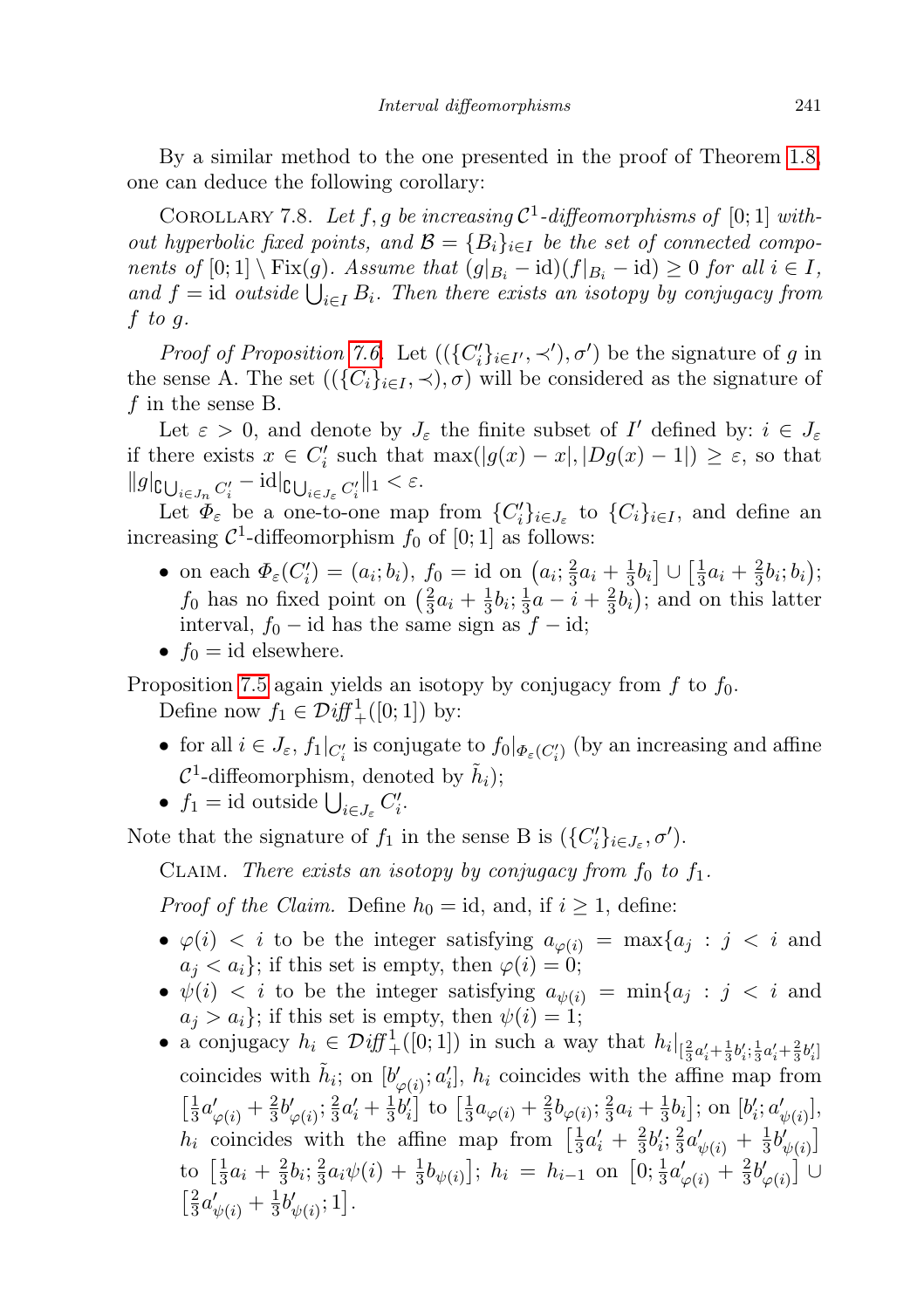For all  $i \in \mathbb{N}^*$  and  $t \in [0,1)$ , define  $h_{t,i} = th_i + (1-t)h_{i-1}$ . Choose a non-decreasing sequence  $(t_n)_{n\in\mathbb{N}}\subset[0,1)$  with  $t_0=0$  and  $t_n\to1$  as  $n\to\infty$ , and, given  $t_i \leq t < t_{i+1}$ , define  $h_t = h_{\frac{t-t_i}{t_{i+1}-t_i}, i+1}$ . One can check that the path of  $C<sup>1</sup>$ -diffeomorphisms constructed in this way is continuous. Furthermore,  $h_t f_0 h_t^{-1} \to f_1$  as  $t \to 1$  in the  $C^1$ -topology.

Indeed, let  $\varepsilon > 0$ . From the regularity of  $f_0$  and  $f_1$ , and since their fixed points, except 0 and 1, are not hyperbolic, there exists  $n \in \mathbb{N}$  such that  $||f_0|_{C_i} - \mathrm{id}||_1 < \varepsilon/2$  and  $||f_1|_{C_i} - \mathrm{id}||_1 < \varepsilon/2$  for all  $i \geq n$ . In particular, if  $t \geq 0$ , since  $h_t$  is an affine map on the intervals where  $f_0 \neq id$ , one also has  $||h_t f_0 h_t^{-1}||_{h_t(C_i)} - \mathrm{id}||_1 < \varepsilon/2.$ 

On the other hand, if  $t \geq t_{n-1}$ , then  $h_t f_0 h_t^{-1} = f_1$  on  $\bigcup_{k \leq n} C'_k$ . On the complement of this set,  $h_t f_0 h_t^{-1}$  and  $f_1$  either coincide with the identity (the former outside  $\bigcup_{k\geq n} h_t(C_k)$  and the latter outside  $\bigcup_{k\geq n} C'_k$ ), or, as we just saw, are  $\varepsilon/2$ -close to the identity in the  $\mathcal{C}^1$ -norm. Consequently,  $||h_t f_0 h_t^{-1} - f_1||_1 < \varepsilon$  for all  $t \ge t_{n-1}$ , and the proof is complete.

Let  $g_{\varepsilon}$  be the increasing  $\mathcal{C}^1$ -diffeomorphism coinciding with g on  $\bigcup_{i\in J_{\varepsilon}} C_i'$ and with id elsewhere, and define a  $\mathcal{C}^1$ -diffeomorphism  $\tilde{g}_{\varepsilon}$  by:  $\tilde{g}_{\varepsilon}$  has no fixed point and has the same sign as  $\sigma'(C_i')$  on  $C_i'$ , and coincides with id outside  $\bigcup_{i\in J_{\varepsilon}} C'_i.$ 

By Corollary [7.8,](#page-40-0) there exists an isotopy by conjugacy from  $f_1$  to  $\tilde{g}_{\varepsilon}$ , and then Theorem [1.8](#page-5-0) ensures the existence of an isotopy by conjugacy from  $\tilde{g}_{\varepsilon}$ to  $g_{\varepsilon}$ .

Hence, by Proposition [7.4,](#page-36-0) there exists an isotopy by conjugacy from  $f$ to  $g_{\varepsilon}$ . As a consequence, there exists a conjugate of  $f \varepsilon$ -close to  $g_{\varepsilon}$ , thus also 2 $\varepsilon$ -close to g, and that is true for all  $\varepsilon > 0$ ; the second item of the theorem is thus proved.

The first item can be proved by following the same reasoning; the only difference is that one does not "cancel the waves" of  $q$  which are smaller than  $\varepsilon$  before applying the described method. Consequently, one uses the one-to-one map which maps  $C'$  to  $C$ , which in this case does exist without the hypothesis of finiteness of the signature of  $q$ , and, by using the intermediate diffeomorphisms as in Case 2 (except  $g_{\varepsilon}$ ), one obtains the existence of isotopies that one combines by using Proposition [7.4,](#page-36-0) to obtain an isotopy by conjugacy from  $f$  to  $g$ .

## 8. Annex

8.1. Statement and structure of the proof. Here we prove Lemma [5.5.](#page-22-0) The method of proof has been kindly suggested by C. Bonatti.

<span id="page-41-0"></span>For convenience, we first transpose the problem to the following equivalent proposition, whose proof is the subject of this Annex: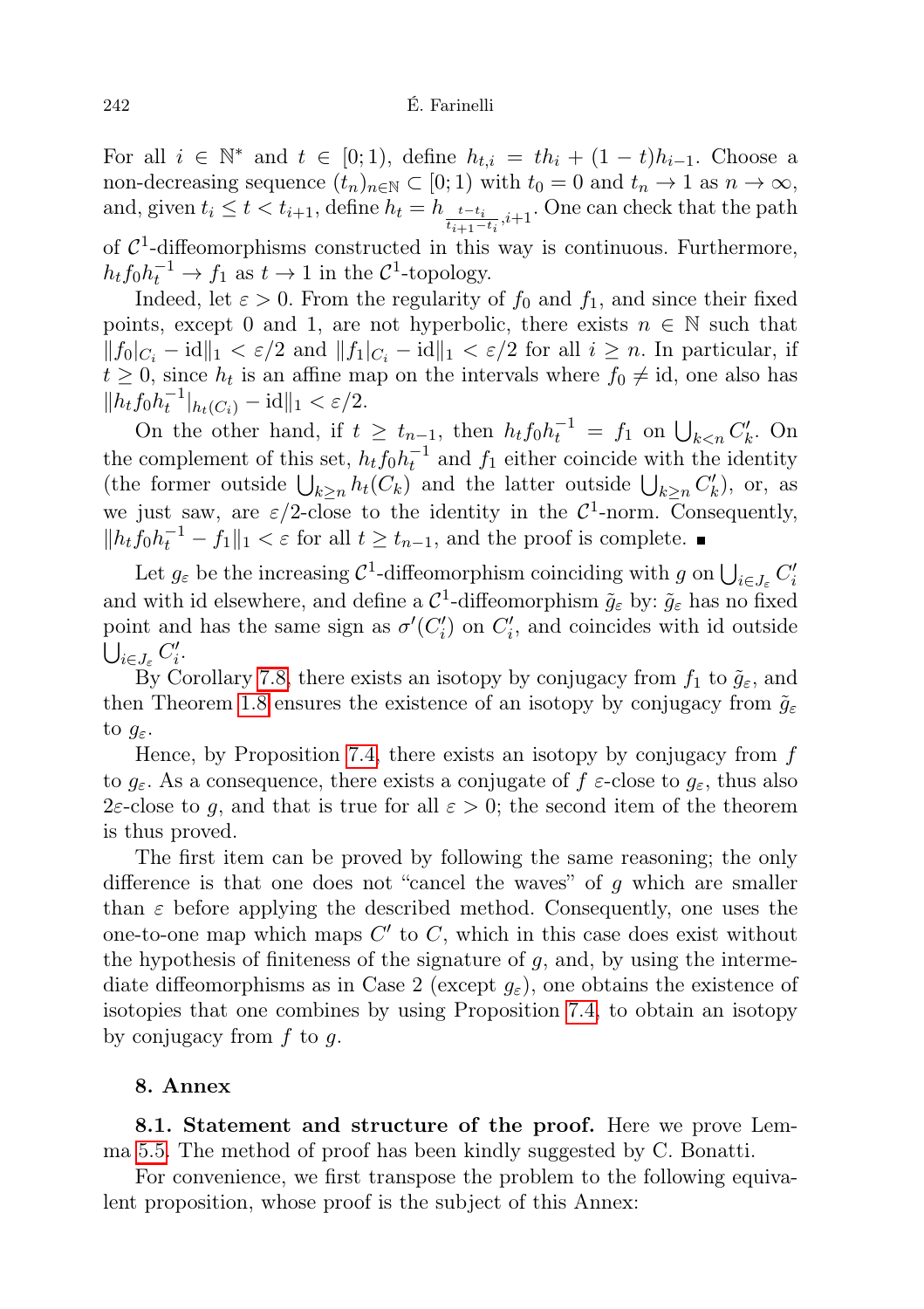PROPOSITION 8.1. Let f be a  $\mathcal{C}^1$ -diffeomorphism of  $[0; \infty)$  without fixed points except 0, such that f is a contraction (i.e.  $f - id < 0$  on  $(0, \infty)$ ). Then there exist  $C^1$ -contractions  $f_+$  and  $f_-$  of  $[0; \infty)$  such that:

- $Df_{+}(0) = Df(0) = Df_{-}(0);$
- $f_-(x) < f(x) < f_+(x)$  for all  $x > 0$ ;
- for each  $x > 0$ , there exists  $n \in \mathbb{N}^*$  such that  $f^n_-(x) < f^{n+1}(x)$  $f^{n}(x) < f^{n-1}(x) < f^{n}(x)$ .

REMARK. If  $f_+$  and  $f_-$  are  $\mathcal{C}^1$ -contractions of  $[0; \infty)$  with  $f_ < f < f_+$ and satisfying the conclusions of the proposition only on a neighbourhood of 0, then  $f_+$  and  $f_-\$  satisfy the conclusions on the whole half-line. Thus, it will be sufficient to construct these two contractions on a neighbourhood of 0, and then to extend them to contractions remaining respectively greater and smaller than  $f$ .

The first step consists in proving that, if f is embeddable in a  $\mathcal{C}^1$ -flow, then f satisfies the conclusions of Proposition [8.1.](#page-41-0)

<span id="page-42-0"></span>LEMMA 8.2. Let f be a  $\mathcal{C}^1$ -contraction of  $[0; \infty)$  such that f is the timeone map of a  $\mathcal{C}^1$ -vector field X on  $[0; \infty)$ . Then there exist  $\mathcal{C}^1$ -contractions  $f_+$  and  $f_+$  of  $[0; \infty)$  satisfying the conclusions of Proposition [8](#page-41-0).1.

We will hence reduce the initial problem to the following result:

<span id="page-42-1"></span>LEMMA 8.3. If f is a  $\mathcal{C}^1$ -contraction of  $[0; \infty)$ , then there exist  $\mathcal{C}^1$ -contractions  $g_+, g_-$  of  $[0; \infty)$  and  $C^1$ -vector fields  $X_+, X_-$  of  $[0; \infty)$  such that:

- $g_- < f < g_+$  on  $[0; \infty)$ ;
- $g_+, g_-$  are the respective time-one maps of  $X_+, X_-$ ;
- $Dg_{-}(0) = Df(0) = Dg_{+}(0)$ .

Indeed, by applying Lemma [8.2](#page-42-0) to the contractions  $g_+$  and  $g_-$ , one can easily find the desired contractions  $f_+$  and  $f_-$  for f.

**8.2. Proof of Lemma [8.2.](#page-42-0)** Let  $\varphi(t, x)$  be the relevant flow. By considering 1 as origin, one can write each  $x \in (0,1]$  in the form  $x = \varphi(t(x), 1)$ . Then  $x \mapsto t(x)$  is a positive, strictly decreasing map, and tends to  $\infty$  as  $x \to 0$ . Moreover, it is differentiable with derivative  $1/X(x)$  for all  $x \in (0,1]$ .

Define  $f_+$  and  $f_-\,$  on  $(0; f(1))$  by

$$
f_+(x) = \varphi(1 - 1/t(x), x)
$$
 and  $f_-(x) = \varphi(1 + 1/t(x), x)$ 

One can check that  $f- < f < f< \pm 1$  id on  $(0; f(1))$ . Let us now show that these two formulas define  $\mathcal{C}^1$ -contractions of  $(0; f(1))$  with the same derivative at 0 as  $f$ .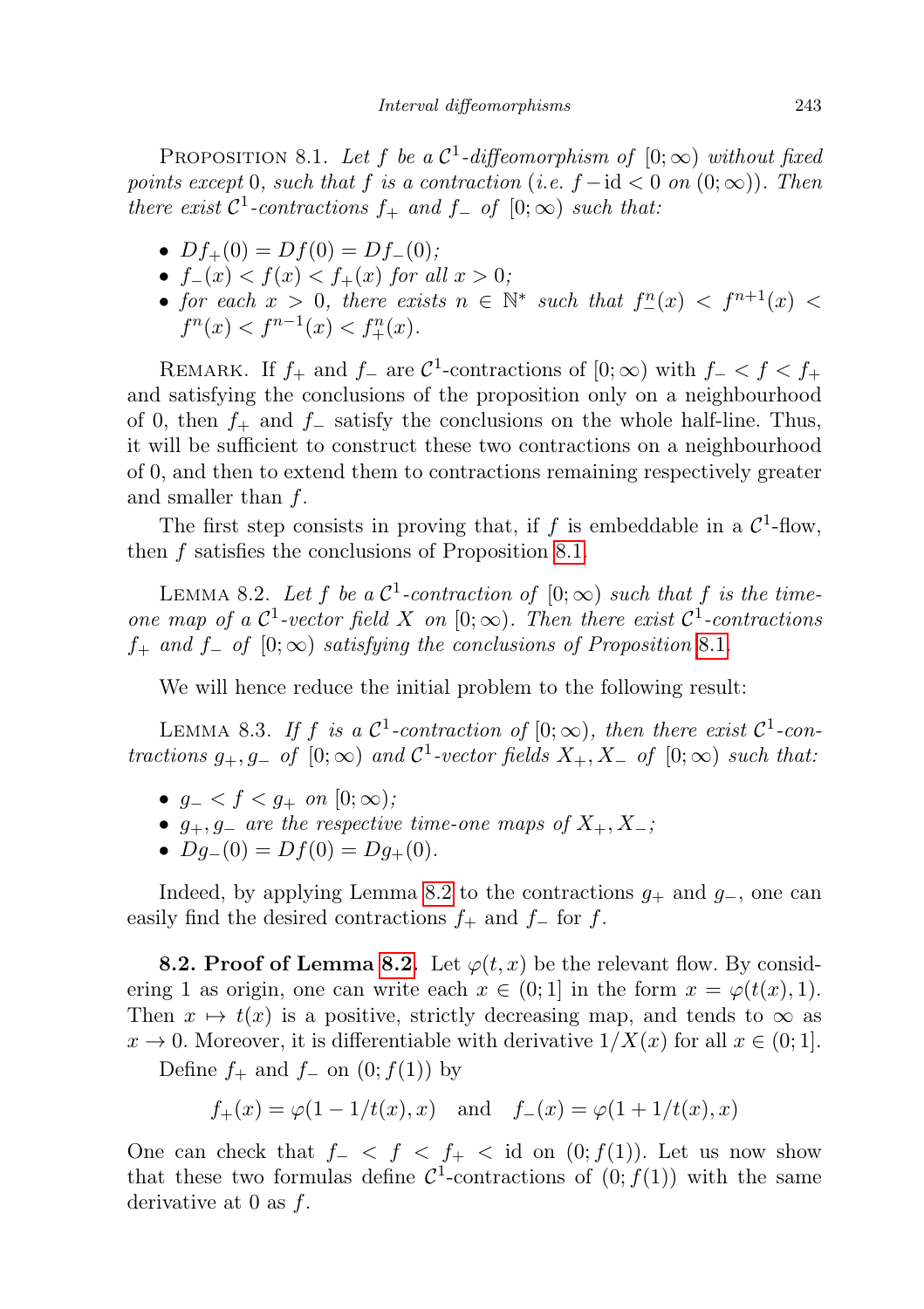Indeed, for f<sup>−</sup> one has

$$
\frac{d}{dx}\left(\varphi\left(1+\frac{1}{t(x)},x\right)\right) = X\left(\varphi\left(1+\frac{1}{t(x)},x\right)\right) \cdot \frac{1}{X(x)} - X\left(\varphi\left(1+\frac{1}{t(x)}\right)\right) \cdot \frac{1}{X(x)} \cdot \frac{1}{t^2(x)},
$$

the first term coming from the derivative of  $\varphi$  with respect to the second variable, and the second term from the derivative of  $\varphi$  with respect to time.

Notice that the right hand side above is strictly positive, as  $t(x) > 1$  on  $(0; f(1))$ . Hence f<sub>−</sub> is a diffeomorphism from  $(0; f(1))$  on its image.

It remains to show that  $f_$  is  $C^1$  at 0 and that  $Df_-(0) = Df(0)$ . For that, just notice that the first term above has the same limit when  $x \to 0$  as  $X(f(x))/x$ , and this expression tends to  $Df(0)$ . The second term tends to 0 by the same reasoning. The case of  $f_{+}$  is analogous.

It remains to prove the third conclusion of Proposition [8.1.](#page-41-0) Write  $f^{n}(x) =$  $\varphi(n,x)$  for all  $x \in (0,1]$  and  $n \in \mathbb{N}$ . Set  $f_{-}^{n}(x) = x_n$ . Then

$$
x_n = \varphi(t_n, x)
$$
, where  $t_n = n + \frac{1}{t(x_{n-1})} + \frac{1}{t(x_{n-2})} + \dots + \frac{1}{t(x_1)} + \frac{1}{t(x)}$ .

It suffices to show that

$$
\frac{1}{t(x_{n-1})} + \frac{1}{t(x_{n-2})} + \dots + \frac{1}{t(x_1)} + \frac{1}{t(x)} > 1.
$$

We argue by contradiction: if this sum were bounded by some constant  $C$ , then each  $t(x_n)$  would be smaller than  $n + C$ , hence

$$
\frac{1}{t(x_{n-1})} + \frac{1}{t(x_{n-2})} + \dots + \frac{1}{t(x_1)} + \frac{1}{t(x)} \ge \sum_{k=1}^{n} \frac{1}{k+C},
$$

which can be arbitrarily large, a contradiction.

Finally, we extend the constructed diffeomorphisms  $f_+$  and  $f_-\$ restricted to a small neighbourhood of 0 to  $\mathcal{C}^1$ -contractions of  $[0; \infty)$  in such a way that the inequality  $f_ - < f < f_ +$  is preserved.  $\blacksquare$ 

**8.3. Proof of Lemma [8.3.](#page-42-1)** In the case where  $Df(0) = 1$ , the proof is as follows. We define the following  $\mathcal{C}^1$ -vector fields on [0; 1]:

$$
X_{-}(x) = \frac{1}{2}(f(x) - x)\frac{d}{dx}, \quad X_{+}(x) = 2(f(x) - x)\frac{d}{dx}.
$$

One can check that they have the desired properties, by using the fact that f is  $C^1$ -close to the identity on a neighbourhood of 0.

The case where  $Df(0) \neq 1$  is more difficult, and is handled in two steps.

<span id="page-43-0"></span>First, we notice that if the derivative of  $f$  is monotonic, then  $f$  satisfies the conclusions of Lemma [8.3:](#page-42-1)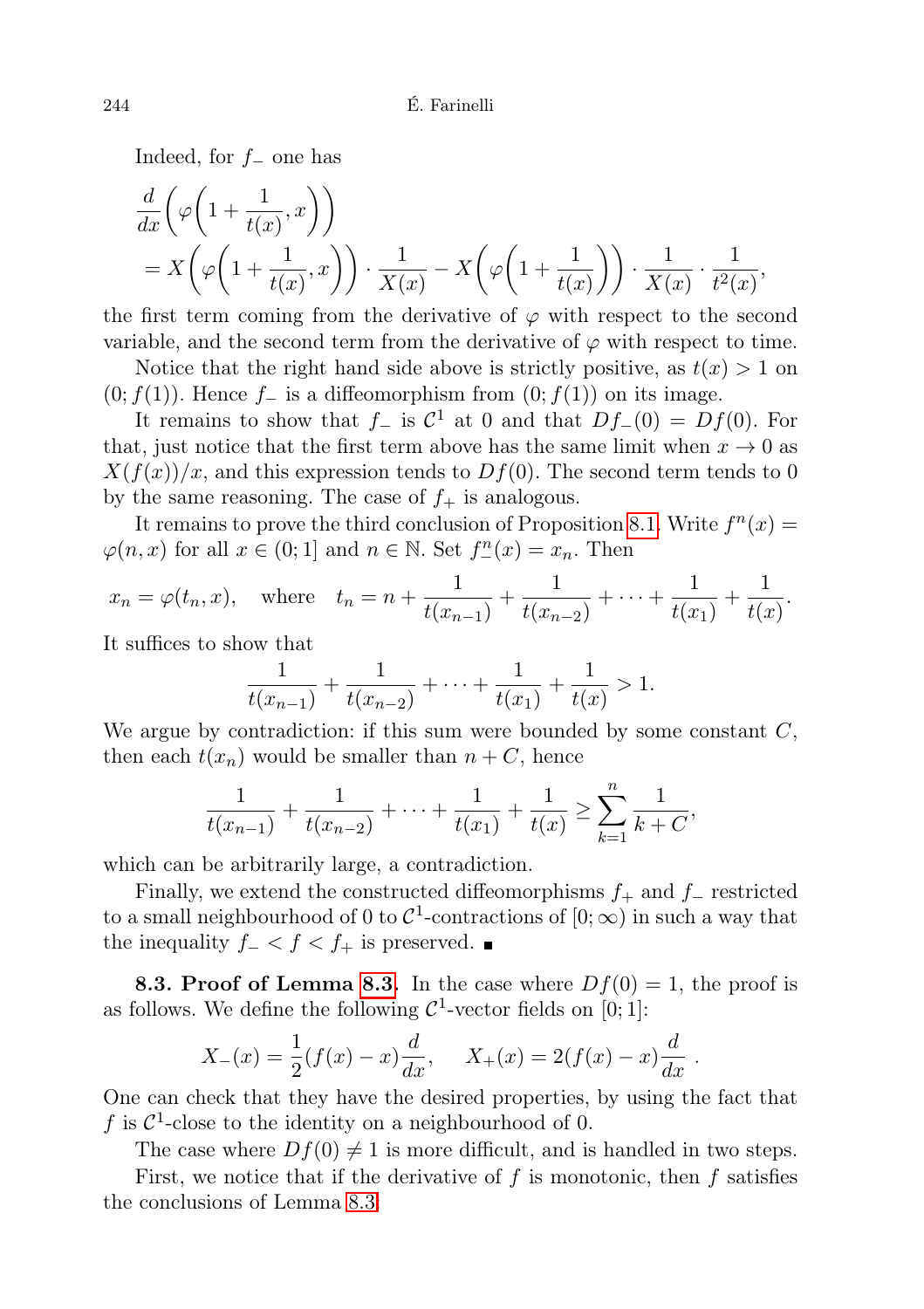LEMMA 8.4. Let f be a  $\mathcal{C}^1$ -contraction of  $[0; \infty)$  such that its derivative is a monotonic continuous map which is not equal to 1 at 0. Then there exist  $C^1$ -contractions  $g_+, g_-$  of  $[0; \infty)$  and  $C^1$ -vector fields  $X_+, X_-$  on  $[0; \infty)$ satisfying the conclusions of Lemma [8](#page-42-1).3.

Finally, the following lemma will enable us to complete the proof:

<span id="page-44-0"></span>LEMMA 8.5. Let f be a  $\mathcal{C}^1$ -contraction of  $[0; \infty)$  such that  $Df(0) \neq 1$ . Then there exist  $C^1$ -contractions  $h_+, h_-$  of  $[0; \infty)$  such that:

- $h_- < f < h_+$  on some interval  $(0; \varepsilon]$ , where  $\varepsilon > 0$ ;
- $Dh_-(0) = Df(0) = Dh_+(0);$
- $h_$  and  $h_+$  have monotonic derivatives.

Indeed, given  $h_+, h_-,$  one can apply Lemma [8.4](#page-43-0) to each of them to obtain  $\mathcal{C}^1$ -contractions which will be the time-one maps of  $\mathcal{C}^1$ -vector fields on  $[0; \infty)$ and be respectively greater and smaller than f.

*Proof of Lemma [8.4.](#page-43-0)* Assume that  $Df$  is increasing. Since f is greater than the homothety  $x \mapsto Df(0) \cdot x$ , one can define  $g_-(x) = Df(0) \cdot x$ , which is the time-one map of the linear vector field  $X_-(x) = \log(Df(0))$ .  $x \frac{d}{dx}$  and satisfies the desired conditions. As regards  $g_{+}$ , consider the vector field  $X_+(x) = \log(\frac{x}{f^{-1}(x)}) \cdot x \frac{d}{dx}$  on  $(0; f(1))$ , and define  $g_+$  as its time-one map. Since Df is increasing, so is  $f(x)/x$ , and hence  $|\log(y/f^{-1}(y))| \le$  $|\log(f(x)/x)|$  for all  $y \in [f(x); x]$ . Given  $x_0 \in (0; f(1))$ , for all  $y \in [f(x_0); x_0]$ , the norm of  $X^+(y)$  is smaller than the one of  $\log(f(x_0)/x_0) \cdot x \frac{d}{dx}$ , whose timeone map maps  $x_0$  to  $f(x_0)$ . It follows that  $x_0$  takes a time longer than 1 to reach  $f(x_0)$  along the orbit of  $X_+$ . Hence  $g_+(x_0) \in [f(x_0); x_0]$ , and thus  $g_+(x_0) \ge f(x_0)$ : the map  $g_+$  is greater than f.

One has now to check that  $g_+$  is  $\mathcal{C}^1$  also at 0, and that its derivative at this point is the same as that of  $f$ ; this follows from the expression of the derivative of  $X_+$  by letting  $x \to 0$ .

In the case where  $Df$  is decreasing, we follow the same reasoning with  $g_{+}(x) = Df(0) \cdot x$  and  $g_{-}$  being the time-one map of the vector field  $X_{-}(x) =$  $\log(x/f^{-1}(x)) \cdot x \frac{d}{dx}$ .

Proof of Lemma [8.5.](#page-44-0) On a neighbourhood of 0 define

$$
h_{+}(x) = \int_{0}^{x} \inf_{y \in [0;z]} Df(y) dz \text{ and } h_{-}(x) = \int_{0}^{x} \sup_{y \in [0;z]} Df(y) dz.
$$

These are  $\mathcal{C}^1$ -maps whose derivatives are strictly smaller than 1, so they define  $\mathcal{C}^1$ -contractions on a neighbourhood of 0. Their derivative at 0 is Df(0). It remains to extend  $h_+$  and  $h_-$  as C<sup>1</sup>-diffeomorphisms of the halfline.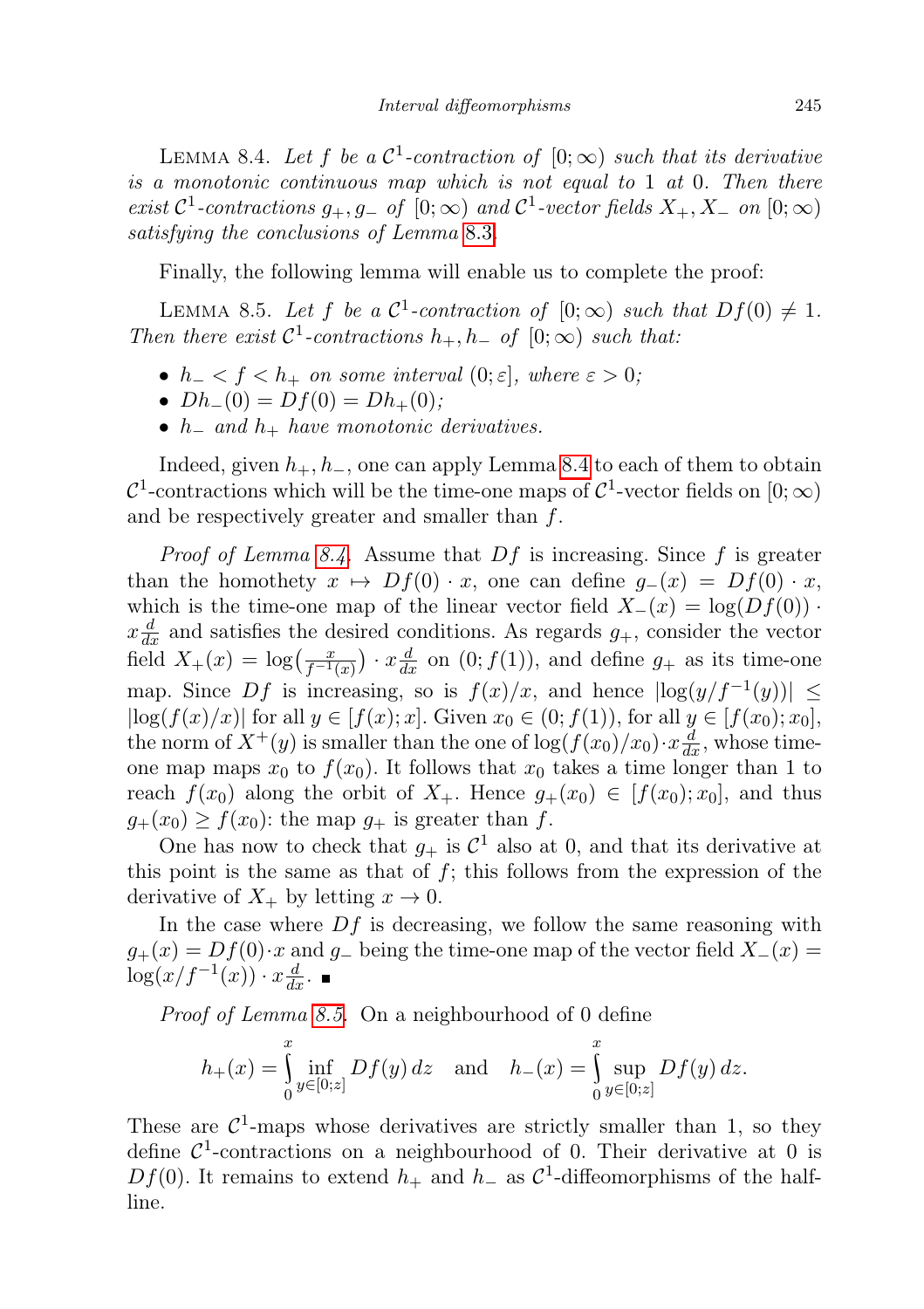9. Appendix. We present here the proof, due to A. Navas, of Theorem [1.11.](#page-6-1) The proof is based on ergodic theory and reduces the problem to the approximate solving of a cohomological equation. The starting point is the following remark:

Let f be a  $\mathcal{C}^1$ -diffeomorphism of  $[0;1]$  without hyperbolic fixed points. We want to find a  $\mathcal{C}^1$ -diffeomorphism  $\varphi$  which conjugates f to a  $\mathcal{C}^1$ -diffeomorphism close to the identity. This amounts to finding  $\varphi$  such that  $\log D(\varphi f \varphi^{-1})$ is close to 0, in other words such that  $\log(D\varphi) - \log(D\varphi) \circ f$  is close to  $\log Df$ . Thus we want to find approximate and continuous solutions to the cohomological equation

$$
\rho - \rho \circ f = \log Df.
$$

After adding to  $\rho$  a constant if necessary, the map  $\varphi(x) = \int_0^x \exp(\rho(u)) du$ becomes a  $\mathcal{C}^1$ -diffeomorphism of [0; 1] satisfying the desired conditions. More precisely, that argument shows:

LEMMA 9.1. Let f be a diffeomorphism of [0; 1] or of the circle  $S^1 = \mathbb{R}/\mathbb{Z}$ . Let  $(\rho_t)_{t\in[0,1)}$  be a continuous path of continuous maps such that  $\rho_t - \rho_t \circ f$ converges uniformly to  $\log Df$  as  $t \to 1$  and such that  $\int_0^1 \exp \rho_t(u) du = 1$ . Define

$$
h_t(x) = \int_0^x \exp(\rho_t(u)) du.
$$

Then  $(h_t)_{t\in[0;1)}$  is a continuous path of  $C^1$ -diffeomorphisms of the interval (or of the circle) and is an isotopy by conjugacy from f to the identity (in the case of the interval) or to the rotation of the same rotation number as f (in the case of the circle).

Then we have to prove the existence of the path  $\rho_t$ . The following proposition ensures the existence of approximate solutions to the cohomological equation.

PROPOSITION 9.2. Let f be a  $C^1$ -diffeomorphism of [0; 1] without hyperbolic fixed points (resp. a diffeomorphism of the circle with irrational rotation number), and  $\varepsilon > 0$ . Then there exists a continuous map  $\rho$  of [0;1] (resp. of  $S^1$ ) such that  $\|\rho - \rho \circ f - \log(Df)\|_{\infty} < \varepsilon$ .

*Proof.* Given an integer  $k \ge 1$  and a map  $\varphi$  from [0; 1] to  $\mathbb{R}$ , consider the kth Birkhoff sum  $S_k(\varphi) = \sum_{i=0}^{k-1} \varphi(f^i)$ , and, given  $n \in \mathbb{N}$ , consider the map  $\rho_n$  defined by

$$
\rho_n = \frac{S_1(\log(Df)) + S_2(\log(Df)) + \dots + S_n(\log(Df))}{n}.
$$

One can then calculate that

$$
\rho_n - \rho_{n+1} \circ f = \log(Df) - \frac{S_n(\log(Df)) \circ f}{n}.
$$

One concludes by using the following claim: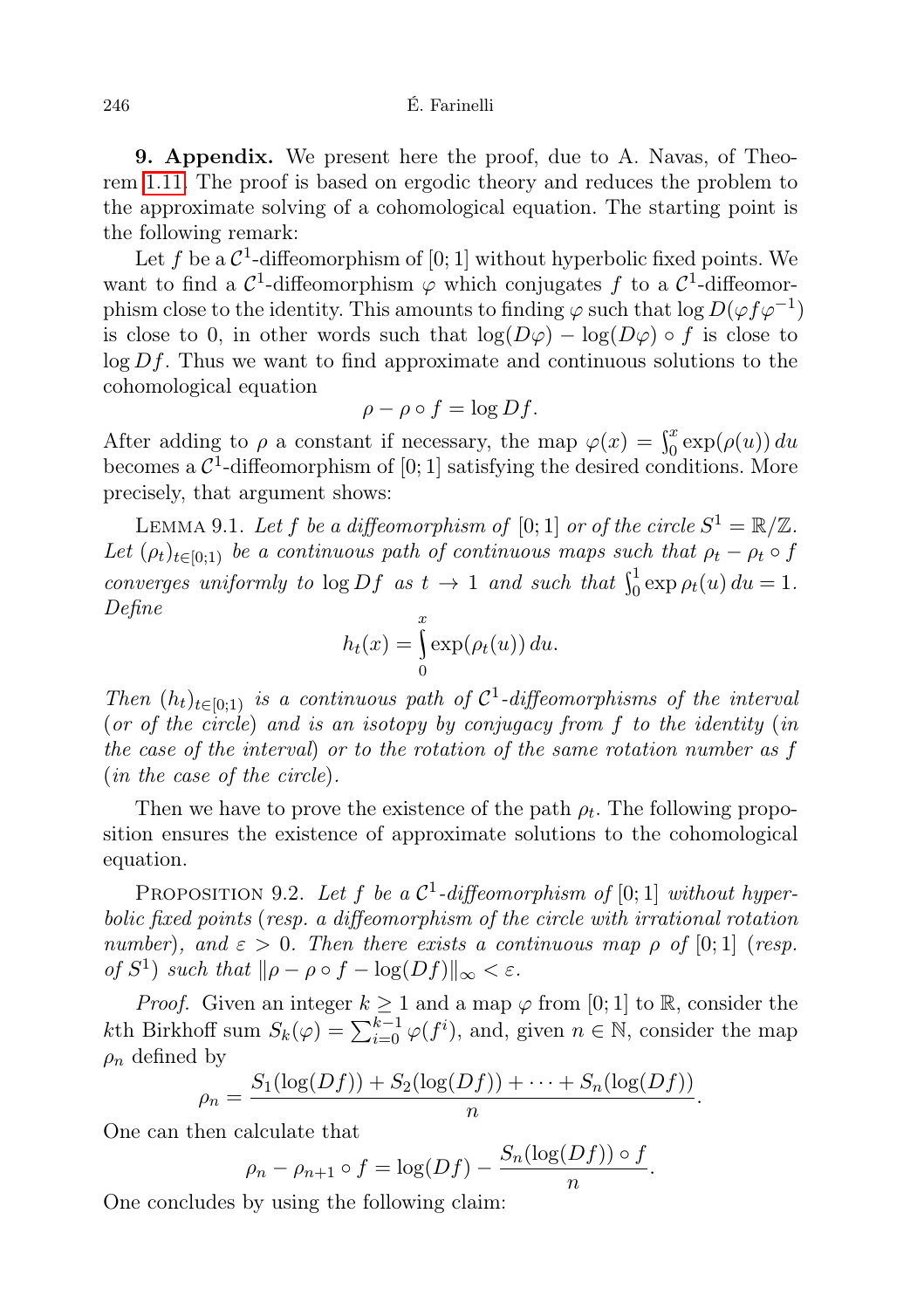CLAIM.  $S_n(\log(Df))/n$  converges uniformly to 0 as  $n \to \infty$ .

Proof of the Claim: This is a consequence of the fact that the hypotheses "no hyperbolic fixed points" and "irrational rotation number" imply that, for every probability measure  $\mu$  which is invariant under f and ergodic, the Lyapunov exponent of f with respect to  $\mu$ , given by  $\lambda(\mu) = \int \log(Df) d\mu$ , is equal to 0. See  $|PS|$  or  $|H|$  for more details.  $\blacksquare$ 

Now we are able to construct a sequence  $(h_n = \int_0^x \exp(\rho(u)) du)_{n \in \mathbb{N}}$  of conjugacies such that  $h_n f h_n^{-1}$  converges to the identity in the  $\mathcal{C}^1$ -topology. We still have to obtain not only a sequence of conjugates, but an isotopy by conjugacy from  $f$  to the identity.

Given  $n \in \mathbb{N}$  and  $\lambda \in (0, 1)$ , if  $t = \frac{\lambda}{n} + \frac{1-\lambda}{n+1}$ , we denote by  $\rho_t$  the map (of the interval or of the circle) defined by

$$
\rho_t = \lambda \rho_n + (1 - \lambda) \rho_{n+1}.
$$

One can now conclude the proof by applying the following lemma, whose proof is immediate:

LEMMA 9.3.  $(\rho_t)_{t\in[0,1)}$  is a continuous path of continuous maps such that  $\int_0^1 \exp \rho_t(u) \, du = 1$  for all t, and  $\rho_t - \rho_t \circ f$  converges uniformly to  $\log Df$  as  $t \rightarrow 1$ .

Acknowledgements. I would like to thank C. Bonatti for his significant contribution to the conception and drafting of this paper, as well as A. Navas for his contribution. I would also like to thank H. Eynard, A. Wilkinson and N. Guelman for their help and interest in my work.

#### References

- <span id="page-46-0"></span>[\[BN\]](http://dx.doi.org/10.1017/etds.2013.58) J. Bochi and A. Navas, A geometric path from zero Lyapunov exponents to rotation cocycles, Ergodic Theory Dynam. Systems 35 (2015), 374–402. [BCVW] C. Bonatti, S. Crovisier, G. Vago and A. Wilkinson, Local density of diffeomorphisms with large centralizers, Ann. Sci. École Norm. Sup. (4) 41 (2008), 925–954.
- [\[BCW\]](http://dx.doi.org/10.1007/s10240-009-0021-z) C. Bonatti, S. Crovisier and A. Wilkinson, The  $C<sup>1</sup>$  generic diffeomorphism has trivial centralizer, Publ. Math. Inst. Hautes Études Sci. 109 (2009), 185–244.
- <span id="page-46-3"></span>[\[BE\]](http://dx.doi.org/10.1017/etds.2015.3) C. Bonatti and H. Eynard, Connectedness of the space of smooth actions of  $\mathbb{Z}^n$ on the interval, Ergodic Theory Dynam. Systems 36 (2016), 2076–2106.
- <span id="page-46-4"></span>[BF] C. Bonatti et S. Firmo, Feuilles compactes d'un feuilletage générique en codimension 1, Ann. Sci. École Norm. Sup. 27 (1994), 407–462.
- [\[BG\]](http://dx.doi.org/10.4064/fm227-2-2) C. Bonatti and N. Guelman, Smooth conjugacy classes of circle diffeomorphisms with irrational rotation number, Fund. Math. 227 (2014), 129–162.
- <span id="page-46-2"></span>[\[BoFa\]](http://dx.doi.org/10.4171/GGD/330) C. Bonatti and É. Farinelli, Centralizers of  $C^1$ -contractions of the half line, Groups Geom. Dynam. 9 (2015), 831–889.
- <span id="page-46-1"></span>[Ey] H. Eynard-Bontemps, On the centralizer of diffeomorphisms of the half-line, Comment. Math. Helv. 86 (2011), 415–435.